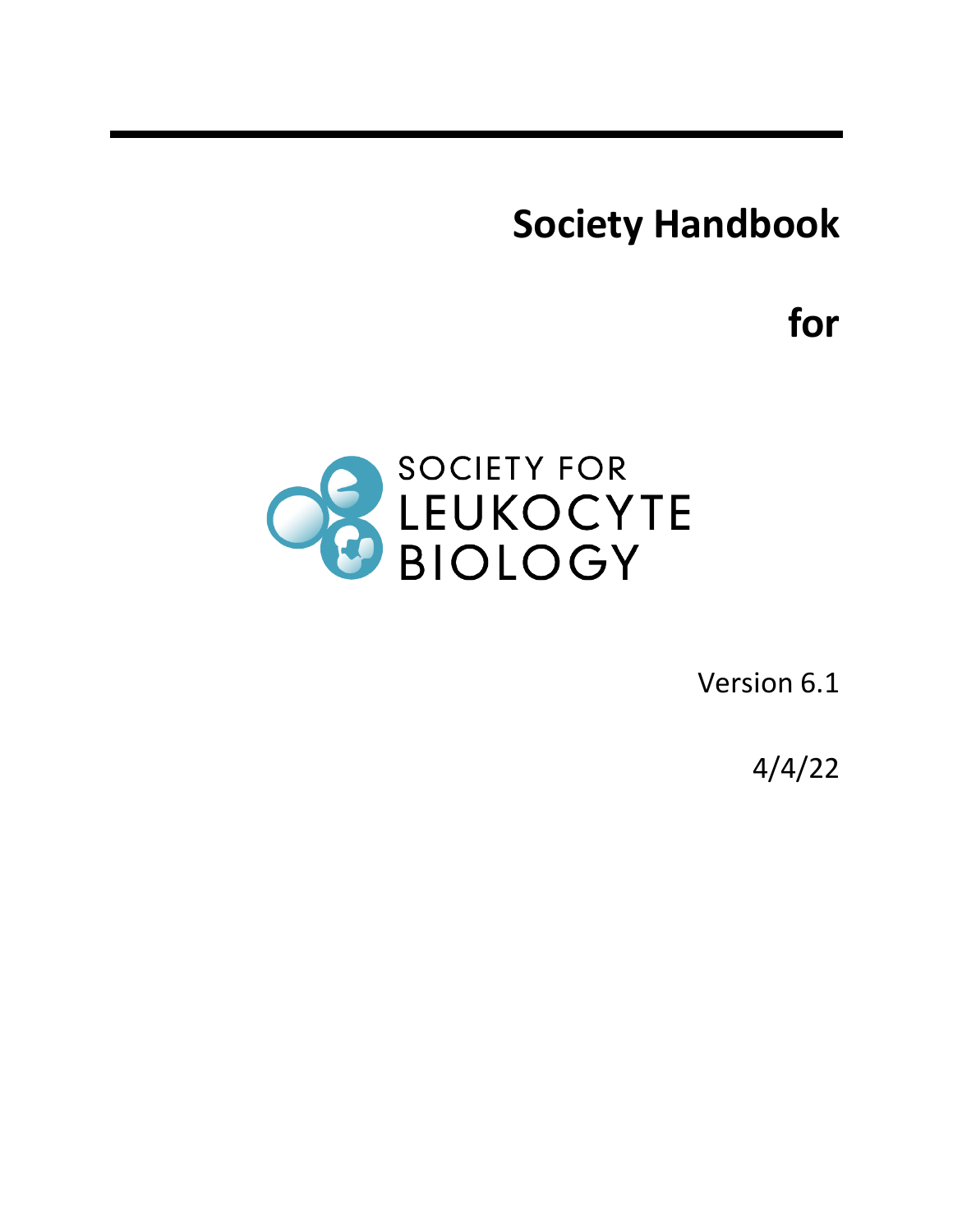# **Table of Contents**

| $\mathbf 1$  |       |  |  |  |
|--------------|-------|--|--|--|
|              | 1.1   |  |  |  |
|              | 1.2   |  |  |  |
|              | 1.3   |  |  |  |
| $\mathbf{2}$ |       |  |  |  |
|              | 2.1   |  |  |  |
|              | 2.1.1 |  |  |  |
|              | 2.1.2 |  |  |  |
|              | 2.1.3 |  |  |  |
|              | 2.2   |  |  |  |
|              | 2.2.1 |  |  |  |
|              | 2.2.2 |  |  |  |
|              | 2.2.3 |  |  |  |
|              | 2.3   |  |  |  |
|              | 2.3.1 |  |  |  |
|              | 2.3.2 |  |  |  |
|              | 2.3.3 |  |  |  |
|              | 2.4   |  |  |  |
|              | 2.4.1 |  |  |  |
|              | 2.4.2 |  |  |  |
|              | 2.4.3 |  |  |  |
|              | 2.5   |  |  |  |
|              | 2.5.1 |  |  |  |
|              | 2.5.2 |  |  |  |
|              | 2.5.3 |  |  |  |
|              | 2.5.4 |  |  |  |
|              | 2.6   |  |  |  |
|              | 2.6.1 |  |  |  |
|              | 2.6.2 |  |  |  |
|              | 2.6.3 |  |  |  |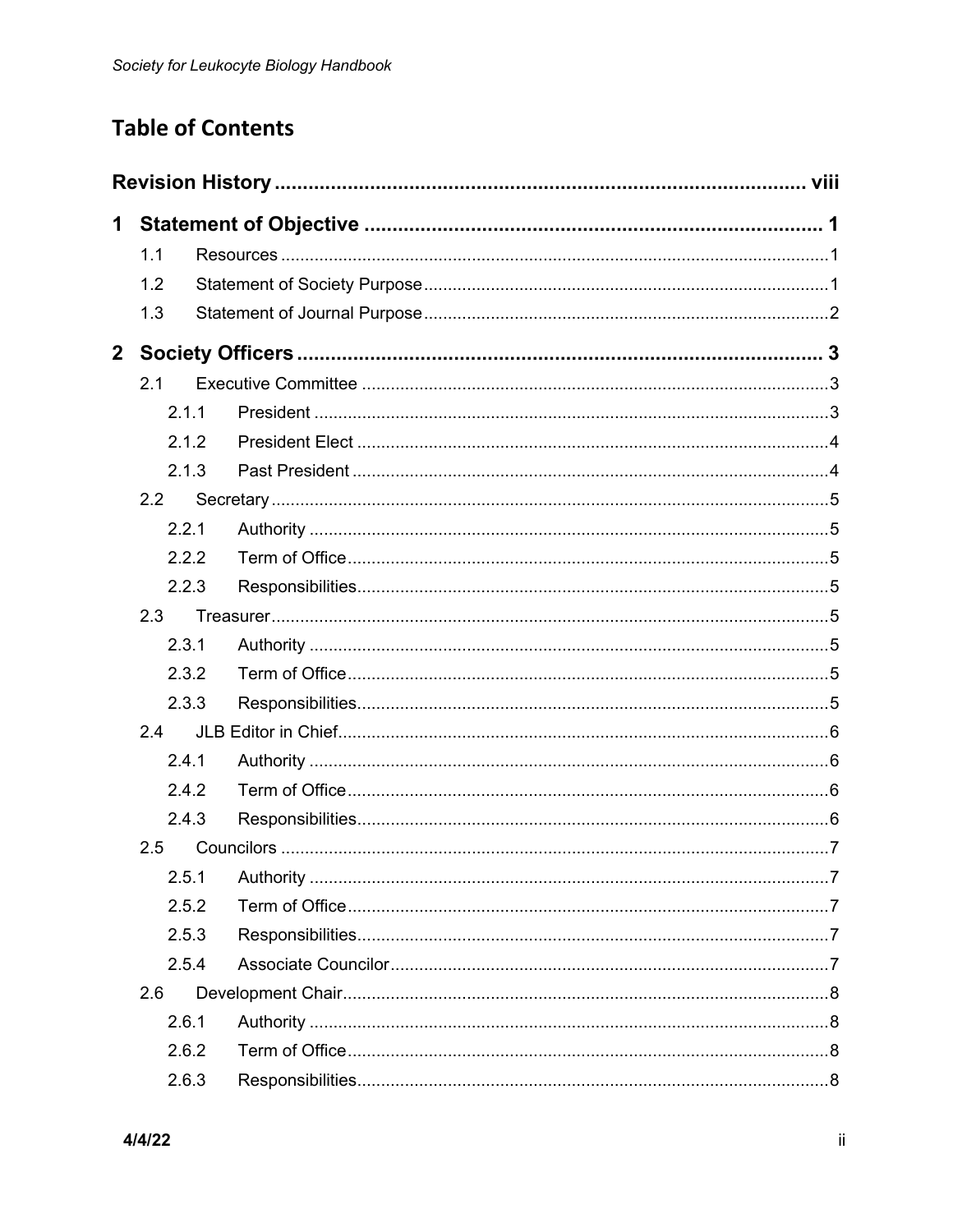| $\overline{3}$ |       |  |  |
|----------------|-------|--|--|
|                | 3.1   |  |  |
|                | 3.1.1 |  |  |
|                | 3.1.2 |  |  |
|                | 3.1.3 |  |  |
|                | 3.1.4 |  |  |
|                | 3.1.5 |  |  |
|                | 3.1.6 |  |  |
|                | 3.1.7 |  |  |
|                | 3.1.8 |  |  |
|                | 3.2   |  |  |
|                | 3.3   |  |  |
|                | 3.3.1 |  |  |
|                | 3.4   |  |  |
|                | 3.5   |  |  |
| 4              |       |  |  |
|                | 4.1   |  |  |
|                | 4.1.1 |  |  |
|                | 4.1.2 |  |  |
|                | 4.1.3 |  |  |
|                | 4.2   |  |  |
|                | 4.2.1 |  |  |
|                | 4.2.2 |  |  |
|                | 423   |  |  |
|                | 4.3   |  |  |
|                | 4.3.1 |  |  |
|                | 4.3.2 |  |  |
|                | 4.3.3 |  |  |
|                | 4.4   |  |  |
|                | 4.4.1 |  |  |
|                | 4.4.2 |  |  |
|                | 4.4.3 |  |  |
|                | 4.5   |  |  |
|                | 4.5.1 |  |  |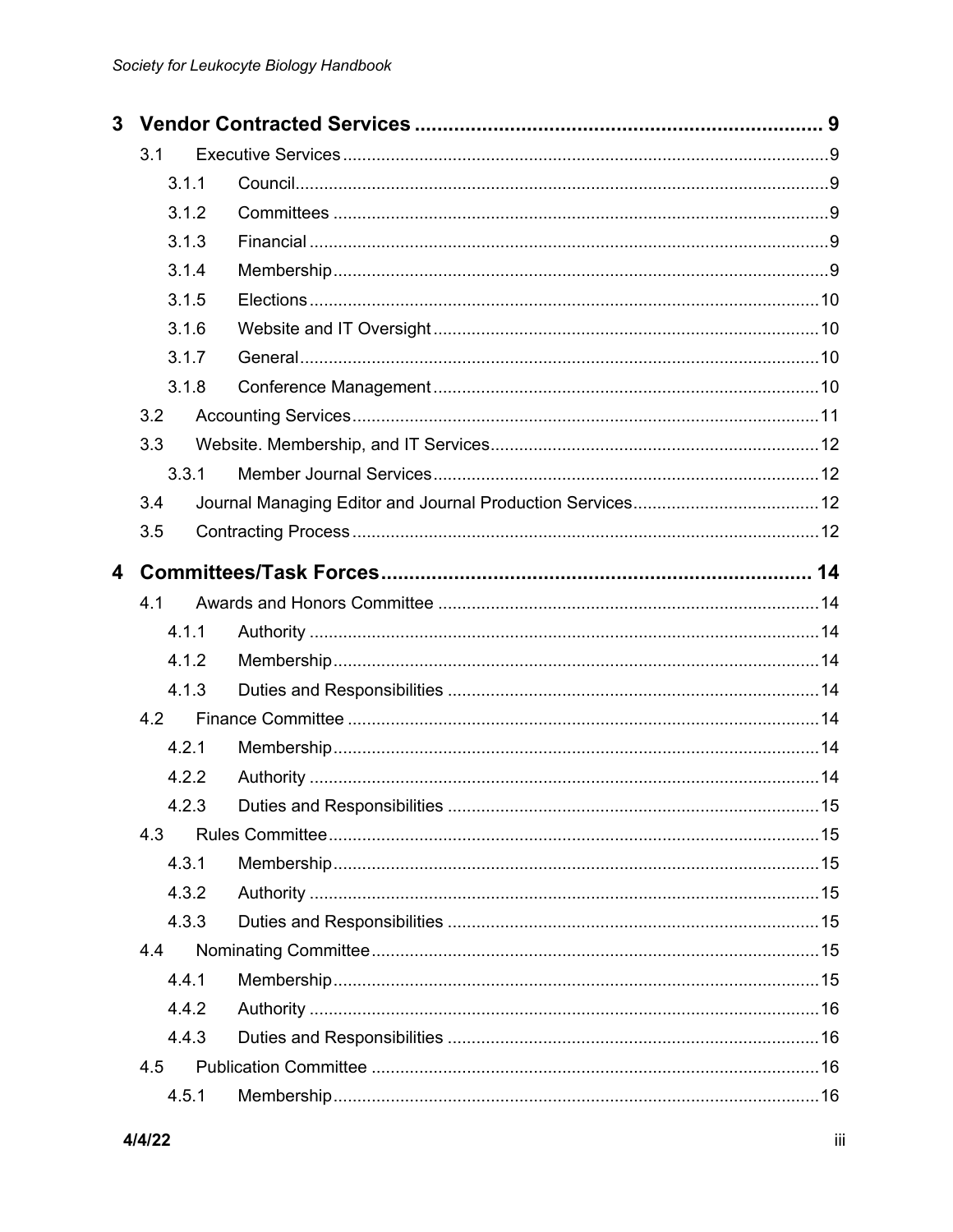|   | 4.5.2  |  |  |
|---|--------|--|--|
|   | 4.5.3  |  |  |
|   | 4.6    |  |  |
|   | 4.6.1  |  |  |
|   | 4.6.2  |  |  |
|   | 4.6.3  |  |  |
|   | 4.7    |  |  |
|   | 4.7.1  |  |  |
|   | 4.7.2  |  |  |
|   | 4.7.3  |  |  |
|   | 4.8    |  |  |
|   | 4.8.1  |  |  |
|   | 4.8.2  |  |  |
|   | 4.8.3  |  |  |
|   | 4.9    |  |  |
|   | 4.9.1  |  |  |
|   | 4.9.2  |  |  |
|   | 4.9.3  |  |  |
|   | 4.10   |  |  |
|   | 4.10.1 |  |  |
|   | 4.10.2 |  |  |
|   | 4.11   |  |  |
|   | 4.11.1 |  |  |
|   | 4.11.2 |  |  |
|   | 4.11.3 |  |  |
| 5 |        |  |  |
|   | 5.1    |  |  |
|   | 5.1.1  |  |  |
|   | 5.1.2  |  |  |
|   | 5.1.3  |  |  |
|   | 5.2    |  |  |
|   | 5.3    |  |  |
|   | 5.4    |  |  |
|   | 5.5    |  |  |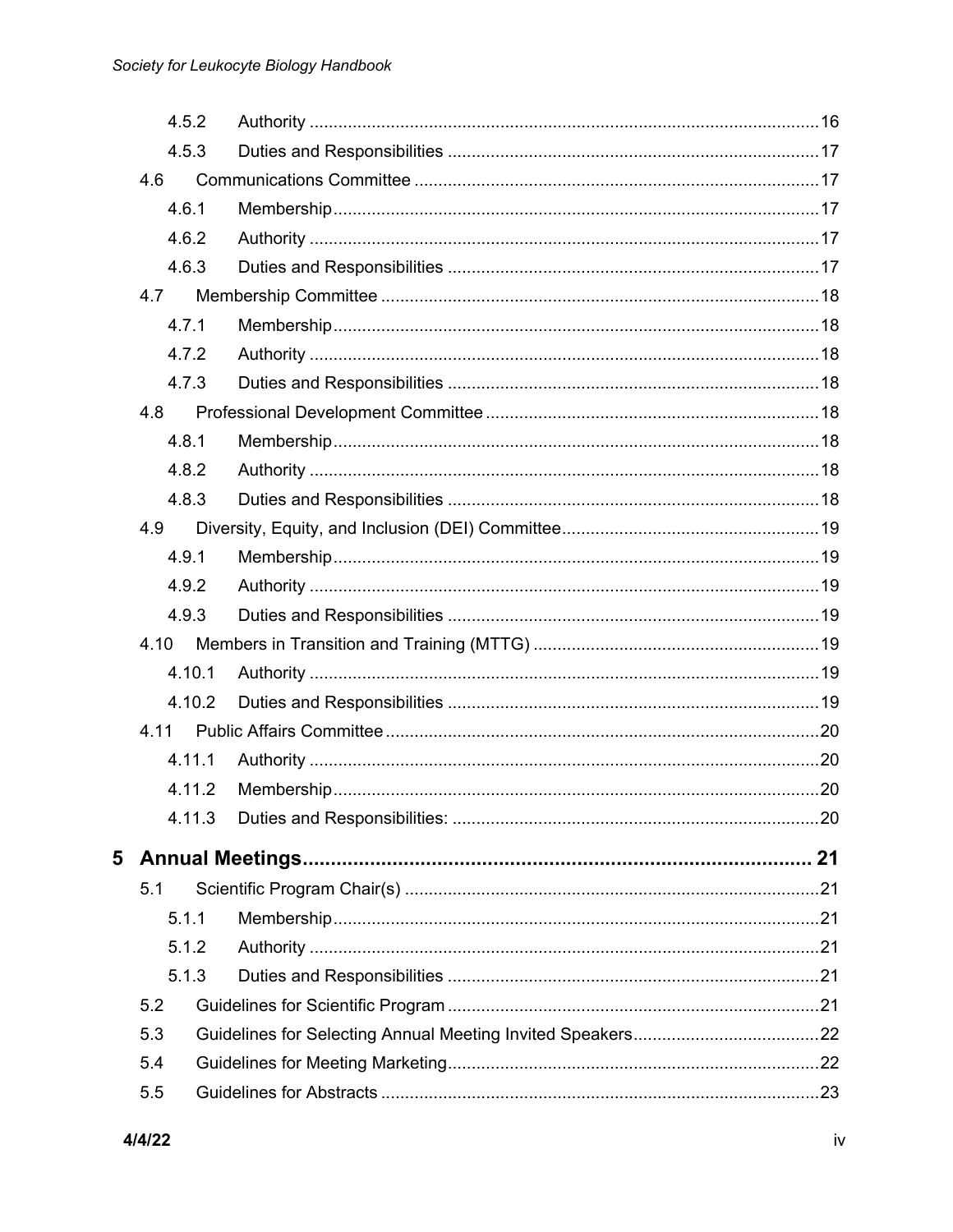|   | 5.6  |                                                                             |            |
|---|------|-----------------------------------------------------------------------------|------------|
|   | 5.7  |                                                                             |            |
| 6 |      |                                                                             |            |
|   | 6.1  |                                                                             |            |
|   | 6.2  |                                                                             |            |
|   | 6.3  |                                                                             |            |
|   | 6.4  |                                                                             |            |
|   | 6.5  |                                                                             |            |
|   | 6.6  |                                                                             |            |
|   | 6.7  |                                                                             |            |
|   | 6.8  |                                                                             |            |
|   | 6.9  |                                                                             |            |
|   | 6.10 |                                                                             |            |
| 7 |      |                                                                             |            |
|   | 7.1  |                                                                             |            |
|   | 7.2  |                                                                             |            |
|   | 7.3  |                                                                             |            |
|   | 7.4  | Annual Meeting Chairs and Invited Speakers Reimbursements31                 |            |
|   | 7.5  | Guidelines Regarding Reimbursing or Otherwise Covering Expenses for Federal |            |
|   | 7.6  |                                                                             |            |
|   | 7.7  |                                                                             |            |
|   | 7.8  |                                                                             |            |
|   | 79   | <b>Flections</b>                                                            | $\dots$ 34 |
|   | 7.10 |                                                                             |            |
|   | 7.11 |                                                                             |            |
|   | 7.12 |                                                                             |            |
|   | 7.13 | Special Interest Group Satellites at the SLB Annual Meeting 35              |            |
|   | 7.14 |                                                                             |            |
|   | 7.15 |                                                                             |            |
|   | 7.16 |                                                                             |            |
|   |      | 7.16.1                                                                      |            |
|   |      | 7.16.2                                                                      |            |
|   |      | 7.16.3                                                                      |            |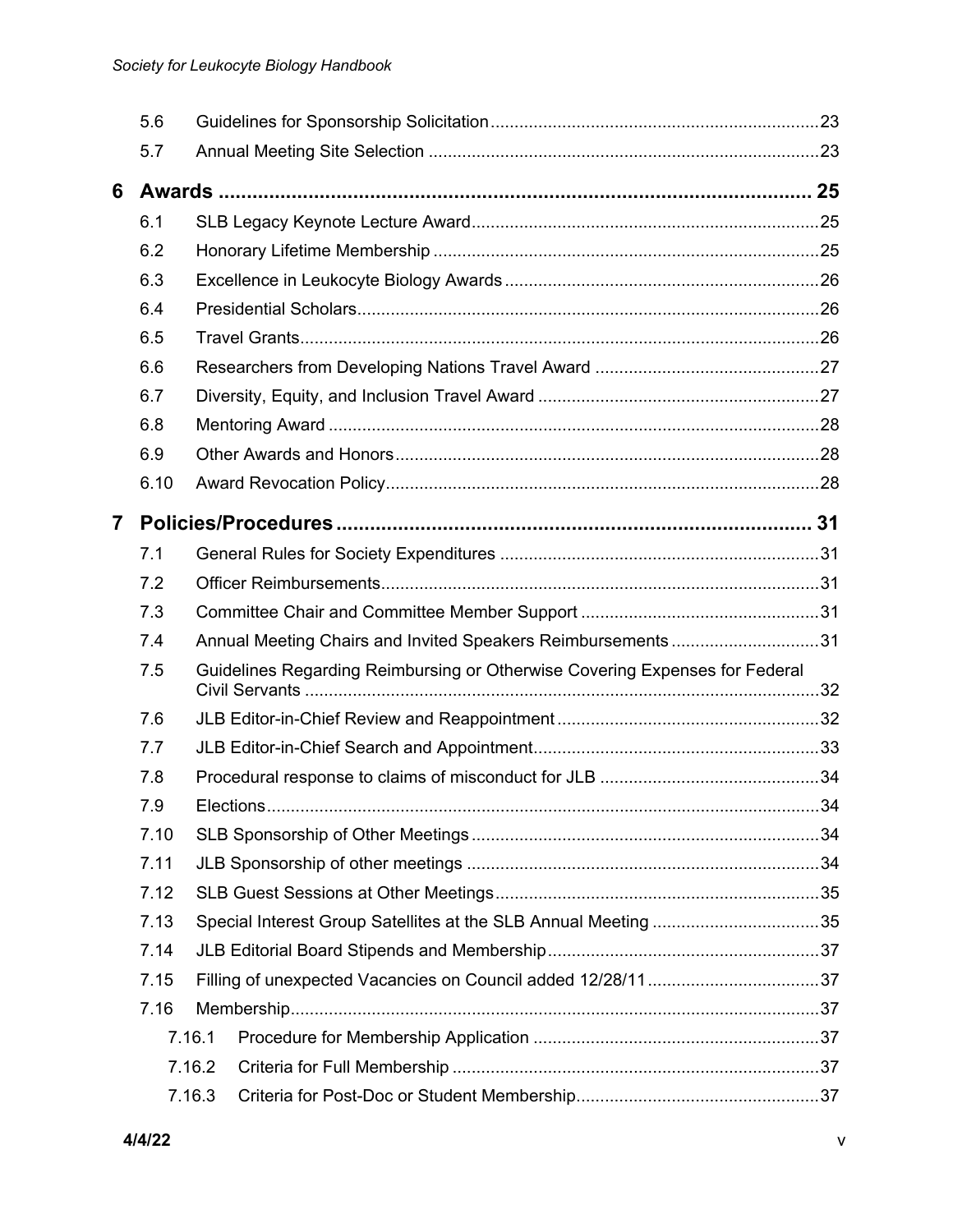|   |      | 7.16.4 |  |
|---|------|--------|--|
|   |      | 7.16.5 |  |
|   |      | 7.16.6 |  |
| 8 |      |        |  |
|   | 8.1  |        |  |
|   | 8.2  |        |  |
|   | 8.3  |        |  |
|   | 8.4  |        |  |
| 9 |      |        |  |
|   |      |        |  |
|   | 10.1 |        |  |
|   | 10.2 |        |  |
|   | 10.3 |        |  |
|   | 10.4 |        |  |
|   |      |        |  |
|   | 11.1 |        |  |
|   | 11.2 |        |  |
|   |      | 11.2.1 |  |
|   |      | 11.2.2 |  |
|   |      | 11.2.3 |  |
|   |      | 11.2.4 |  |
|   | 11.3 |        |  |
|   |      |        |  |
|   |      | 11.3.2 |  |
|   |      | 11.3.3 |  |
|   |      | 11.3.4 |  |
|   | 11.4 |        |  |
|   | 11.5 |        |  |
|   |      | 11.5.1 |  |
|   |      | 11.5.2 |  |
|   | 11.6 |        |  |
|   | 11.7 |        |  |
|   |      | 11.7.1 |  |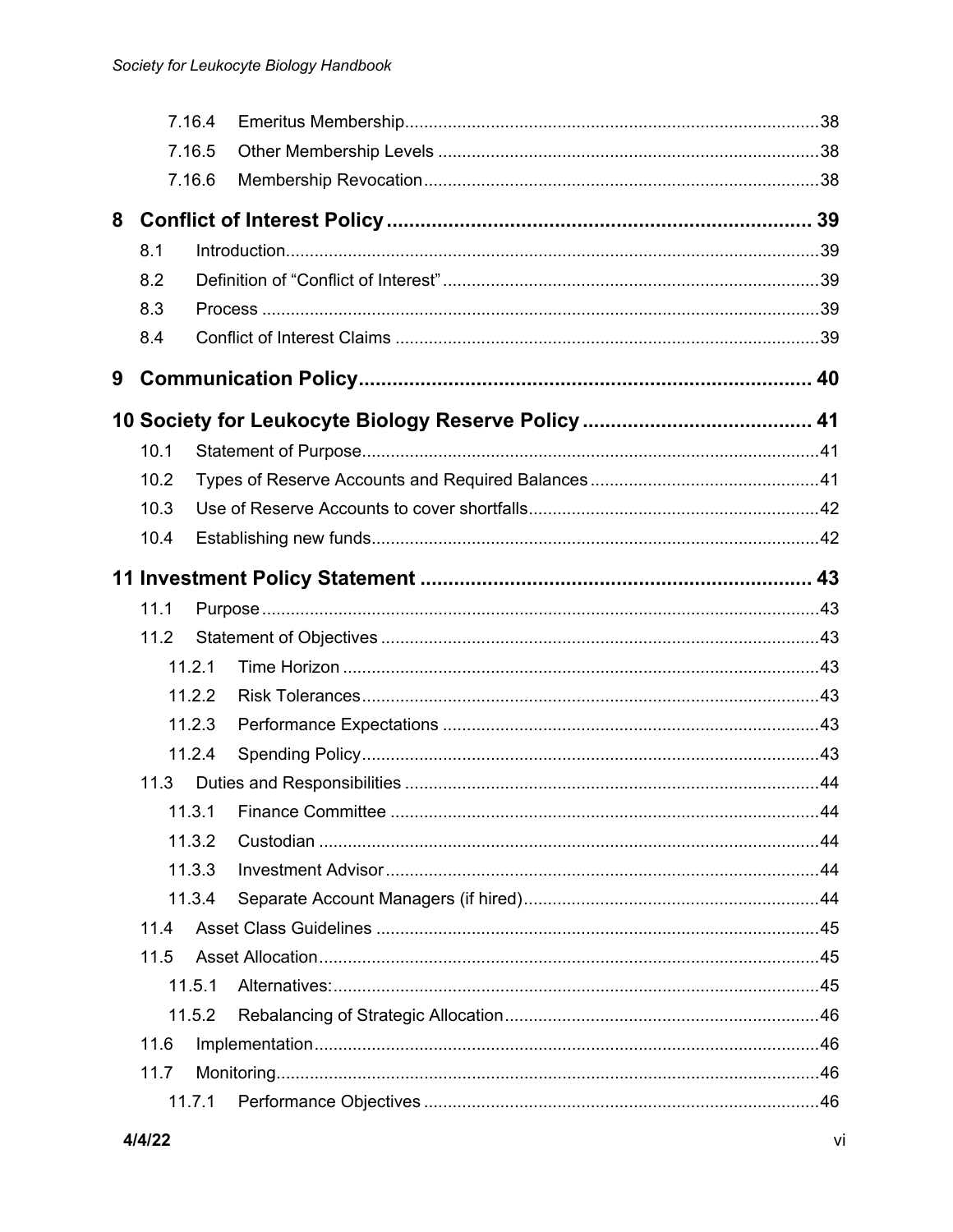|      |        | 11.7.2                                                           |  |
|------|--------|------------------------------------------------------------------|--|
|      | 11.7.3 |                                                                  |  |
|      | 11.7.4 |                                                                  |  |
| 11.8 |        |                                                                  |  |
|      |        | 12 Executive Director Succession and Business Continuity Plan 48 |  |
| 12.1 |        |                                                                  |  |
| 12.2 |        |                                                                  |  |
| 12.3 |        |                                                                  |  |
|      |        |                                                                  |  |
|      |        |                                                                  |  |
| 14.1 |        |                                                                  |  |
| 14.2 |        |                                                                  |  |
| 14.3 |        |                                                                  |  |
| 14.4 |        |                                                                  |  |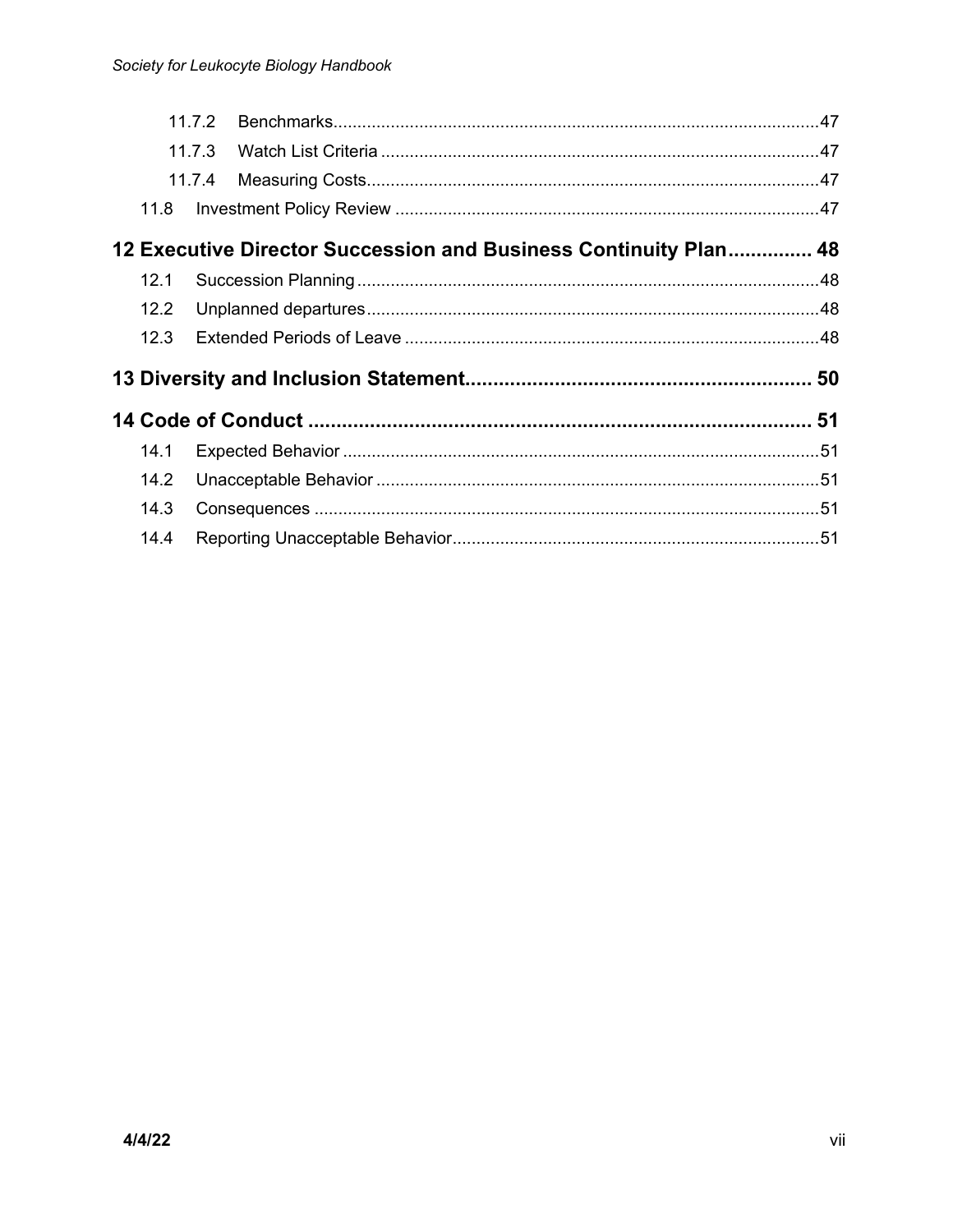# <span id="page-7-0"></span>**Revision History**

| <b>Name</b>          | <b>Date</b> | <b>Reason for Changes</b>                                                                                                                                                                                                                                                                                                   | <b>Version</b> |
|----------------------|-------------|-----------------------------------------------------------------------------------------------------------------------------------------------------------------------------------------------------------------------------------------------------------------------------------------------------------------------------|----------------|
| Jennifer Holland, ED | 8/1/11      | Initial Documentation, conversion of old<br>version                                                                                                                                                                                                                                                                         | Draft, 1.1     |
| Jennifer Holland, ED | 11/11/11    | Revised with edits from Fall 2011<br>council meeting                                                                                                                                                                                                                                                                        | 1.2            |
| Jennifer Holland, ED | 4/27/12     | Removed seed money policy per spring<br>council meeting vote, update to<br>honorary lifetime award text, insertion<br>of approved statement of purpose for<br>the journal, updated Bonazinga<br>language, time limit on reimbursement<br>requests, no re-issue of checks                                                    | 1.3            |
| Jennifer Holland, ED | 12/19/12    | Changed Fundraising to Development<br>and Outreach, included overlapping<br>treasurer measures, added W&D paper<br>of the year award, added program chair<br>appointment timing                                                                                                                                             | 1.4            |
| Jennifer Holland, ED | 5/28/13     | Added 7.8 policy on guest symposia at<br>annual meeting                                                                                                                                                                                                                                                                     | 1.5            |
| Jennifer Holland, ED | 4/24/14     | Added 7.5 procedure for response to<br>claims of JLB misconduct                                                                                                                                                                                                                                                             | 1.6            |
| Jennifer Holland, ED | 9/15/14     | Added approved COI Policy 7.13                                                                                                                                                                                                                                                                                              | 1.7            |
| Jennifer Holland, ED | 12/15/14    | Added approved measure that no<br>current councilors may be named as<br>awardees (6)                                                                                                                                                                                                                                        | 1.8            |
| Jennifer Holland, ED | 4/30/15     | Updated final 7.4 and 7.5 sections                                                                                                                                                                                                                                                                                          | 1.9            |
| Jennifer Holland, ED | 11/9/15     | Added approved Communication Policy<br>7.15; updated program chair<br>responsibility to including meeting issue<br>EB role in 5.1.3; updated travel awards<br>to reflect local attendees may apply but<br>at reduced stipends in 6.5; Pub Comm<br>Chair as official contact to notify EIC of<br>invitation to renew in 7.4; | 2.1            |
| Jennifer Holland, ED | 5/10/16     | Added that treasurer and President<br>positions require previous council<br>position. Added 7.16 policy re:<br>reimbursement for federal employees,<br>section 4 added directive for junior<br>members on committees, added                                                                                                 | 2.2            |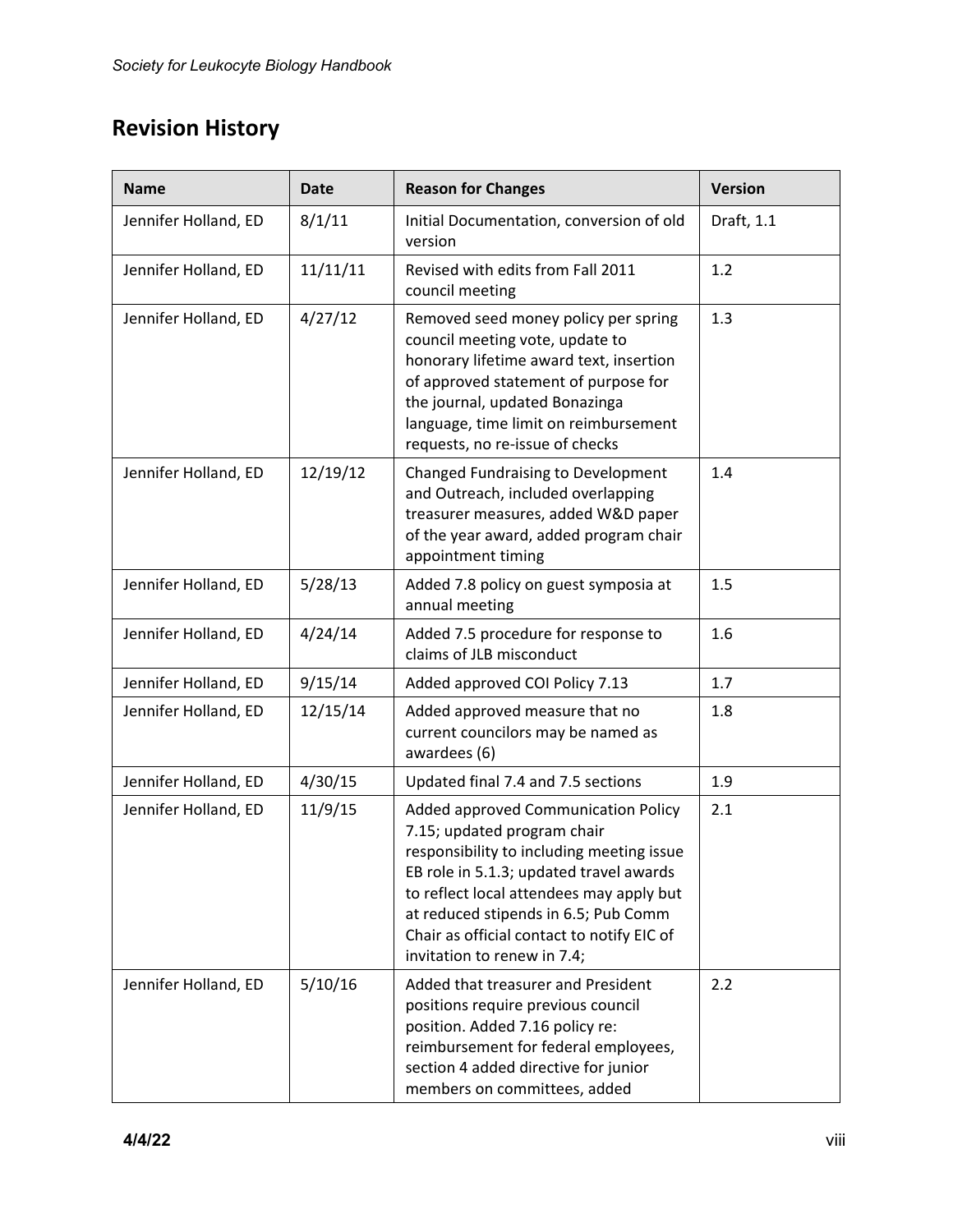|                      |            | program chairs to do due diligence in<br>ensuring no invited speakers or selected<br>talks with misconduct claims against<br>them in 5.1.3 Added Associate Councilor<br>position 2.2.4                                                                                                                                                                                                                                                                                                                                                                                                                                                                                                                                                                                                                      |          |
|----------------------|------------|-------------------------------------------------------------------------------------------------------------------------------------------------------------------------------------------------------------------------------------------------------------------------------------------------------------------------------------------------------------------------------------------------------------------------------------------------------------------------------------------------------------------------------------------------------------------------------------------------------------------------------------------------------------------------------------------------------------------------------------------------------------------------------------------------------------|----------|
| Jennifer Holland, ED | 12/14/17   | Updated 7.11 to reflect new 3% annual<br>increase in editorial stipends versus<br>previous CPI annual increases starting<br>2018. Also indicates EIC and Deputy<br>editors are the positions which receive<br>stipends and other positions may<br>receive complimentary meeting<br>registration and travel (airfare and<br>hotel) for the annual society meeting<br>under the same guidelines provided to<br>Councilors and Invited Speakers.<br>Addition of 4.12 and mention in<br>handbook of MTTG. 7.2 updated to<br>include council complimentary<br>membership. Updated 6.1 to update the<br>name of the Bonazinga to the Legacy<br>Keynote Lecture Award; 7:17 (reserve<br>policy as approved 10/17) and 7:18<br>(approved 4/13) added. 7.3 added to<br>discuss committee chair and member<br>support | V3.0/3.1 |
| Jennifer Holland, ED | 01/16/2019 | 4.7 updated to reflect name change of<br>website committee to communications<br>committee. Updated 4.4 to reflect the<br>council and current program chairs act<br>as the committee versus a standalone<br>committee.                                                                                                                                                                                                                                                                                                                                                                                                                                                                                                                                                                                       | V4.0     |
| Jennifer Holland, ED | 04/08/19   | 7.9 updated to be more flexible and<br>review requests on a case by case basis<br>and decided by Council majority vote.<br>7.19 IPS updated to note goal is to<br>"exceed the benchmark" versus<br>designate a specific numerical value.                                                                                                                                                                                                                                                                                                                                                                                                                                                                                                                                                                    | V4.1     |
| Jennifer Holland, ED | 6/17/19    | Section 3, contracted services updated<br>to reflect new vendor relations; Section<br>6 Award updates to include new<br>stipends for Presidential 3rd, 2nd, 3rd<br>places; updated W&D PoY award<br>stipend; added new awards 1) Early<br>Career Faculty 2) Mentoring Diversity<br>Travel and 3) Researchers from                                                                                                                                                                                                                                                                                                                                                                                                                                                                                           | V4.2     |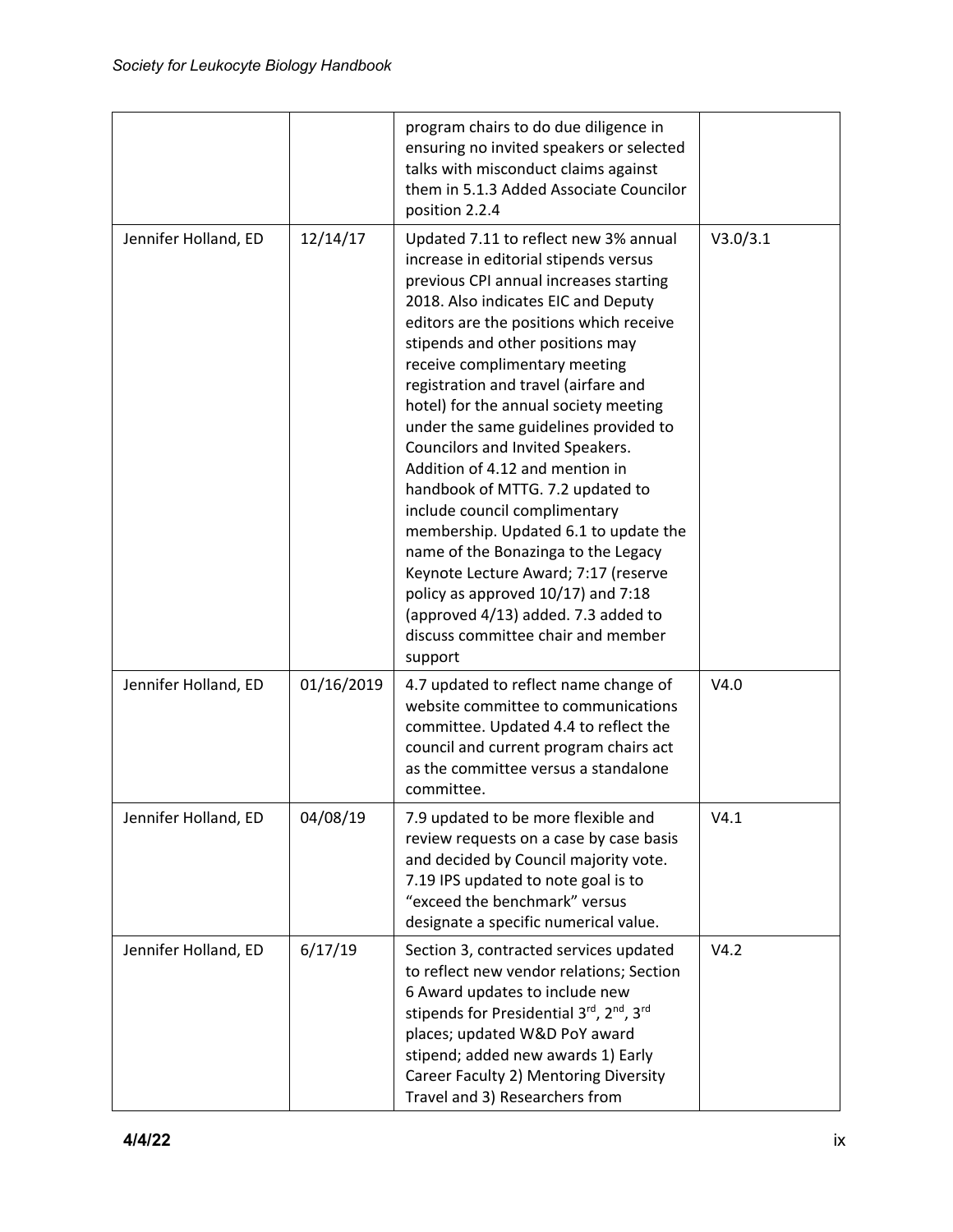|                      |                  | Developing Nations; removed mention<br>of MARC awards, 7.20 Executive<br>Director Business Continuity and<br>Succession planning                                                                                                       |      |
|----------------------|------------------|----------------------------------------------------------------------------------------------------------------------------------------------------------------------------------------------------------------------------------------|------|
| Jennifer Holland, ED | December<br>2019 | 6.5 travel award clarification of eligible<br>candidates; 4:10 W&D transition to DEI<br>Committee; update "winner" and 2<br>finalists for Presidential award category;<br>Mentoring Diversity award name change<br>to DEI Travel Award | V5.0 |
| Jennifer Holland, ED | <b>Fall 2021</b> | Extensive review and revision of entire<br>handbook. See Fall 2021 Summary of<br>Handbook Revisions for complete<br>details                                                                                                            | V6.0 |
| Jennifer Holland, ED | Spring 2021      | Updated all awards sections per the<br><b>Award Committee revisions</b><br>documented                                                                                                                                                  | V6.1 |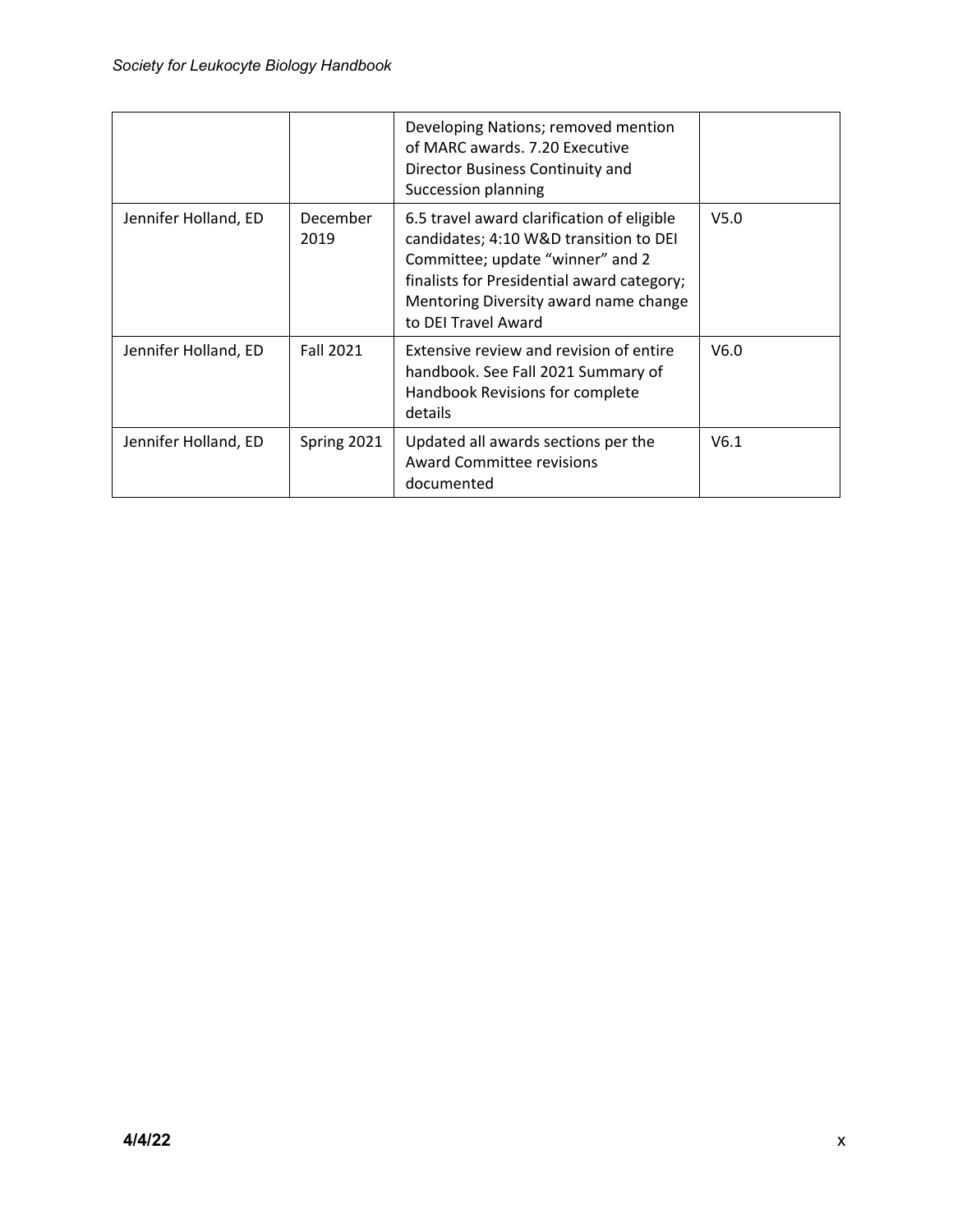# <span id="page-10-0"></span>**1 Statement of Objective**

Leukocyte Biology is the study of leukocytes and their interacting cellular partners in homeostasis, natural mechanisms of host resistance, and etiology of multiple diseases.

The goal of the Society is to promote the discipline of leukocyte biology by:

1. Promoting research and scientific endeavor in the field;

2. Promoting and extending current understanding of the importance of leukocyte biology, particularly in regard to the physiology of these cells, their relationship to the immune system, the utility and importance of cell and molecular and biochemical studies regarding these cells, the role of these cells in multiple diseases, and the applications of these cells to biotechnology;

3. Providing a vehicle for advocating for policies and funding to support the study of leukocyte biology;

4. Providing support for career development for junior investigators in their pursuit of studies relevant to leukocyte biology; and

5. Promoting education in leukocyte biology to a wide variety of constituencies including other established young investigators, young people interested in science, the biotechnology industry, and physicians interested in diseases pertinent to the field; and

6. The Society should foster effective interactions among investigators who share these interests and with those with complementary expertise. To further these objectives, the Society will develop its membership and activities in ways that enhance interpersonal communication of scientific information relevant to the Society.

The Society holds an Annual Meeting and publishes the *Journal of Leukocyte Biology*.

A distinguishing feature of the Society is its overview concept of host defense. The specific focus concerns (a) monocyte and macrophage function, (b) cellular cooperation in host resistance, (c) basic mechanisms by which granulocytes, macrophages, and lymphocytes recognize foreignness, process pathogens and altered endogenous materials, as well as communicate between one another, and (d) inflammation including cell production and distribution, chemotaxis, mediators, and pharmacologic modulation. The membership is interdisciplinary.

# <span id="page-10-1"></span>**1.1 Resources**

As tools to achieve these goals, the Society will consider how best to use its resources in regard to:

- 1. Management of the Society;
- 2. Conduct of scientific meetings;
- 3. Publication of scientific materials;
- 4. Educational activities;
- 5. Support of a productive and open dialogue among members; and
- 6. Build relationships with scientists with shared interests in leukocyte biology globally

# <span id="page-10-2"></span>**1.2 Statement of Society Purpose**

- 1. To facilitate global association of persons studying biology of leukocytes and related areas;
- 2. To stimulate sharing and formally presenting observations relevant to leukocyte biology;
- 3. To foster outstanding research pertaining to leukocyte biology;
- 4. To provide a scientific journal to publish new findings relevant to leukocyte biology;
- 5. To sponsor and undertake activities that are beneficial to the objectives of the Society;

6. To serve as a formal vehicle for advocating for resources and policies that support intellectual efforts to advance the study of leukocyte biology;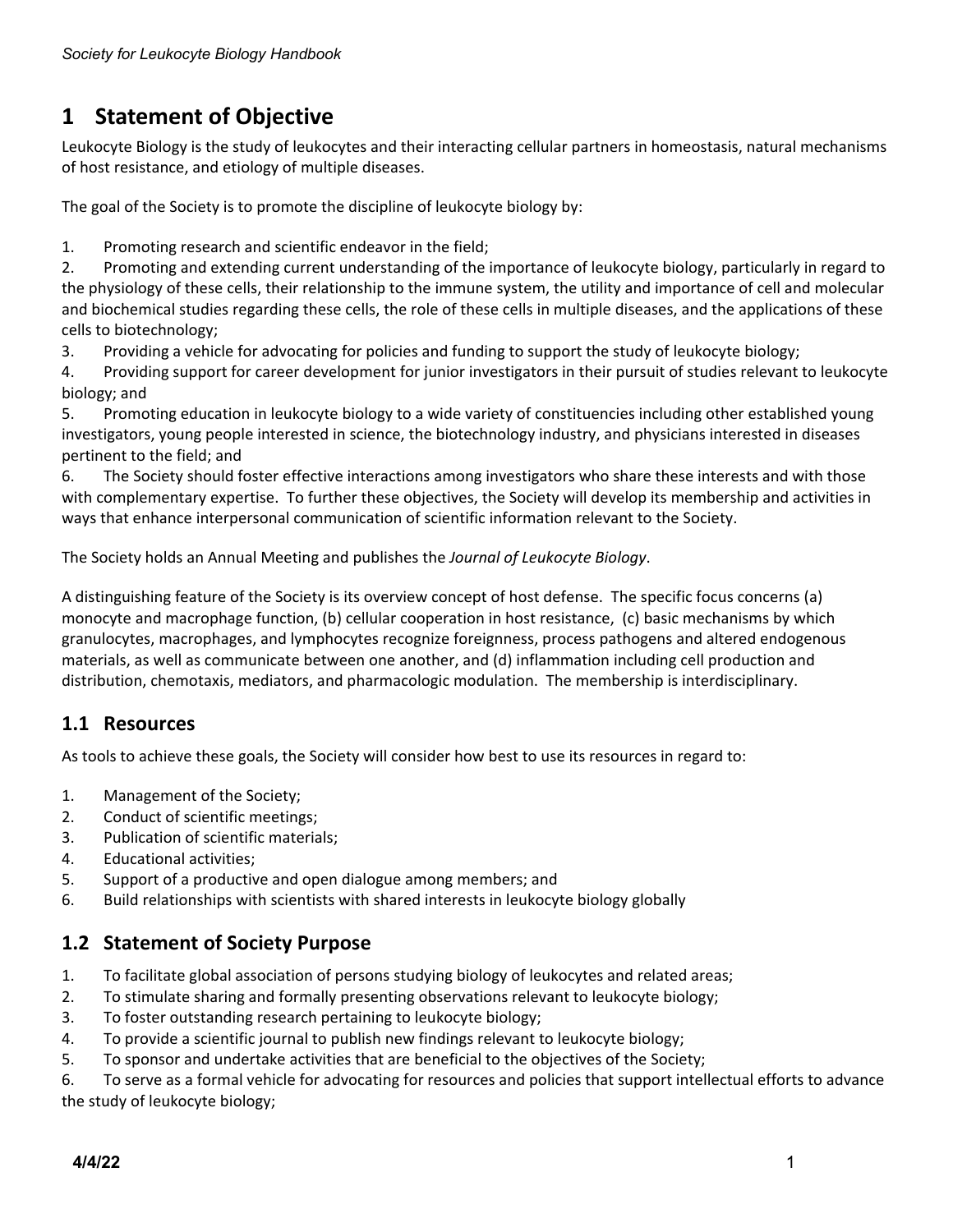7. To do all things necessary or consistent with the objectives and purposes of this Society that is not prohibited by law.

# <span id="page-11-0"></span>**1.3 Statement of Journal Purpose**

JLB is a peer-reviewed, academic journal published by the Society for its members and the community of immunobiologists. SLB facilitates the dissemination of novel research of cellular and molecular biology of inflammatory and immune cells involved in host physiology and defense/resistance against disease. The journal is provided to SLB members as part of their membership benefits and serves as a vehicle for SLB members to submit original research for publication. Members are offered numerous opportunities to become involved in the journal publishing process. Revenue generated through the journal supports the mission and general operations of SLB.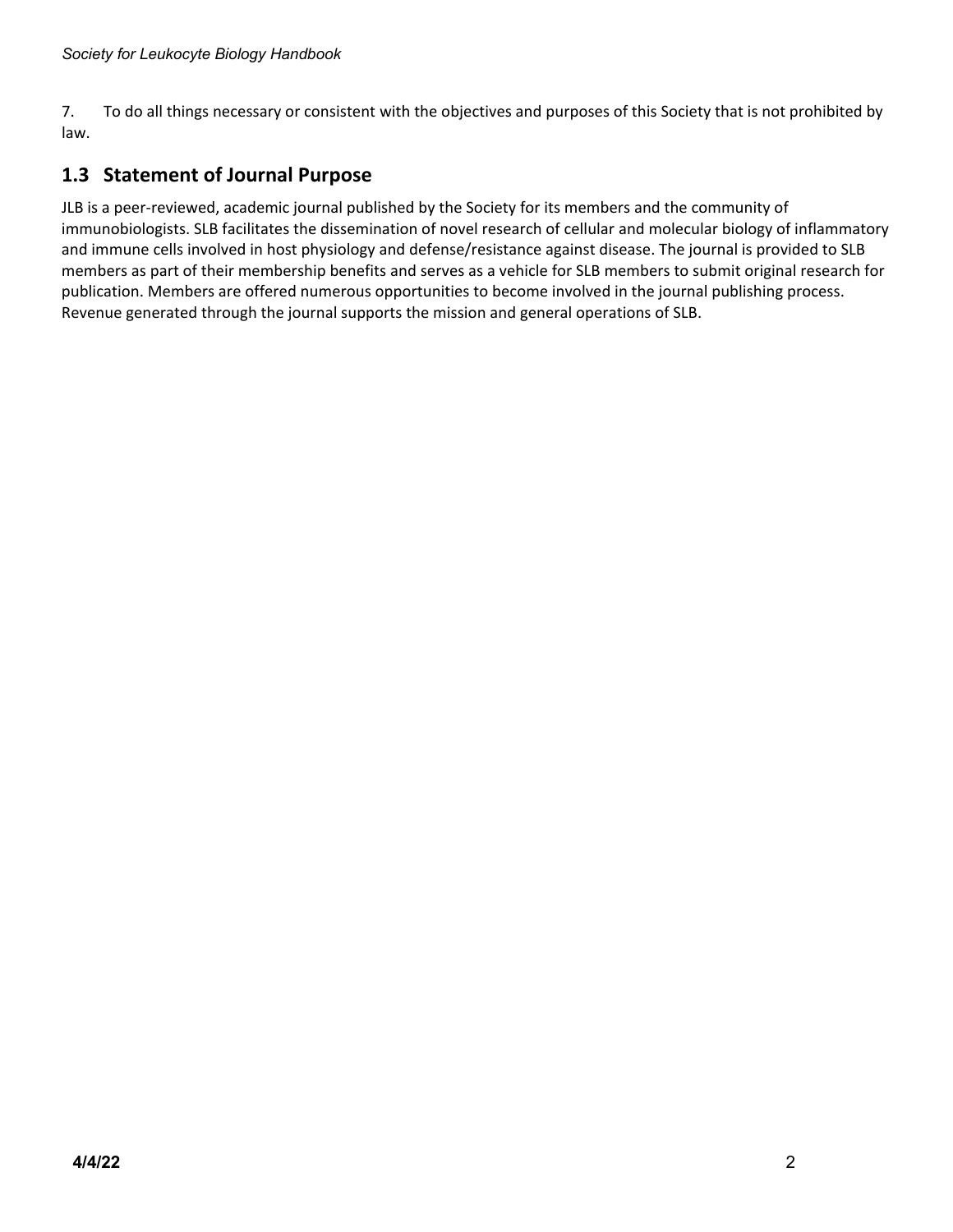# <span id="page-12-0"></span>**2 Society Officers**

A historical tracking of those serving in these positions is to be maintained and serve as an appendix to this document.

# <span id="page-12-1"></span>**2.1 Executive Committee**

The Executive Committee is made up of the Society President, President Elect, and Past President. The Executive Committee prioritizes issues for the full board to address and meets monthly in order to regularly review, monitor, and evaluate progress toward the society's strategic goals and initiatives along with other organizational issues requiring executive oversight and decision. The Executive Committee has the power to act on behalf of the full Council.

### <span id="page-12-2"></span>2.1.1**President**

### **2.1.1.1 Authority**

The President is the Chief Executive Officer of the Society and normally presides at scientific meetings, and all meetings of the Council.

### **2.1.1.2 Term of Office**

Serves one term of two years duration after which the individual continues to serve as a member of council as Past President for an additional 2 year term. Those nominated for President must have previously held a council position.

### **2.1.1.3 Responsibilities**

The following are responsibilities of the President and may include tasks which are assigned by the President to the Executive Director for administrative processes.

1. Presides at all meetings of the membership and of the Council in accord with the parliamentary procedures as specified in Robert's Rules of Order. Required and traditional meetings: Council Meeting in conjunction with the Annual Meeting and Business Meeting of the membership held during the Annual Meeting. The President may call special meetings of the members or Council as necessary. A spring Council meeting is also held where the President presides.

2. Reviews and Executes decisions of the Council and membership.

3. Authorizes travel for all officers and committee members relative to the performance of Society business. Travel can only be authorized when need is established and alternative funding is not available.

4. Records requirements and conditions for all grants and makes sure they are met on time.

5. Develops annual calendars and insures adherence to the timetable of activities for various officers and committees.

6. Maintains and keeps current this Society Handbook. With members of the Rules Committee, reviews Handbook annually and informs Society office of additions or deletions.

7. Makes committee chair and committee liaison appointments, subject to approval of Council at the Annual Meeting as needed based on term limits. If vacancies occur, the President will appoint a replacement.

8. Serves on the Finance committee chaired by the Treasurer

9. Signs legal documents: President signs contracts in the name of the Society and is responsible for the publishing contract for the Journal of Leukocyte Biology.

10. Signs letters of notification for society elections.

11. Informs Honorary Life members of their award and of this honor by the membership of the Society, and invites them to the annual meeting to receive the award.

12. Presents awards at the annual meeting.

13. Sends letters of thanks to all individuals associated with the planning and execution of the Annual Meeting (Organizers, Chairs of Symposia, Donors, Exhibitors and Sponsors).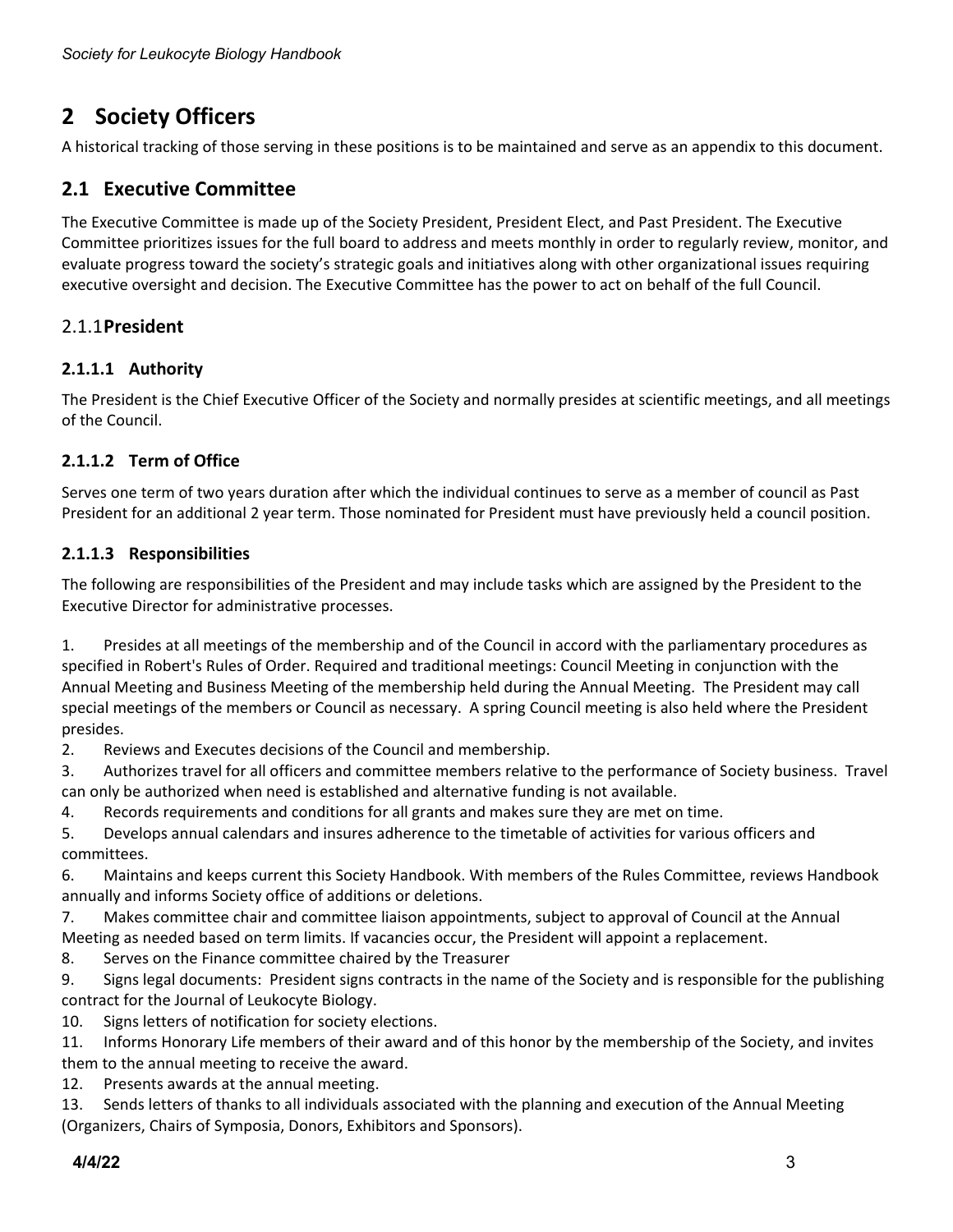14. Can convene conference calls with the Executive Committee and any interested Council Members as needed between the scheduled Council meetings.

15. In addition to standing committees, the President has the authority to create Task Forces from the membership to pursue very specific goals. Generally, these groups will accomplish their goals in 1 to 3 years and then disband. However, the tasks of some groups may be more longstanding, in which case the Task Force can transform into a standing committee.

- 16. Prepares slate of nominees for standing and ad hoc committees for approval by Council at Annual Meeting
- 17. May sign the annual Society Tax Return, and is a signer on all society accounts

### <span id="page-13-0"></span>2.1.2**President Elect**

#### **2.1.2.1 Authority**

The President-elect must understand fully the ongoing activities and concerns of the Council and Society and provide continuity of decision-making and executive action. Accordingly, the President-elect will begin to participate fully in the affairs of the society immediately upon election and shall become, at that time, a voting member of Council. Those nominated for President Elect must have previously held a council position.

### **2.1.2.2 Term of Office**

Serves one term of two-year duration, after which he/she assumes the presidency of the Society.

#### **2.1.2.3 Responsibilities**

1. Acts as Parliamentarian for the Council Meetings and is an expert in society rules of order and the proper procedures for the conduct of meetings.

- 2. Presides at meetings of membership and Council in President's absence or inability to serve.
- 3. Attends and serves as a member of Council meetings and special meetings called by the President.
- 4. Assists the President in administering the affairs of the Society as requested by the President.
- 5. Serves as a member of the Executive Committee
- 6. Identifies long-range planning goals for implementation during tenure as President-elect and President.
- 7. Serves on Rules Committee as a member of the Executive Committee.
- 8. Serves on the Finance committee chaired by the Treasurer

9. Chairs the Awards and Honors Committee in the process of selection of finalists and winners all current society awards.

10. May sign the annual Society Tax Return, and is a signer on all society accounts

#### <span id="page-13-1"></span>2.1.3**Past President**

#### **2.1.3.1 Authority**

The Past-President provides an "institutional memory" and experience to the Council. S/he is a full member of the executive committee as an officer of the society and is a voting member of council.

#### **2.1.3.2 Term of Office**

Serves a two-year term, directly after the two years serving as President of the Society.

#### **2.1.3.3 Responsibilities**

1. Acts as a voting member of the Executive Committee and Council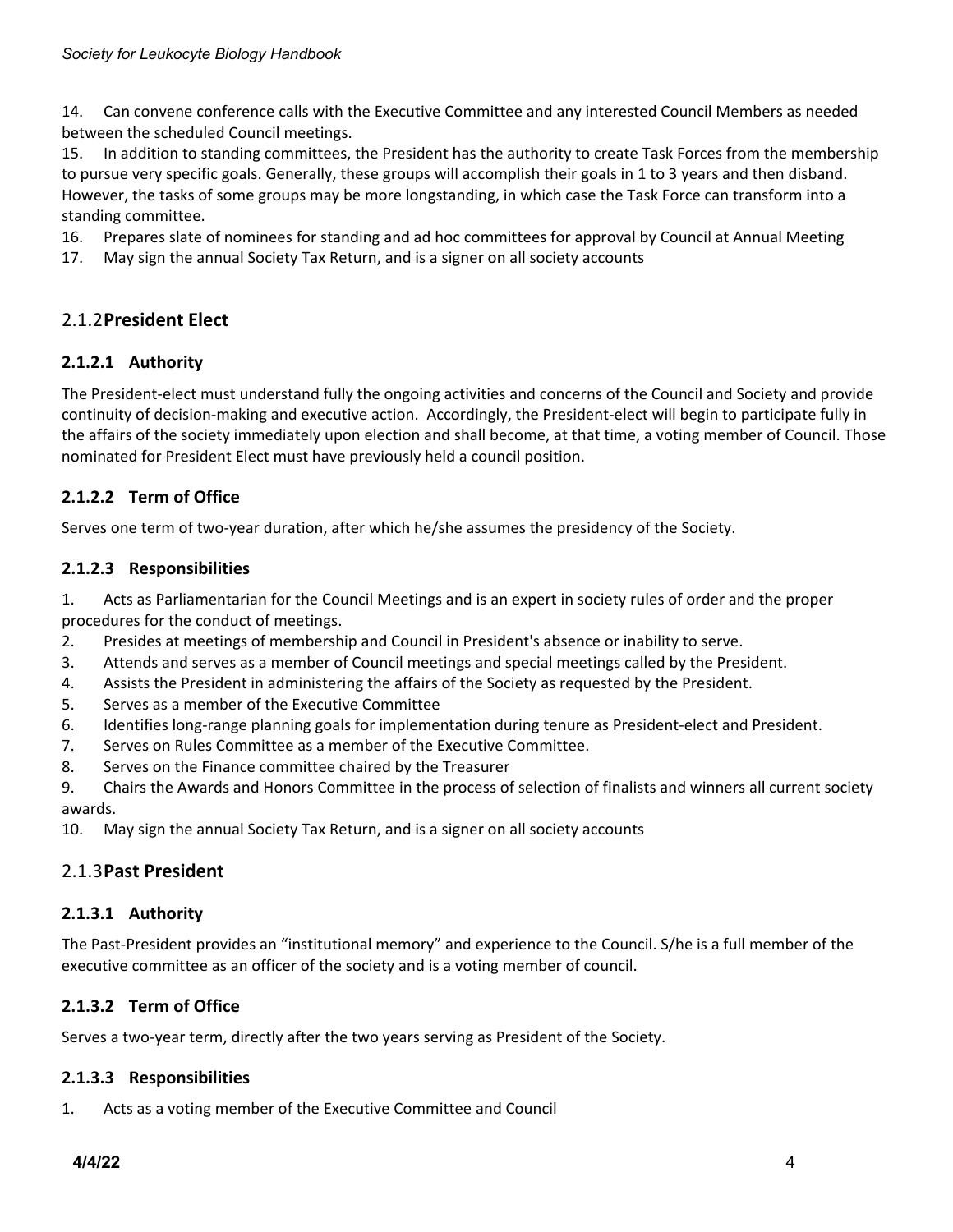2. In the event both the President and President-Elect are unable to fulfill the defined leadership duties, the Past President will lead the Council effort to restore the chain of power.

- 3. Serves on the Finance committee chaired by the Treasurer
- 4. May sign the annual Society Tax Return, and is a signer on all society accounts

# <span id="page-14-0"></span>**2.2 Secretary**

### <span id="page-14-1"></span>2.2.1 **Authority**

The Secretary is the chief recording officer of the Society. The general responsibility of the Secretary is to record and maintain minutes and proceedings of meetings of Council.

# <span id="page-14-2"></span>2.2.2 **Term of Office**

Serves a two-year term and can be reelected once.

# <span id="page-14-3"></span>2.2.3 **Responsibilities**

1. As a member of Council, attends all Council meetings and special meetings called by President and/or the President-elect.

2. Prepares detailed notes on the deliberations at these meetings; from these prepares minutes for distribution to the officers and members of the Council. Prepares list of approved motions and of action items. Minutes are to be prepared within one month of these meetings and may be done in conjunction with the Executive Director as an administrative process.

3. Serves on the Rules Committee

4. Serves as "Interim Co-Executive Director" along with Treasurer in the case of unexpected administrative disruptions (see business continuity planning)

# <span id="page-14-4"></span>**2.3 Treasurer**

# <span id="page-14-5"></span>2.3.1 **Authority**

The Treasurer is the Chief Fiscal Officer of the Society. The Treasurer is responsible for safeguarding all funds belonging to the Society. The Treasurer monitors the disbursement of funds according to the budgets approved by Council; ensures that the proper records, accounts, and accounting procedures are maintained; and presents an annual audit and financial statement of the Society's business to Council.

# <span id="page-14-6"></span>2.3.2 **Term of Office**

Serves a two-year term and can be reelected once. Given the importance of consistency in this position, the past treasurer may join the spring council meeting following their term expiration to ensure smooth financial transition. In addition, the incoming treasurer will join the fall council meeting prior to the start of their term. Attendance in person or via teleconference is acceptable. Updated 12/12 Those nominated for Treasurer must have previously held a council position.

# <span id="page-14-7"></span>2.3.3 **Responsibilities**

- 1. Attends and serves as a member of Council.
- 2. Serves as Chair of the Finance Committee
- 3. Monitors the disbursement of all Society's funds in accordance with budgets assigned to the administrative office, officers and committee members.
- 4. Reviews fiscal arrangement of contracts for the Society and makes recommendations to the President.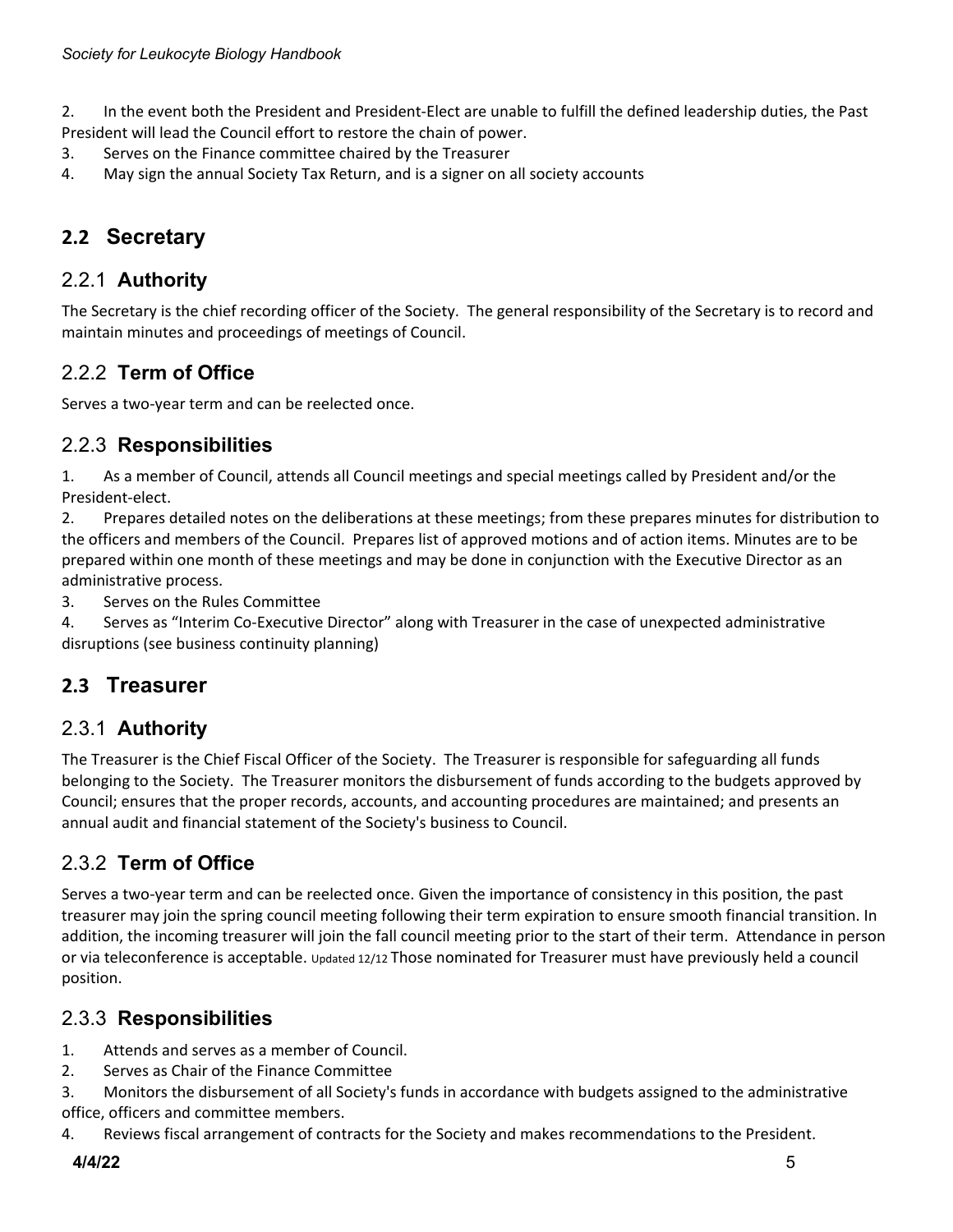5. Assures that quarterly and financial reports are provided to Council.

6. Prepares a provisional annual budget that is comprised of individual budgets for Society activities, the Journal, Membership and dues, *iSLB*, and the Annual meeting, with assistance of the Executive Director and the Finance Committee, and presents this budget to the Council for approval at the Annual Meeting

7. Serves as "Interim Co-Executive Director" along with Secretary in the case of unexpected administrative disruptions (see business continuity planning)

8. Receives and reviews prior to the Spring meeting the annual financial reports prepared by the Executive Director and his/her staff for:

- a. the JLB as reported by the Editor-in-Chief;
- b. the Society Annual Meeting
- c. Society activities;
- d. Membership and dues collected;
- e. production of the *iSLB*;
- f. investment portfolio performance;
- g. the Society as a whole.
- 9. Presents to the Council for approval at the Spring meeting:
	- a. the annual financial report for the prior year;
	- b. the final budget for the current year.

10. Reviews annual meeting budget, one year prior to the meeting and makes recommendations to the Council for approval.

11. Ensures that the Society's financial records are adequately maintained.

12. Authorizes the Executive Director or his/her designees to pay bills incurred and to ensure that all reports required by various government agencies, including the Internal Revenue Service, are properly prepared and submitted.

13. May sign the annual Society Tax Return, and is a signer on all society accounts

# <span id="page-15-0"></span>**2.4 JLB Editor in Chief**

# <span id="page-15-1"></span>2.4.1 **Authority**

The *Journal of Leukocyte Biology* shall be the official publication of the Society. The Editor-in-Chief is the Chief Executive Officer for the Society's publication. The Editor, elected by majority vote of Council for a four-year term upon advice of the Publication Committee, supervises all activities of the Journal and makes a report of these activities to Council and to the Society, including finances for the Journal to be presented at the spring and fall council meetings.

# <span id="page-15-2"></span>2.4.2 **Term of Office**

Serves a four-year term and may be reappointed for one additional 4 year term. The maximum term of office for the Editor-in-Chief is 8 years. Decisions related to renewal of term is to be made by no later than the third year of the current term. When a new editor-in-chief begins, there is to be a minimum 6 month shadowing period of the current and incoming editor.

# <span id="page-15-3"></span>2.4.3 **Responsibilities**

1. Primary responsibility of the EIC should be for both the scientific and editorial content of the journal

2. Acts as the official liaison to the publisher of the *Journal of Leukocyte Biology* and provides council to the President, who is responsible for the publishing contract for the *Journal of Leukocyte Biology*.

- 3. Handles the appointment of Editorial Board members per the Journal Editorial Board Guide (in development).
- 4. Reports to Council at the spring and fall council meetings.
- 5. Provides input in the preparation of the yearly journal budget, prepared by a designated provider.
- 6. Serves as ex-officio member of the publication committee.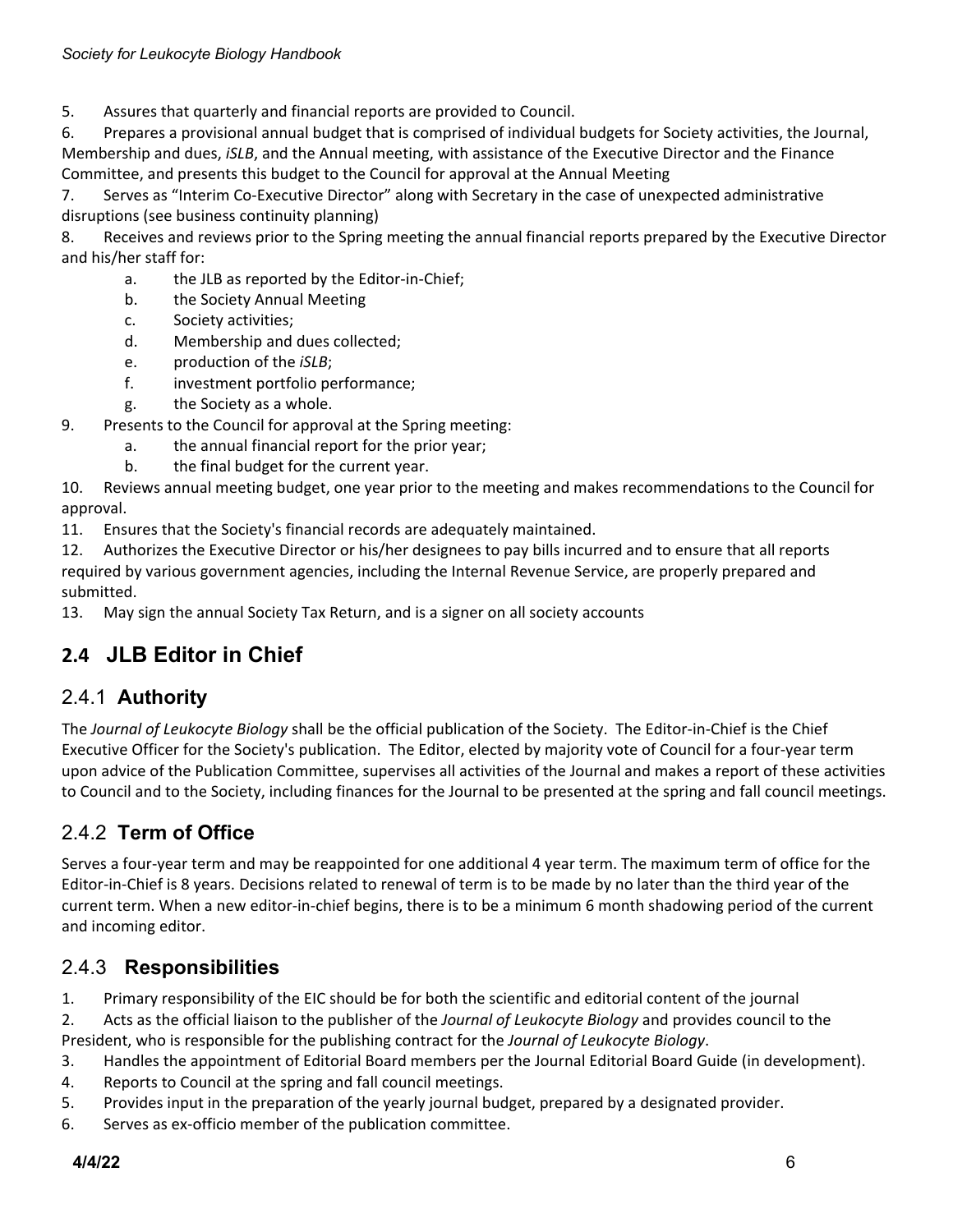# <span id="page-16-0"></span>**2.5 Councilors**

### <span id="page-16-1"></span>2.5.1**Authority**

The Society is governed by a Council composed of the Society Executive Committee, Secretary, Treasurer, eight elected Councilors and one elected Associate Councilor. The Council serves to execute decisions of the membership, to propose legislation to the membership and to execute, between Annual Meetings, decisions for the orderly conduct of Society business. Decisions of the Council are by majority vote.

### <span id="page-16-2"></span>2.5.2**Term of Office**

Elected Councilors serve a four-year term and are not eligible for reelection until one year after expiration of a full four-year term. Two Council members are elected each year.

### <span id="page-16-3"></span>2.5.3**Responsibilities**

1. The Council has broad powers directed at carrying out the decisions and wishes of the membership. The actions of officers and the composition and recommendations of various committees of the Society are under the surveillance of the Council, which in turn is answerable to the membership.

2. The actions of the Council shall be directed toward the betterment of the Society and the scientific community. With the help and approval of the membership, the Council shall set the general policies of the Society and guide its activities.

3. Among the most important activities of the Council are those of setting general policies regarding the operation of the Journal, the organization of the annual meeting, and the collection, handling, and dispensation of Society monies.

4. Councilors are expected to attend 2 council meetings annually. One is held in the spring and the other in the fall in association with the annual meeting of the society.

5. It is expected that Councilors volunteer to chair an annual meeting.

6. Councilors are expected to act as liaison to a society committee as appointed by the President.

7. Support society annual fundraising efforts in conjunction with the annual meeting by contacting corporate

representatives and establish and maintain long term relationships which will yield meeting sponsorship and corporate memberships.

### <span id="page-16-4"></span>2.5.4 **Associate Councilor**

Initiated in 2016 for a first term in 2017, this position is elected from the membership by majority vote along with other open council positions. The position has a two year term (versus the four year term of other Councilors) and is not renewable but individuals completing this term would be eligible for other future council positions. Candidates should have been appointed to a faculty or equivalent institutional position for no more than 4 years at the time of election. Tenure track is not a requirement. The purpose of this new position is to welcome into society leadership representation from more junior members. Candidate suggestions are welcome from all of the membership and the MTTG (Members in Transition and Training Workgroup) would be queried for suggestions as well. As with all SLB positions, current society membership is required.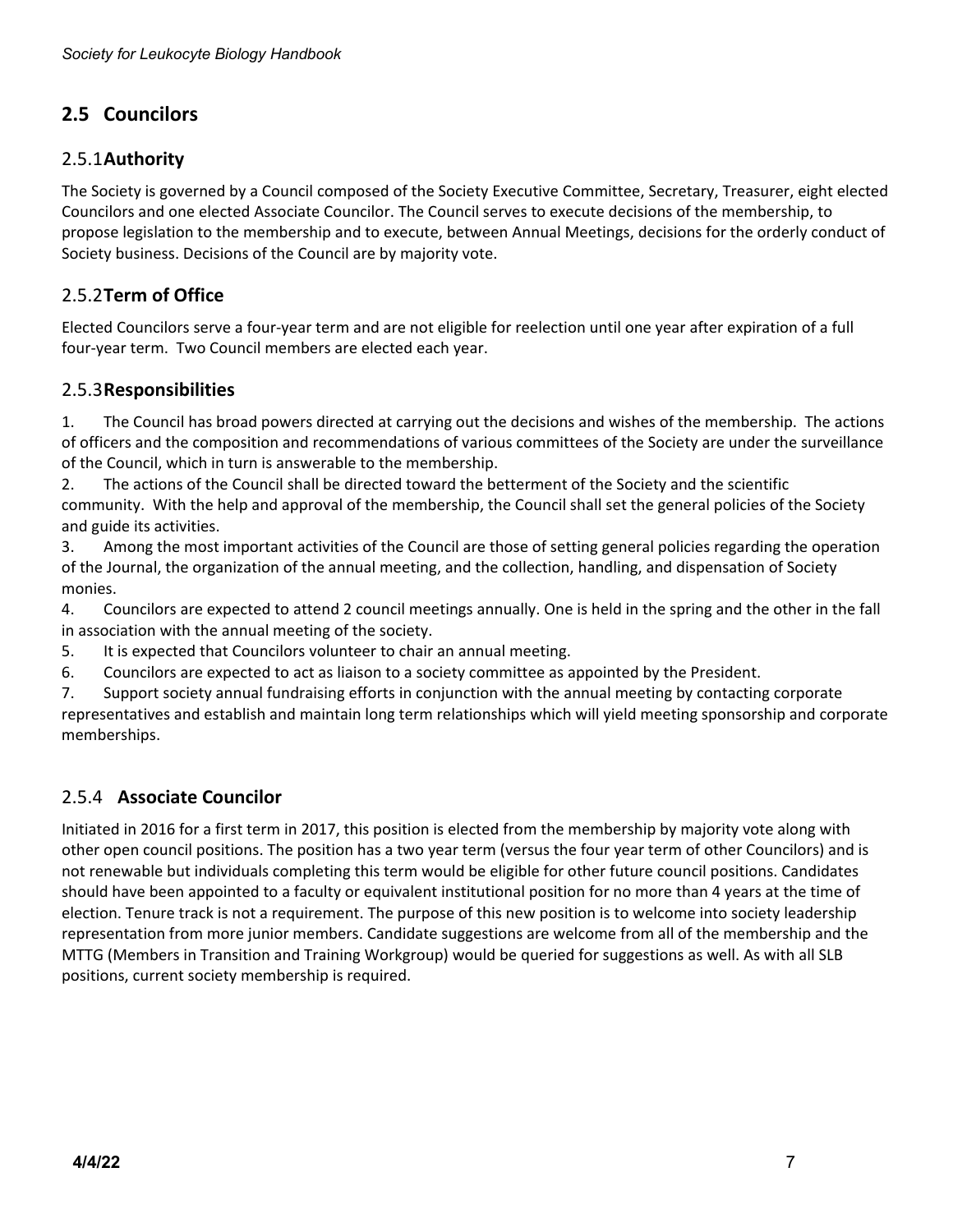# <span id="page-17-0"></span>**2.6 Development Chair**

### <span id="page-17-1"></span>2.6.1**Authority**

The Development Chair is the leader for seeking financial support for the society from government and corporate sources. The Development Chair is a voting member of Council. The position is filled by recommendations from council and appointment by the President.

### <span id="page-17-2"></span>2.6.2**Term of Office**

Serves a two year term and can be re-appointed once.

### <span id="page-17-3"></span>2.6.3**Responsibilities**

1. With the assistance of the Executive Director, organizing fundraising efforts for the annual meetings including submitting applications to funding agencies (*e.g.* R13 application to NIH), soliciting financial support from industry and other private agencies, and coordinating fundraising initiatives.

2. Supports program chairs in completing the annual R13 application to NIH and secondary supporters to fund the annual meeting.

3. Work closely with the Executive Director's staff in maintaining and augmenting a database of potential funding sources and keeping reliable records of contacts in agencies and of the contributions of all contacts.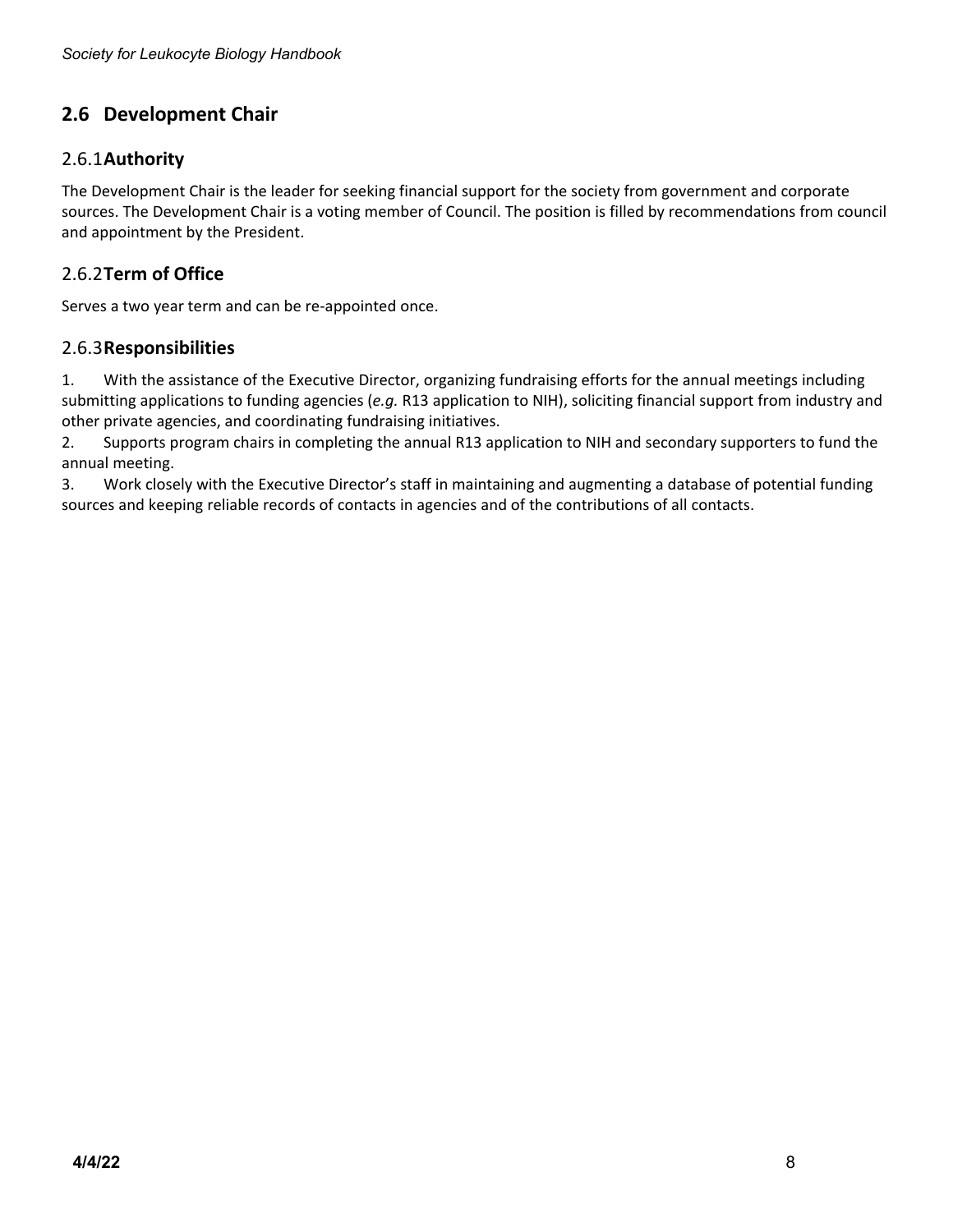# <span id="page-18-0"></span>**3 Vendor Contracted Services**

# <span id="page-18-1"></span>**3.1 Executive Services**

Executive and meeting services are secured through a contracted position with a full time dedicated society employee and include, but are not limited to, the task areas listed below. Specific duties and tasks are outlined in individual service contracts and signed by the President.

### <span id="page-18-2"></span>3.1.1**Council**

- 1. Provide guidance and support to the society executive committee.
- 2. Arrange for regular conference calls with the President as requested to provide activity reporting

3. Organize two annual Council Meetings (spring and fall) including all logistical, agenda and documentation preparation.

4. Liaise with Publication Services for optimal communications between the society and its journal.

5. Work with society treasurer to develop budget for annual society projected revenue/expenses and review quarterly reports.

6. Support strategic initiatives of the board to enhance the society's value to the membership. Make suggestions to build value and stability to the society.

7. Ensure the society handbook and bylaws are kept up-to-date and that society actions are in accordance with these documents.

- 8. Provide advice on standard association operating practices and requirements.
- 9. Maintain records from Council meetings to include tracking action items and their status.

### <span id="page-18-3"></span>3.1.2**Committees**

- 1. Communicate with Committee Chairs and Council Liaisons on issues related to their area of focus.
- 2. Track activities of committees and remain informed as to status of their projects.
- 3. Work with committees and provide suggestions to support their missions as stated in the society handbook.

4. Provide opportunities for committee conference calls and face-to-face meetings held in conjunction with the annual meeting.

5. Carry out the directives of committees as related to award processing, nominations, annual meeting special sessions, technological advancements etc.

### <span id="page-18-4"></span>3.1.3**Financial**

- 1. Liaise with contracted accounting services.
- 2. Communicate with society Treasurer
- 3. Ensure all society payments have been approved by Council
- 4. Track revenue and expenses and report to society on quarterly reports.
- 5. Prepare annual budget.
- 6. Ensure proper handling of insurance policies, tax reporting to IRS and other state and federal reporting.

### <span id="page-18-5"></span>3.1.4**Membership**

- 1. Liaise with contract membership services.
- 2. Report on membership trends

#### **4/4/22** 9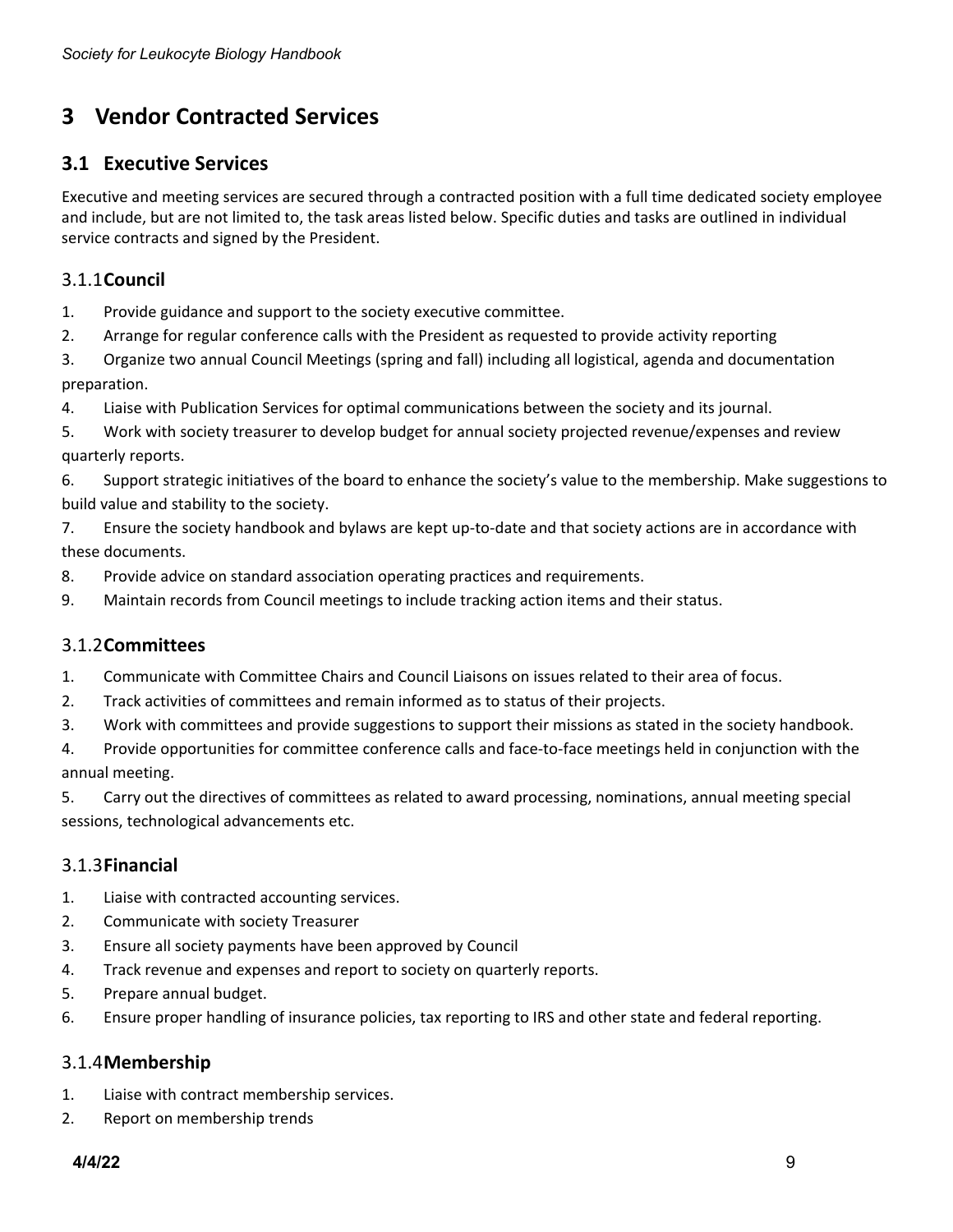- 3. Provide suggestions for expanding membership.
- 4. Work to enhance membership benefits list.
- 5. Communicate with members and help resolve issues that call upon society handbook or bylaws to resolve.
- 6. Confirm membership status of individuals as related to official society positions, awards etc. and follow-up with such individuals to maintain proper status with the society.

7. Provide suggestions and knowledge of trends in association membership rates, policies and benefits.

#### <span id="page-19-0"></span>3.1.5**Elections**

1. Work with the designated society committee to initiate annual discussion of open positions and potential candidates.

2. Communicate with proposed candidates, confirm membership status, and prepare biographical sketches of candidates.

- 3. Prepare and launch online ballot.
- 4. Report on election results and update society documents and website in finalizing changes.
- 5. Remedy issues of mid-term vacancies.

### <span id="page-19-1"></span>3.1.6**Website and IT Oversight**

- 1. Supervise website maintenance and updates.
- 2. Work with designated society committee to support their initiatives.
- 3. Provide suggestions for involving new technologies.

#### <span id="page-19-2"></span>3.1.7**General**

1. Maintain a permanent society mailing address and contact information to include a phone, fax number, email address, internet site, etc. (specific service fees not included).

- 2. Maintain records and working files in one permanent location readily available to the Society.
- 3. Edit and arrange for print literature/documents as requested.
- 4. Route necessary items to appropriate officers, boards and committee members.
- 5. Arrange for and supervise emails and mailings to membership as needed.
- 6. Maintain historical tracking of council and committee members and annual meetings.

### <span id="page-19-3"></span>3.1.8 **Conference Management**

1. Site Selection: Prepare request for proposals (RFPs) from local sites in the city where annual designated chair(s) select to hold the annual meeting. Work with local convention and visitor bureaus to identify suitable options, perform site visits and finalize a formal contract (to be signed by society President) with the chosen venue.

2. Advertising: Advertise the meeting to a broad targeted audience including membership and other related professionals. Methods include but are not limited to website postings on society and related society sites, journal ads in associated publications and regular email eblasts. Contract to design, print and mail save-the-date postcards, call for abstract posters and final program book.

3. Website: Provide contracted website services to include general information postings including preliminary program, online registration services, award submission, online accommodation reservations, and abstract submission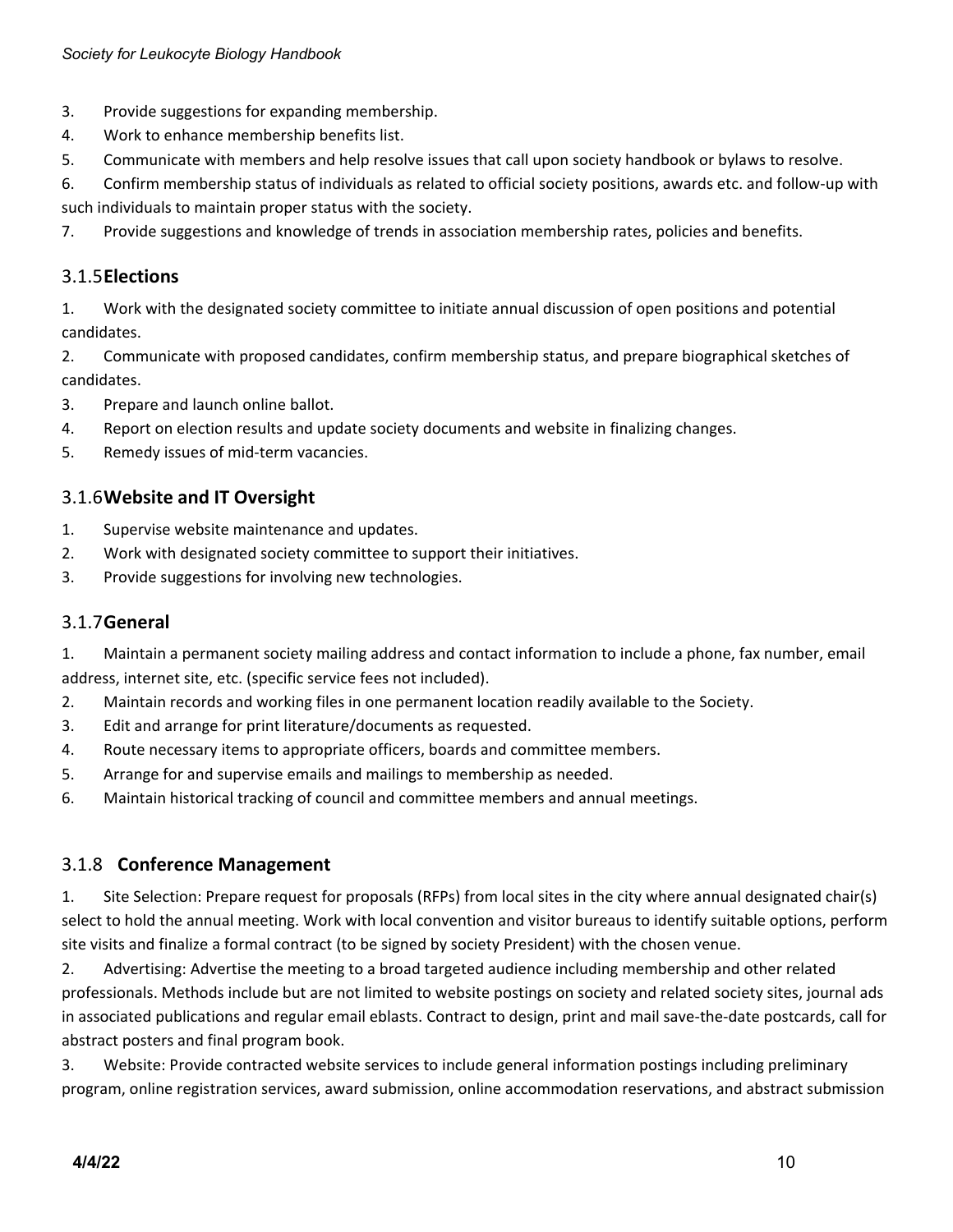processing (contract costs will be considered part of meeting budget). The website will be kept up-to-date with the latest information regarding sponsors and program information.

4. Speakers: Work with program chairs to contact invited speakers, provide them with informational letters, obtain formal program titles, help with logistical arrangements, and follow-up reimbursements.

5. Registration: Set-up of online registration system connected to the membership database to include online payment options, tracking of registration numbers and final preparation of name badges and onsite check-in.

6. Logistics: Full conference preparation including hotel room blocks and meeting rooms, catering, printing, poster board rental, and AV needs, and securing appropriate contracts for vendor provided services.

7. Awards and Abstracts: Work with the designated society committees in reviewing abstract submissions for program placement and award assignments to include formal notifications of abstract selection and award notifications. Provide onsite needs of certificates, plaques and award checks where applicable.

8. Program and printed materials: Work with meeting chair(s) in organizing scientific sessions and full programming. Create a schedule for the program that fits within the framework of the meeting space contract. Coordinate contracted printing services of the program, addendum and any applicable handouts.

9. Fundraising: Work with the society's development chair to identify the appropriate sources for potential funding support including private and government resources. Provide initial meeting prospectus to distribute to potential sponsors, process communications with potential sponsors and track sponsorship progress including grant submissions. Provide W9s as requested by granting organizations, process sponsor registration forms, and provide informational communications with exhibitors to supply logistical information. Ensure all sponsorship agreements are carried out by both parties.

10. Council/Committees: Prepare for the fall council meeting including an agenda and proper documentation. Assist Committee Chairs by pro viding time and space for committee meetings.

11. Budget and Accounting: Provide a budget proposal for Council approval per the society's general policies on meeting budgets. Track meeting revenue and expenses on a regular basis and report as requested, at the fall council meeting and post conference.

12. Meeting evaluation: Conduct an online evaluation post-conference to include attendee inquiries on venue, program, future program suggestions and general society areas. Provide informational reports to both council and future meeting chairs.

13. International Programs or Joint Meetings: Liaison with associated societies and/or contracted destination management companies to ensure a successful event.

# <span id="page-20-0"></span>**3.2 Accounting Services**

Accounting services are secured via a contract with a vendor providing professional accounting services.

1. Maintain general ledger including recording receipts, disbursements and journal entries.

2. Provide twice monthly check processing on the Society's bank account. Coding of vouchers and Executive Director approval is required before checks may be issued.

- 3. Reconcile bank statement and enter transactions in general ledger.
- 4. Record investment activity.
- 5. Preparation of 1099s as required by law.
- 6. Generate system- based quarterly reporting.
- 7. Liaison with tax preparer for annual tax reporting.
- 8. Prepare award checks for annual meeting.

#### **4/4/22** 11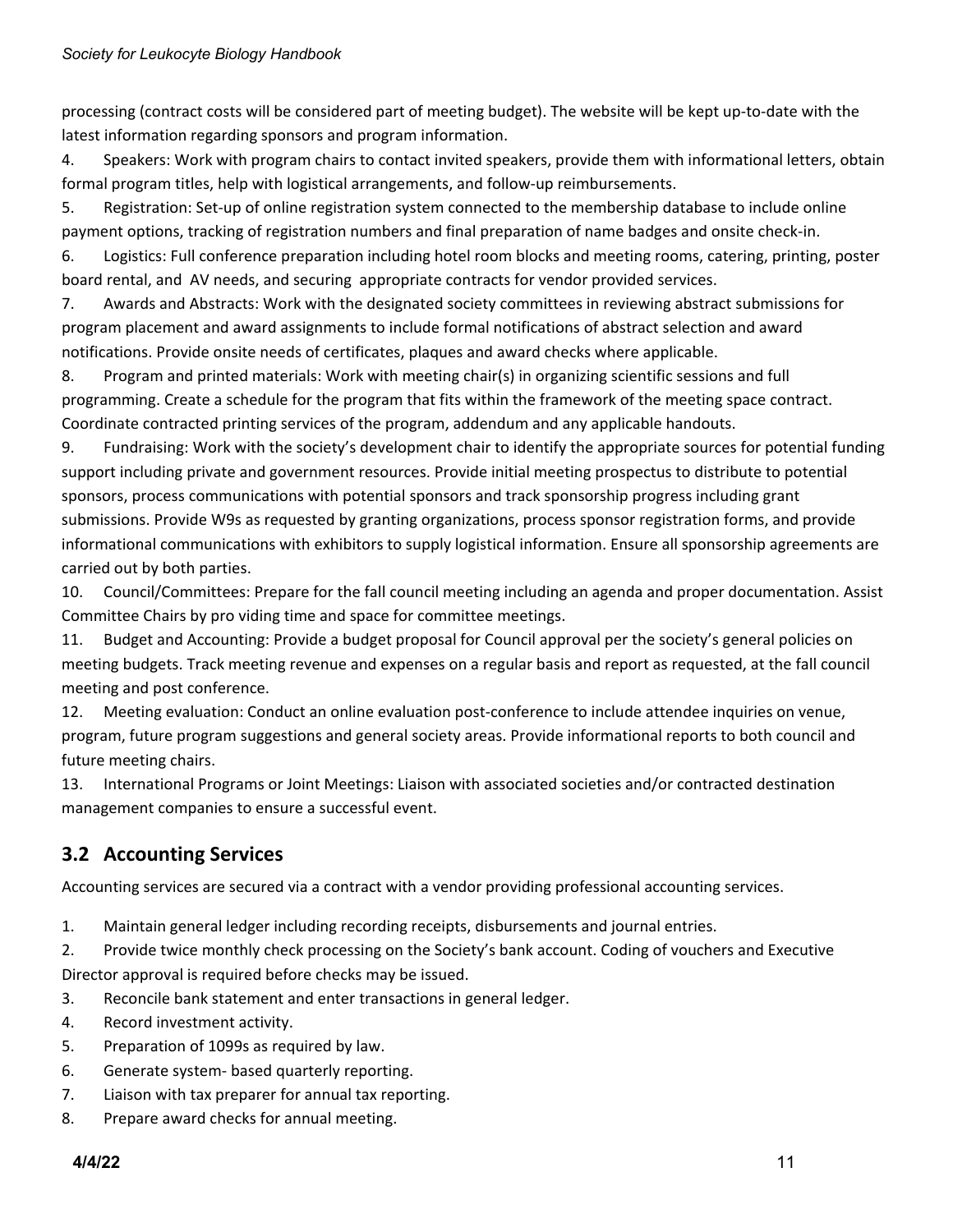9. Work with executive director on preparing annual budget draft for Council consideration.

10. Prepare quarterly reports and review with executive director to ensure accuracy for reporting to the Society Treasurer.

11. Process all invoice requests as submitted for items, such as, but not limited to, meeting related expenses, speaker and council disbursements, vendor services, journal-related expenses.

- 12. Receive, record, and deposit other income including annual meeting income etc.
- 13. Receive and record all merchant service reports.
- 14. Advise on and process bank transactions such as transferring money to investment accounts, CDs, etc.
- 15. Accounting services to cover General society operations, journal operations and annual meeting needs.

### <span id="page-21-0"></span>**3.3 Website. Membership, and IT Services**

Services for website, membership, and IT are secured via a contract with a service provider.

- 1. Provide for hosting, backup, security, and monitoring access
- 2. Maintain domain "leukocytebiology.org"
- 3. Provide email hosting for up to 15 email addresses for society use.
- 4. Ensure transactions are handled on a secure server
- 5. Provide mailbox with 500MB of disk space
- 6. Maintain membership database tailored to SLB specifications.
- 7. Provide automated online renewal process.
- 8. Provide secure SSL system for credit card processing.
- 9. Update discount codes and price changes as needed.
- 10. Provide for automated reporting to accounting of transactions.
- 11. Handle correspondence with members and provide customer service.

### <span id="page-21-1"></span>3.3.1**Member Journal Services**

- 1. Provide monthly list of member print subscribers to journal production vendor.
- 2. Ensure operational online system for member journal online access.
- 3. Provide assistance for single issue back orders not handled by production vendor.

### <span id="page-21-2"></span>**3.4 Journal Managing Editor and Journal Production Services**

The Journal Managing Editor is an independent contractor secured via an appropriate independent contractor agreement or via an appropriate service provider. All Journal production services are detailed in the production parent contract with a third-party commercial publisher. Additional supporting roles of services contracted through thirdparty commercial publisher such as Associate Managing Editor and Editorial Assistant are defined in the JLB Editorial Management task list.

# <span id="page-21-3"></span>**3.5 Contracting Process**

Review and approval of various contracts will include different society representatives depending on the area of focus. Examples of typical society and journal related contracts are provided below along with guidelines on the process for those contracts. The Executive Committee is ultimately responsible for all organizational obligations and contracts with the President being the final signatory on all organizational contracts valued at above \$25,000. For service contracts \$25,000 and under, the Executive Director has signatory approval.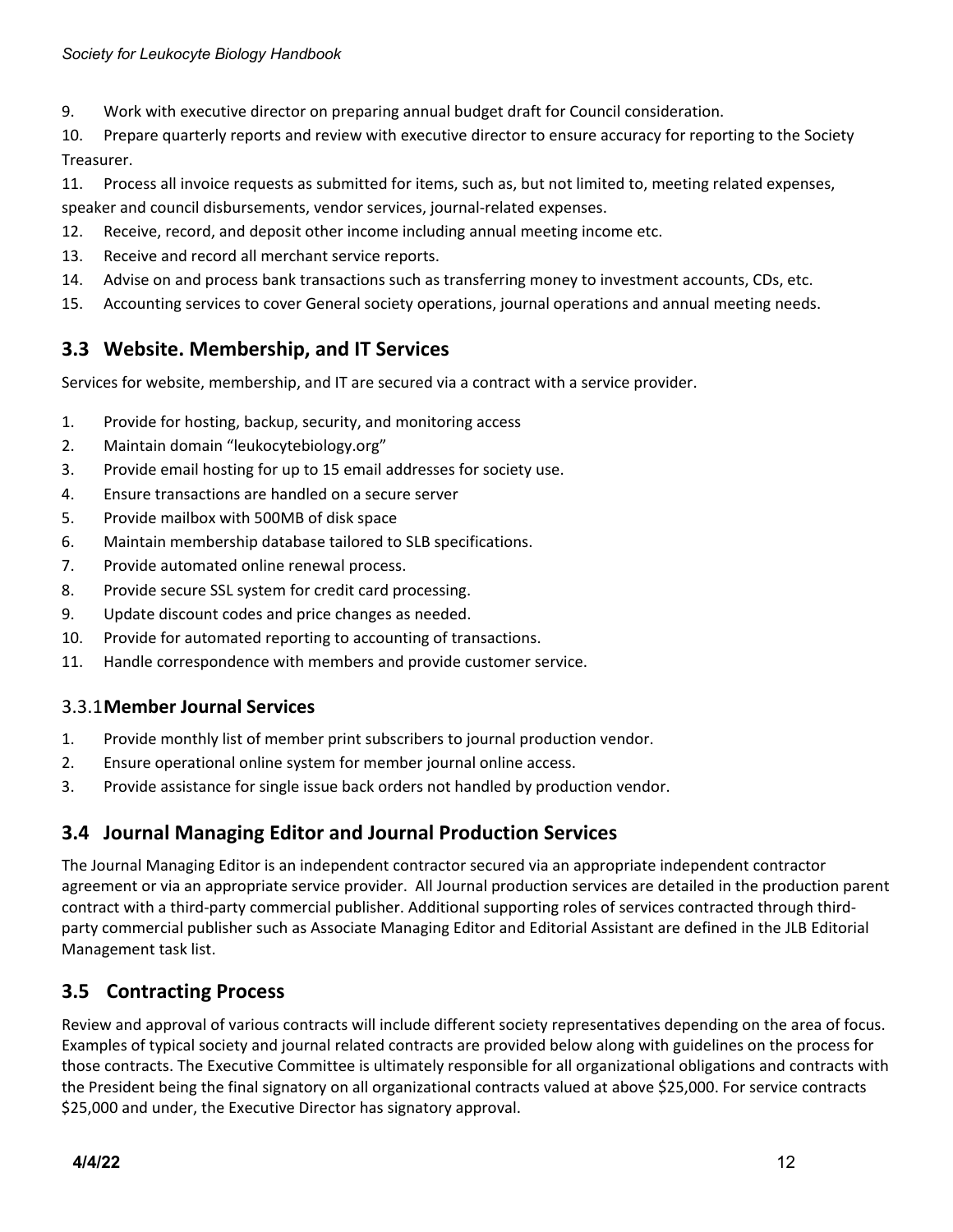#### *Society for Leukocyte Biology Handbook*

Annual Conference Hotel – Prepared by the Executive Director in working with the chosen hotel venue. Final review and signature by the President with Executive Committee and Treasurer support.

Annual Conference AV and equipment rentals – Prepared by the Executive Director in working with the chosen service providers and signed by the Executive Director if within the Council approved budget for the event. May include AV equipment and services, poster board or other furniture rental, or other materials considered required for the event and included in the Council approved budget.

Annual Conference or Council Meeting other – Offsite event contracts, transportation agreements, and any other service contracts related to the annual meeting and/or Council meetings, Journal meetings etc may be prepared and signed for by the Executive Director if included in the Council approved budget.

Council Meeting Venue – Prepared by the Executive Director in working with the chosen hotel venue. Final review and signature by the Executive Director if included in the Council approved budget.

Journal Managing Editor - Prepared by the Executive Director, following past templates, in working with the chosen Managing Editor as determined by a task force made up of the Editor-in-Chief, President, and Council Liaison to the Publication Committee. Contract to be reviewed and signed by the President. Changes such as stipend increases to be discussed between the Editor-in-Chief, Executive Director, Executive Committee, and Treasurer and agreed upon prior to approval of related addendums.

Journal Editor-in-Chief - Prepared by the Executive Director, following past templates, in working with the chosen Editor-in-Chief as determined by the Council. Contract to be reviewed and signed by the President. Changes such as stipend increases to be discussed between the Executive Director, Executive Committee, and Treasurer and agreed upon prior to approval of related addendums.

Executive Director – Following Human Resource provided templates and utilizing roll-over of past contracts when agreeable, is reviewed between the Executive Committee and the Executive Director and signed by the President. Annual increases and bonuses to be decided by the President with Executive Committee and Treasurer support.

Accounting Services - Prepared by the Executive Director in working with the chosen accounting service provider. Final review and signature by the Executive Director if included in the Council approved budget.

Auditor and Tax Filing Services - Prepared by the Executive Director in working with the chosen audit and tax filing service provider. Final review and signature by the Executive Director if included in the Council approved budget.

Human Resource Services - Prepared by the Executive Director in working with the chosen human resource provider. Final review and signature by the Executive Director if included in the Council approved budget.

Journal Publishing Partner - Prepared by the Executive Director in working with the Publishing Partner chosen by Council. Final review and signature by the President with Executive Committee, Treasurer, and Editor-in-Chief support.

Software, web based applications, and other non-specified services - Prepared by the Executive Director in working with the chosen provider. Final review and signature by the Executive Director if included in the Council approved budget. Services may include annual subscription based services for society website, association management systems, abstract/award/journal manuscript systems and more.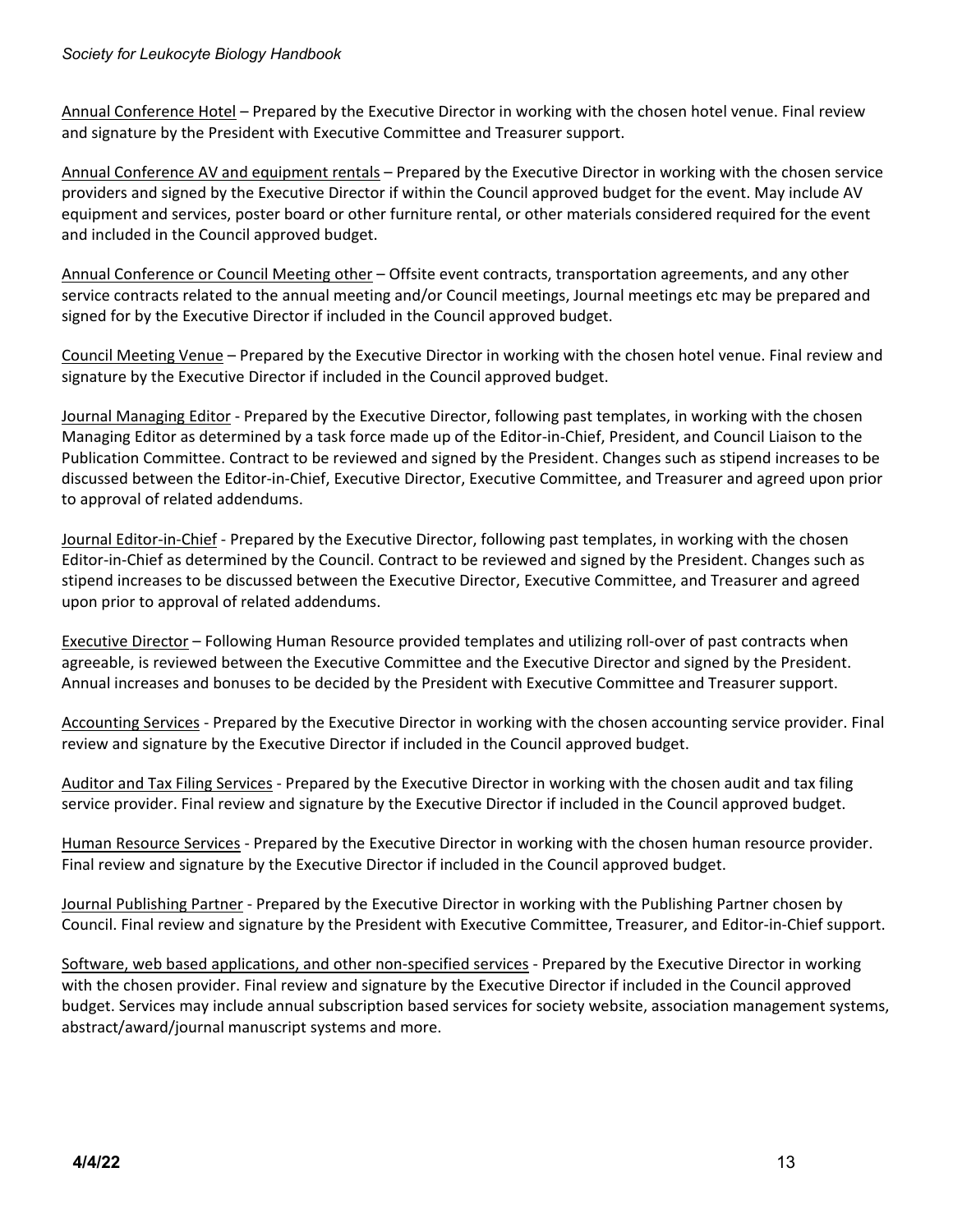# <span id="page-23-0"></span>**4 Committees/Task Forces**

In addition to the defined committee membership details under each committee listing, committees are expected to appoint a junior member. As a general guide, a junior member might be defined as greater than a predoctoral student but less than an assistant professor. The chair has the ultimate decision in making individual selections in order to add needed perspective and diversity to their group. Junior committee members may be identified from the annual volunteer list, by nomination within the committee or through suggestions by the MTTG workgroup. Due to the nature of their focus, these committees will not appoint a junior member; Awards and Honors, Finance, Rules, and Nominating. Added May 2016

# <span id="page-23-1"></span>**4.1 Awards and Honors Committee**

### <span id="page-23-2"></span>4.1.1**Authority**

The Awards and Honors Committee is tasked with soliciting nominations for various awards. The committee has the authority to select the annual winner of the Legacy Award and Honorary Life Member Awardees (with Council approval) as well as select (independently of Council) Thorbecke, Adams, Presidential Finalists, Early Career Faculty, Mentoring Diversity, Researchers from Developing Nations, Student Travel Awards and any other awards in the current year program based on applications. The committee may vary the awards program as needed to fit the current circumstances related to the annual meeting.

### <span id="page-23-3"></span>4.1.2**Membership**

The Awards and Honors Committee shall be composed of the President-elect who chairs the committee for the two year term associated with their President Elect term along with three volunteers from council as selected by the chair. These members serve a term that aligns with their elected Council term.

### <span id="page-23-4"></span>4.1.3**Duties and Responsibilities**

1. The committee identifies individuals who should be accorded Honorary Life Memberships in the Society for Leukocyte Biology as a tribute to their contributions to the knowledge of leukocyte biology following the policy and process as outlined for the award under the Award section of this handbook.

2. Set the annual level for individual awards based on the total award budget as set by Council. Specifically, travel awards may vary based on the number of applications and location of awardees as compared to the annual meeting location.

3. Select winners of all society awards in association with the annual meeting in accordance with the procedure set forth in the Awards section of the Handbook.

4. Review related web pages and make suggestions for keeping content up-to-date.

# <span id="page-23-5"></span>**4.2 Finance Committee**

### <span id="page-23-6"></span>4.2.1**Membership**

The Finance Committee is chaired by the society Treasurer. Members include the President, President-Elect, Past President, and the Executive Director. This group will prepare a provisional annual Society budget and submit it for Council approval at the time of the Annual meeting and the Fall Council meeting.

### <span id="page-23-7"></span>4.2.2**Authority**

It is the responsibility of this Committee to prepare an Annual Society Budget and submit it for Council approval at the time of the Fall Meeting. This budget shall include estimated income sources and appropriate estimates of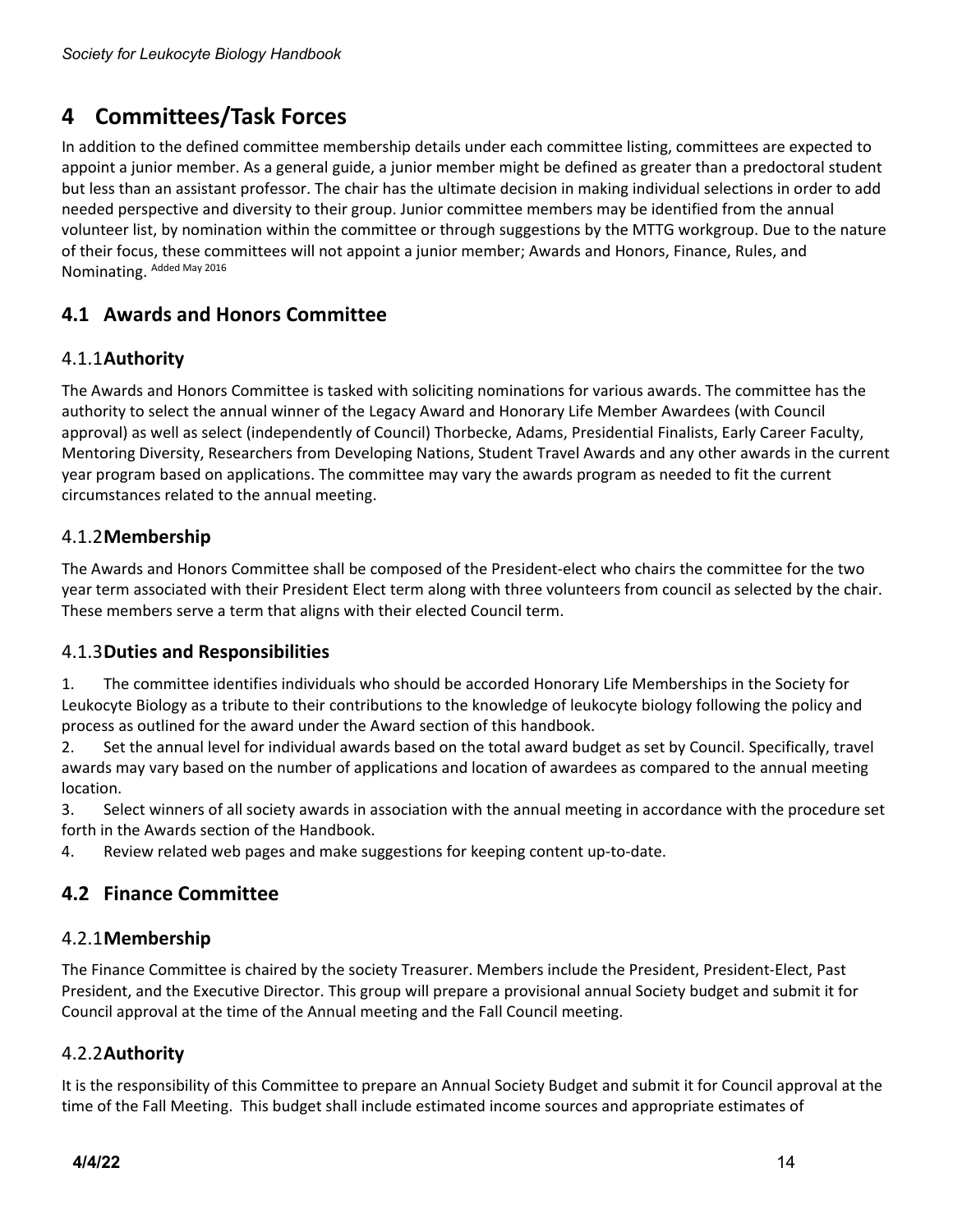expenditures of committees, officers, meetings, and publications. The committee makes recommendations concerning investment policies to the Council and considers means to increase Society income.

### <span id="page-24-0"></span>4.2.3**Duties and Responsibilities**

1. Prepares a consolidated annual budget to be submitted for Council approval at the time of the Fall meeting. The budget shall be prepared in consultation with the Society Office. The budget shall specify expenditures for all officers, Council, the Journal and all standing committees of the Society.

2. Reviews annually the financial records of the Society, submitted by the Accounting Office.

3. Makes recommendations to Council regarding means of increasing Society income, investment policies, justifiable expenditures, and cash balances.

4. Makes recommendations to Council concerning the raising and disbursing of funds relative to the Annual Meeting and Program.

5. Assists in the performance of Treasurer's duties.

6. Recommends policy relative to allowable expenses concerned with necessary travel of officers or committee members and symposium speakers.

7. Reviews, updates, and approves Investment Policy Statements and Cash Reserve Policy and informs Council of updates.

8. Sets rules (subject to Council approval) relative to required receipts and record keeping on the expenditure of budgeted funds by Officers and Committee Chairs.

9. Reviews activities to ensure coordination of solicitations in support of Annual Meetings.

10. Review related web pages and make suggestions for keeping content up-to-date.

# <span id="page-24-1"></span>**4.3 Rules Committee**

### <span id="page-24-2"></span>4.3.1**Membership**

The Rules Committee shall be composed of the Executive Committee, Secretary, and Treasurer and is chaired by the President.

### <span id="page-24-3"></span>4.3.2**Authority**

Questions relative to interpretation of the constitution, handbook, and other society policies shall be presented to the Rules Committee.

### <span id="page-24-4"></span>4.3.3**Duties and Responsibilities**

1. Provides information for the Council on matters relating to the Constitution of the Society, its bylaws, handbook, and acts of the Annual Meeting.

2. Interprets for the Council the Constitution, bylaws, handbook, and acts of the Annual Meeting.

3. The Rules committee will prepare all amendments to the Constitution and its bylaws and handbook for

submission to the Council for approval before submitting them to the membership for ratification.

4. Review related web pages and make suggestions for keeping content up-to-date.

# <span id="page-24-5"></span>**4.4 Nominating Committee**

### <span id="page-24-6"></span>4.4.1**Membership**

The Nominating Committee shall be composed of three members, each serving a term of 3 years, one being appointed each year. The senior member shall serve as Chair. A Council Member will be selected by the President to serve as liaison between the committee and the Council. No member of council can be a member of the nominating committee other than the liaison. The 3 members will have served on Council in the past in some position.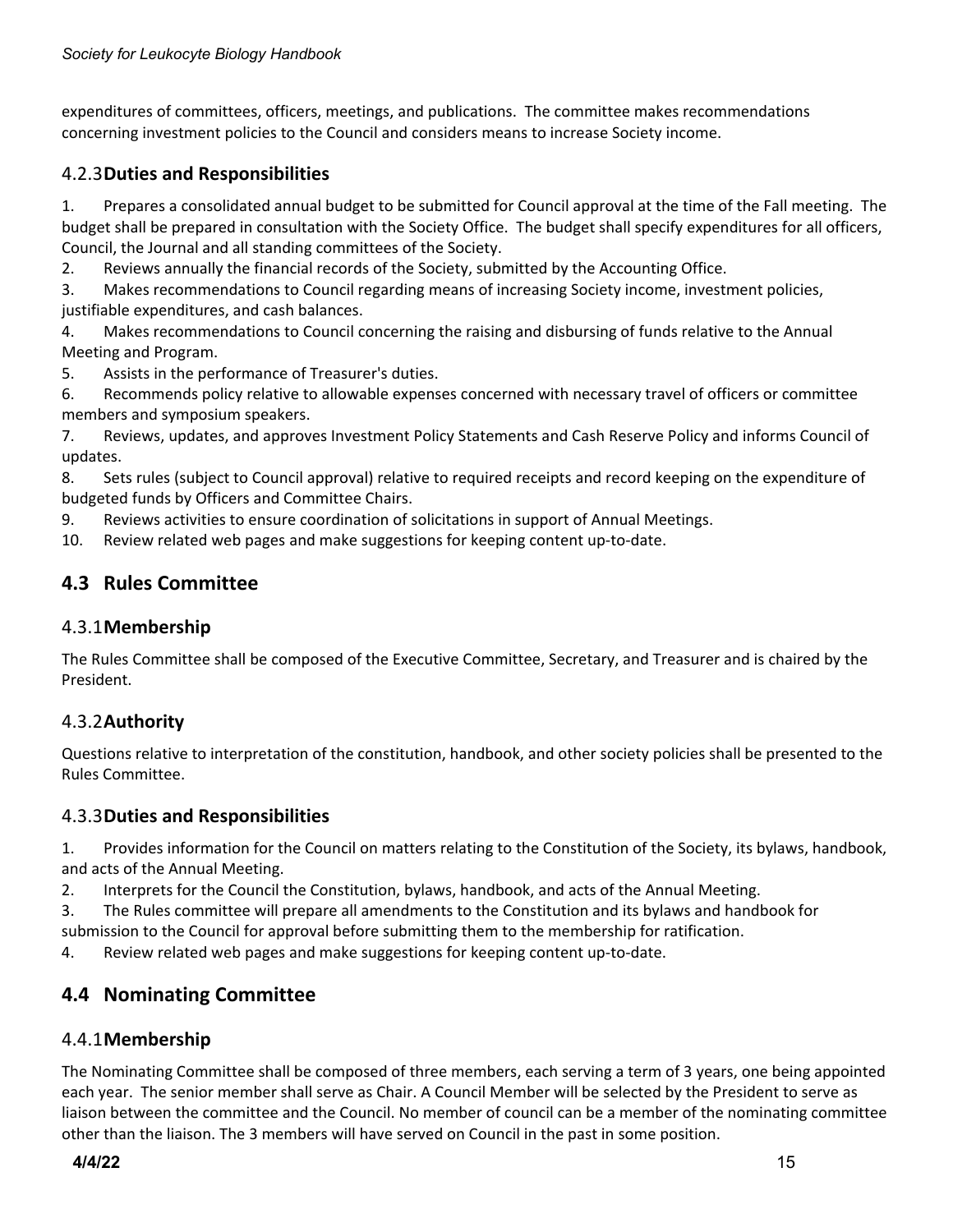### <span id="page-25-0"></span>4.4.2**Authority**

The ballot for the various Society Offices should provide the membership with the most qualified candidates. This should achieve the following goals:

1. An appropriate format for requisite presentation and discussion of candidate qualifications by Nominating Committee membership.

2. Presentation of the slate of candidates proposed by the Nominating Committee to the Council for approval prior to preparation of ballots to the Society membership.

The Chair of the Nominating Committee shall ensure that the activities of the Nominating Committee are conducted in an appropriate and timely fashion.

### <span id="page-25-1"></span>4.4.3**Duties and Responsibilities**

1. Initiates the development of candidate selection by contacting the committee members and requesting suggestions for each position to be elected. At least two candidates for each position should be proposed, unless an officer elects to run for a second term where permitted.

2. Members of the Nominating Committee shall consider possible candidates. The discussion should include evaluation of criteria appropriate for each position.

3. Presents the ballots to Council for final approval at the spring meeting.

- 4. Typical completion dates for:
	- a. identified vacancies and selection of nominees -- end of March
	- b. final slate of candidates with biographical sketches -- July
	- c. ballots sent to eligible voting members via online voting -- August
	- d. receipt and tally of ballots September
	- e. announcement of winners to the society membership Annual Meeting
- 5. Review related web pages and make suggestions for keeping content up-to-date.

# <span id="page-25-2"></span>**4.5 Publication Committee**

### <span id="page-25-3"></span>4.5.1**Membership**

This committee shall be composed of a chair as appointed by the President for a three year term and four to six members from the general membership appointed by the President, each serving three years. The Editor-in-Chief will serve in a non-voting capacity. A Council member will be appointed by the President to serve as a liaison between the committee and the council and their term aligns with their Councilor term.

### <span id="page-25-4"></span>4.5.2**Authority**

The committee formulates general policy concerning all publications and makes final decisions concerning publications arising out of Annual and International Meetings as well as other symposia of interest to the SLB, subject to review and approval by the council. Additionally, other initiatives, journal topical issues and other projects may be undertaken in support of the society and journal. The committee is responsible for nominating an Editor(s)-in-Chief for Council approval and conducting reviews of the Editor-in-Chief as defined in the policies section of the Handbook. The committee serves as a liaison between the membership and the Journal, providing oversight on general publication policy.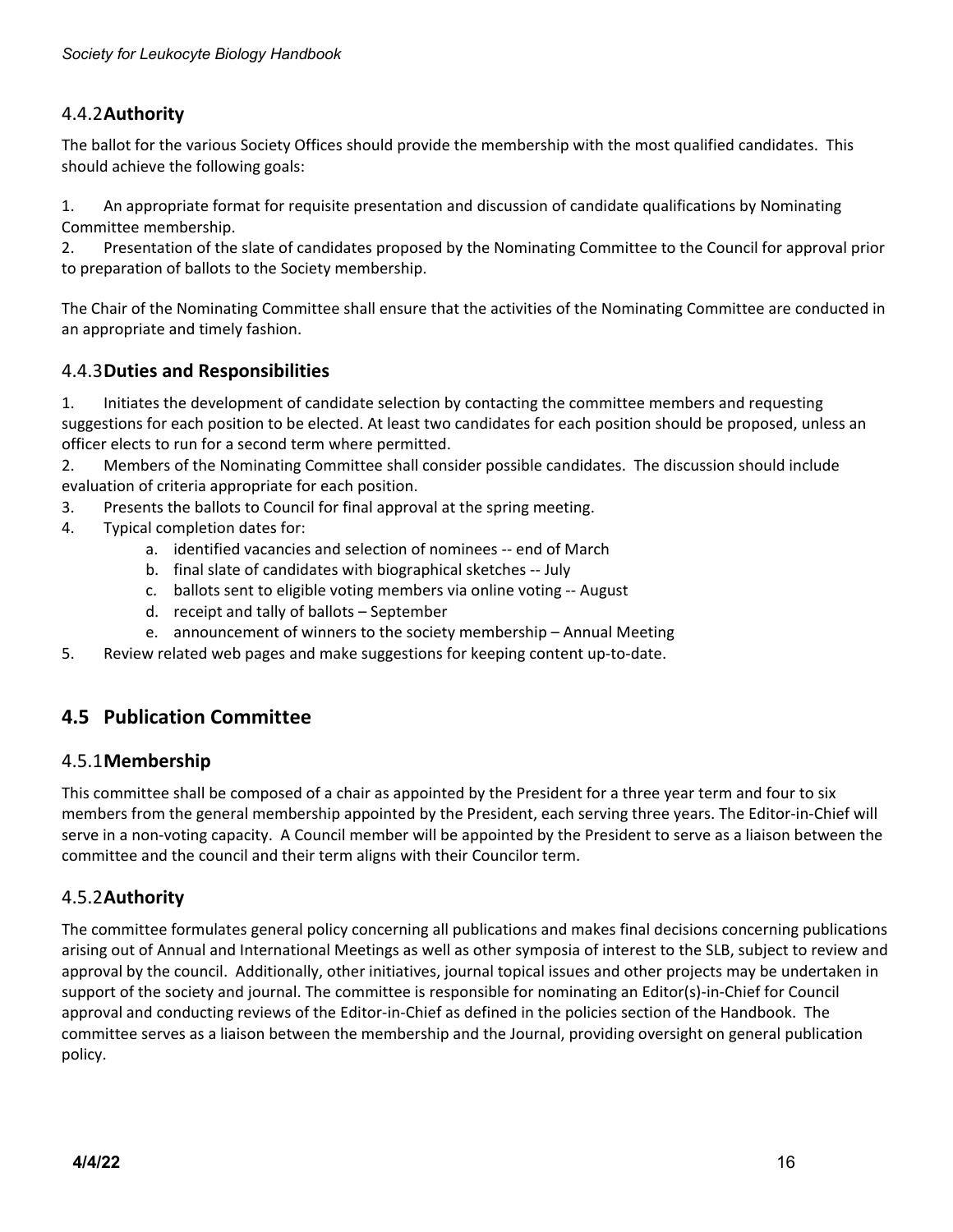### <span id="page-26-0"></span>4.5.3**Duties and Responsibilities**

1. Conducts the EIC review procedure for single term renewal and leads the formation of the Editor in Chief Appointment Subcommittee as outlined in the relevant policy.

2. Advises the Editor-in-Chief on the selection of members of the Editorial Board, Editors and Assistant Editors of the Journal.

3. Meets with the Editor-in-Chief to review matters of policy, expenditures and management relating to the Journal of Leukocyte Biology and has final approval for large expenditures outside the approved Journal operating budget.

4. Reviews suggestions from the SLB membership and the Editor-in-Chief regarding all publication-related issues, deliberates and makes final recommendations to SLB Council on all matters concerning publications of the Society including the Journal, both in terms of scientific merit and cost.

- 5. Manage topical issues from topic decisions to invited reviews etc.
- 6. Review related web pages and make suggestions for keeping content up-to-date.

### <span id="page-26-1"></span>**4.6 Communications Committee**

Note the Communications had formerly been known as the Website Committee and this section is update Spring 2018 to reflect the new charge and function of the group.

#### <span id="page-26-2"></span>4.6.1**Membership**

The Communications Committee is composed of a chair as appointed by the President for a three year term. Four to six more members from the general membership, each serving a term of three years will be appointed by the President. A Council member will be appointed to serve as a liaison between the committee and the council and their term aligns with their Councilor term.

#### <span id="page-26-3"></span>4.6.2**Authority**

The primary purpose of this committee is to maintain the SLB website as a viable communication tool, responsive to the needs of the membership, with oversight from the Council. The Committee works closely with the SLB Executive Director to meet these goals. The committee also focuses on other mechanisms of communication including social media channels and the collection of articles for iSLB, the society newsletter composed three times annually for the membership. The group may also discuss avenues to further communications across a wide audience to disseminate information and expand the membership base.

#### <span id="page-26-4"></span>4.6.3**Duties and Responsibilities**

- 1. Review website content and suggest regular updates
- 2. Investigate new technologies as related to website design and function for continuing website functionality improvements

3. Investigate social media and other technologies to improve the general marketing of the society in serving the membership.

4. Work with the Membership Committee in maintaining any online presence the society has outside of the main society website.

5. Act as the editorial board for the society newsletter, iSLB, collecting articles from various committees, proposing and writing articles of interest for the membership, and proofing the newsletter prior to distribution.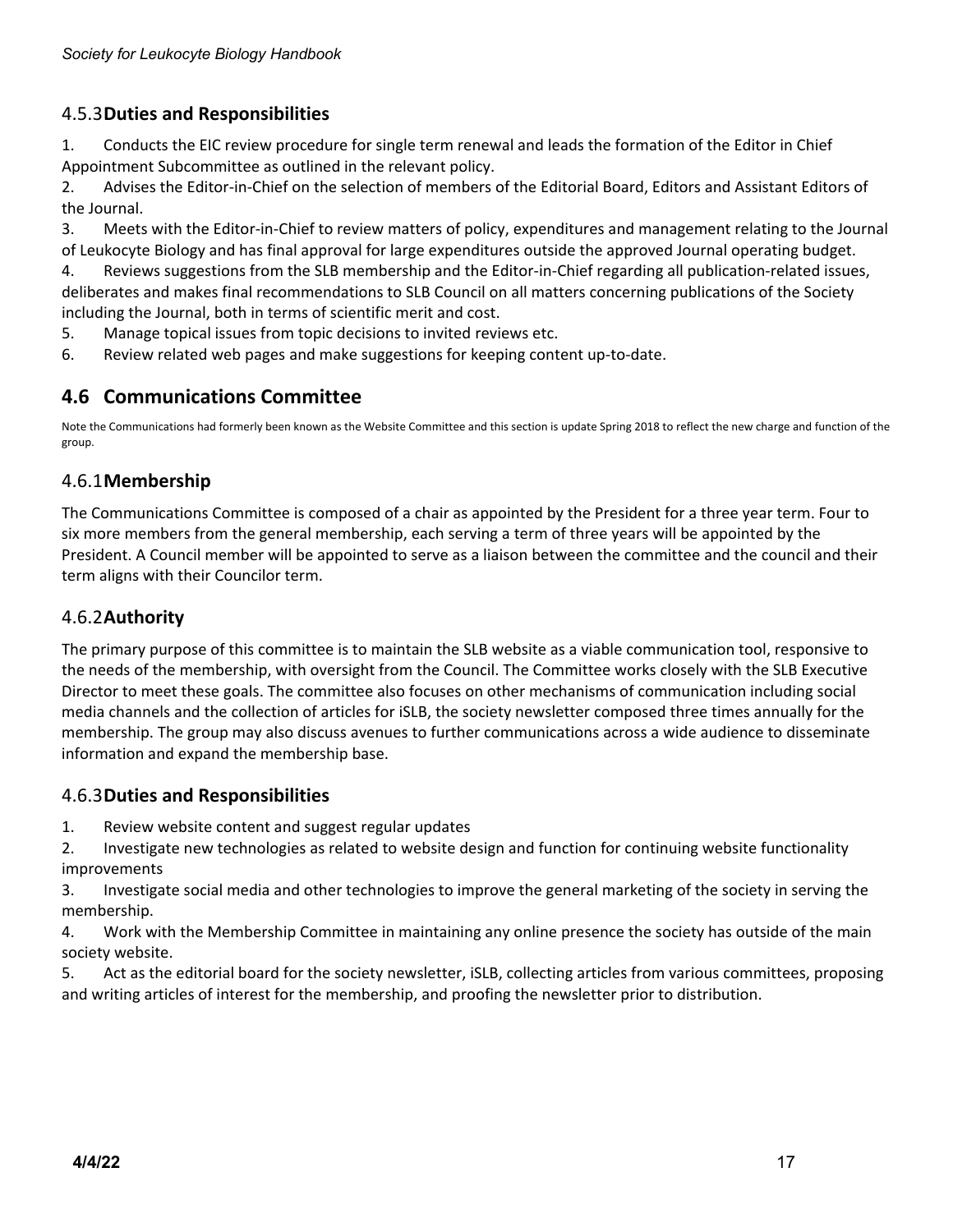# <span id="page-27-0"></span>**4.7 Membership Committee**

### <span id="page-27-1"></span>4.7.1**Membership**

The Membership Committee is composed of a chair as appointed by the President plus four to six members, each serving a term of three years. A council member, as appointed by the President, will serve as a liaison between the committee and the council and their term aligns with their Councilor term.

### <span id="page-27-2"></span>4.7.2**Authority**

The primary purposes of this body are to increase individual memberships in the Society and to determine effectiveness of member recruitment initiatives. This may include a review of member benefits and efforts to increase networking opportunities for members.

### <span id="page-27-3"></span>4.7.3**Duties and Responsibilities**

- 1. Handles all requests for Emeritus membership.
- 2. Reviews membership drive efforts and makes recommendations for enhanced processes.

3. Tracks membership numbers and committee liaison reports to council at the 2 annual council meetings on trends

- 4. Reviews member benefits and makes suggestions on enhanced programs.
- 5. Review related web pages and make suggestions for keeping content up-to-date.

# <span id="page-27-4"></span>**4.8 Professional Development Committee**

#### <span id="page-27-5"></span>4.8.1**Membership**

The Professional Development Committee is composed of a chair as appointed by the President plus four to six members, each serving a term of three years. A council member, as appointed by the President, will serve as a liaison between the committee and the council and their term aligns with their Councilor term. *Committee created in 2009 evolving from Education Committee*.

### <span id="page-27-6"></span>4.8.2**Authority**

The group has the authority to plan activities and propose programs that enhance the benefit of Professional Development to the membership with special emphasis on the early career Investigators. Proposals are to be provided to Council for approval.

### <span id="page-27-7"></span>4.8.3**Duties and Responsibilities**

1. Plan and organize an annual event for the membership to be held at the annual meeting. Workshops on topics of interest for the New Investigators. Discussion leaders and presenters for these sessions are to be sought for among the professional membership of the SLB.

- 2. Reports to Council via the liaison on activities at the spring and fall council meetings.
- 3. Enhance the knowledge and skills of SLB members through access to educational opportunities
- 4. Development of educational events at SLB meetings and as webinars throughout the year.
- 5. Maintenance of a list of "Resources" on the SLB webpage (Members only) with topics such as career advice, starting a new lab, the informed job search, etc.
- 6. Review related web pages and make suggestions for keeping content up-to-date.
- 7. Provide relevant articles for inclusion in iSLB.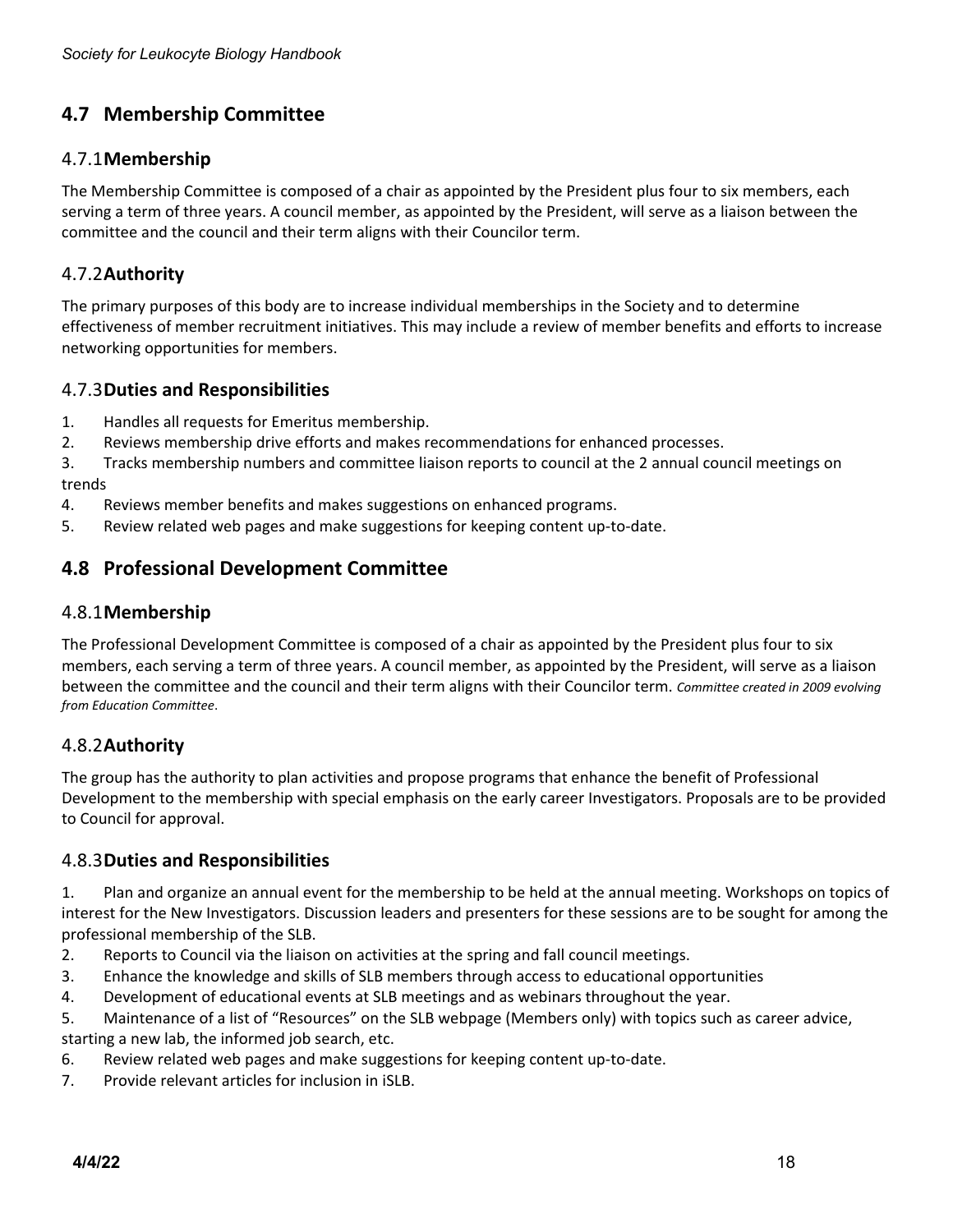# <span id="page-28-0"></span>**4.9 Diversity, Equity, and Inclusion (DEI) Committee**

#### <span id="page-28-1"></span>4.9.1**Membership**

Formally "The Women and Diversity Committee", the DEI Committee is composed of a chair as appointed by the President plus four to six members, each serving a term of three years. A council member, as appointed by the President, will serve as a liaison between the committee and the council and their term aligns with their Councilor term. *Committee created in 2009*.

### <span id="page-28-2"></span>4.9.2**Authority**

The group has the authority to plan activities and propose programs that aid the membership with a special focus on diversifying the scientific and society community providing a welcoming and inclusive environment for researchers from all backgrounds.

#### <span id="page-28-3"></span>4.9.3**Duties and Responsibilities**

1. Actively assist and promote professionally qualified individuals who encounter barriers to career advancement due to factors such as gender, nationality, ethnicity, age, disability, or sexual orientation by facilitating networking, enhancing visibility and sharing information and access to resources.

2. Plan a workshop for the annual meeting which focuses on career advancement and knowledge base for all members from all backgrounds.

- 3. Plan webinars throughout the year on various topics related to DEI issues.
- 4. Review and update relevant policies of the society on DEI issues.
- 5. Review the proposed slate of annual meeting speakers prior to invitations to ensure diversity is properly represented in the invited speaker pool.
- 6. Provide relevant articles for inclusion in iSLB.

# <span id="page-28-4"></span>**4.10 Members in Transition and Training (MTTG)**

This work group formed in Spring 2015 is led by junior members of the society. The purpose was to create a "from the bottom up" type of programming for the society's junior members. The group is comprised of two co-chairs who each serve a three year term. Terms should overlap so as to ensure historical knowledge and leadership training for this trainee level group. Four to six committee members are to be chosen from the general membership and each serve a three year term. A Council liaison is assigned to mentor the group which is the current Associate Councilor who's term aligns with their Councilor term.

### <span id="page-28-5"></span>4.10.1 **Authority**

The group has the authority to plan activities and propose programs focused on the trainee level members.

#### <span id="page-28-6"></span>4.10.2 **Duties and Responsibilities**

- 1. Leads the poster flash talk session programming at the annual meeting including selection of abstracts for flash talk slots from those not selected for oral presentations by the annual program chairs.
- 2. Organize and run the annual SCHOOL (hands-on symposium) held on the pre-conference day at the annual meeting.
- 3. May also help review award applications for various SLB awards such as travel awards to GRCs outside of the SLB annual meeting as requested by Council and the Awards Committee.
- 4. Provide relevant articles for inclusion in iSLB.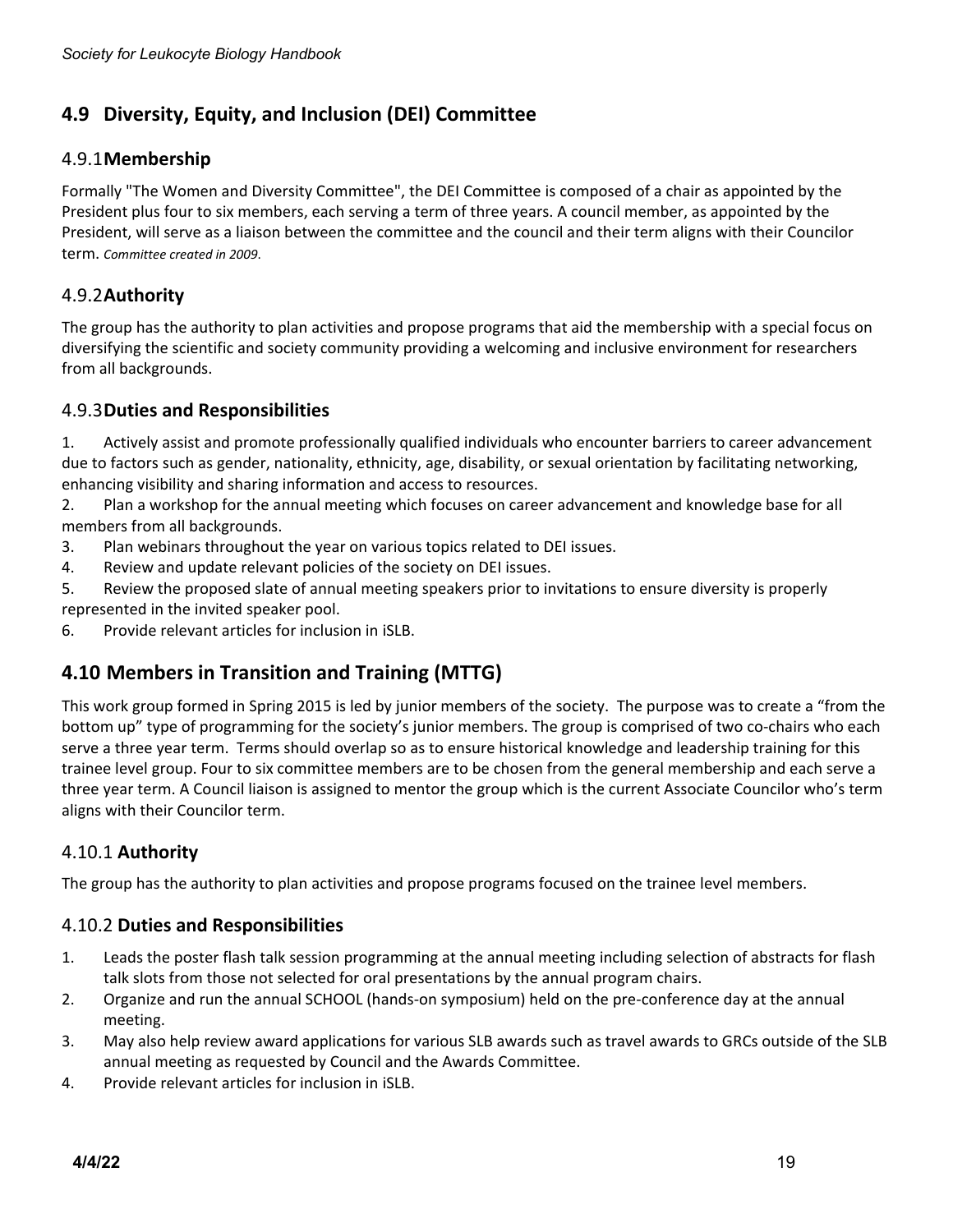# <span id="page-29-0"></span>**4.11 Public Affairs Committee**

### <span id="page-29-1"></span>4.11.1 **Authority**

The committee will represent the society in matters related to its FASEB membership, including participation on the FASEB Board, the FASEB Science Policy Committee, and any other FASEB Committees where SLB representatives are designated as FASEB Committee Members. The individuals represent the interests of SLB in these positions.

### <span id="page-29-2"></span>4.11.2 **Membership**

There will be 2 required members for this committee. One will be the designed FASEB Board representative and the other will be the designated FASEB Science Policy Committee (SPC) Member. Terms will align with the FASEB position terms (4 years board, 3 years SPC). These 2 individuals represent the co-chairs of the SLB Public Affairs Committee. Up to 3 additional members may be added as directed and determined by the 2 required members. Additional member appointments are based upon recommendation from the committee and approval by the society President, President-Elect and Past-President. These positions may include those already serving in FASEB roles while also serving in Society positions if the Committee Chair agrees their participation would be beneficial. Terms for additional committee members will be 3 years and committee members may subsequentially serve in the FASEB Board and SPC roles, as determined by the Committee. Succession for the co-chair roles will be handled via nomination by the current cochairs and approval of the President, President-Elect and Past-President and may draw from other committees, current or past Councilors, or others with demonstrated interest to serve SLB in this capacity.

### <span id="page-29-3"></span>4.11.3 **Duties and Responsibilities:**

- 1) Attend FASEB meetings and events.
- 2) Report to SLB Council on all activities via reports and presentations at the Spring and Fall Council Meetings. Reporting should include FASEB programs and activities of interest, opportunities for SLB input and participation in FASEB initiatives and programs.
- 3) Provide, in conjunction with FASEB representatives, a newsletter article for each issue of iSLB to inform the SLB membership of relevant FASEB news.
- 4) Provide relevant news items to be posted on the society website and on the FASEB resources page of the SLB website.
- 5) Conduct quarterly meetings of the committee to discuss activities and keep initiatives on track.
- 6) Participate in the mid-year committee chair call to share initiatives and keep abreast of relevant activities from other committees.
- 7) Assist the President with preparation of the FASEB slides for the business meeting each year.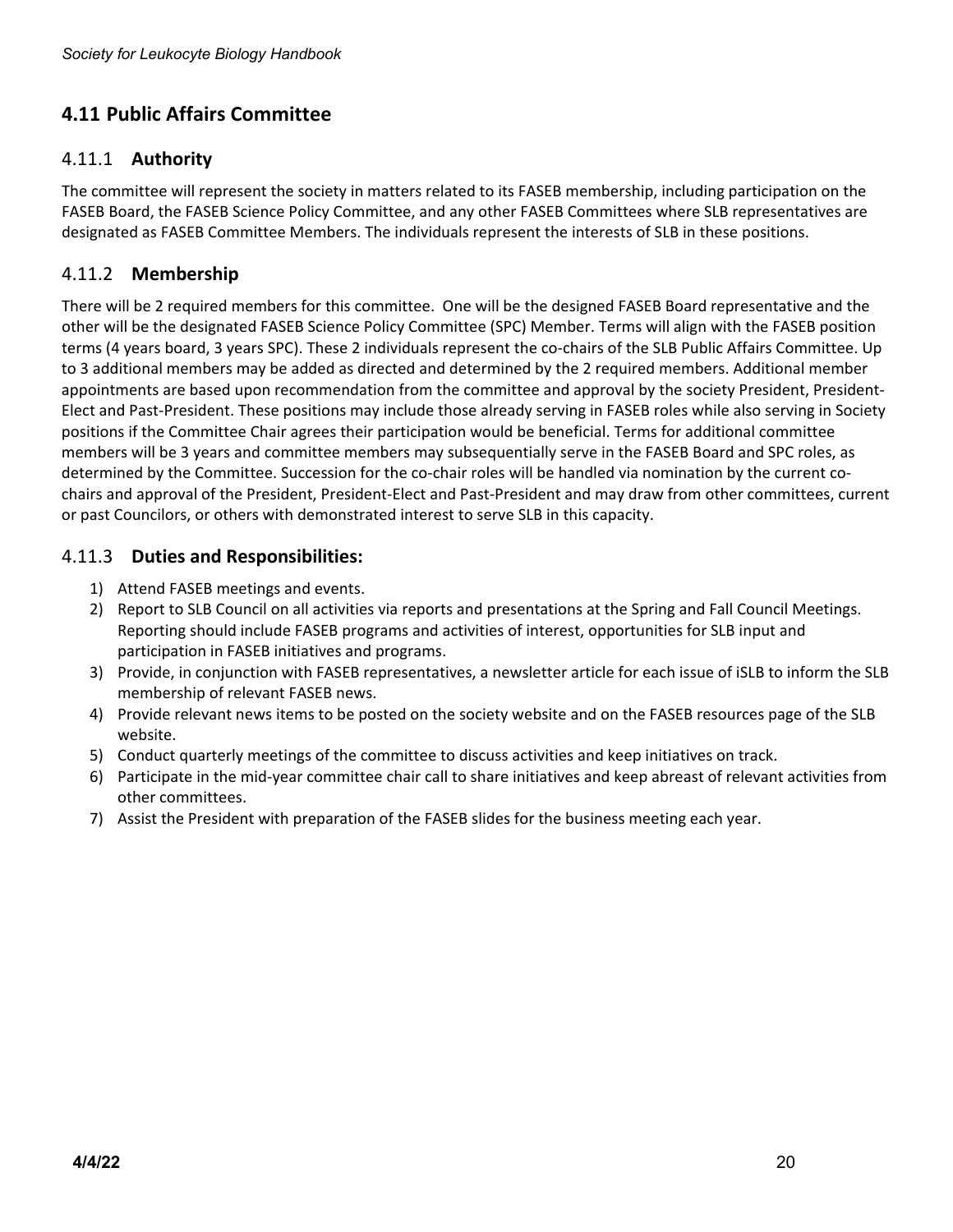# <span id="page-30-0"></span>**5 Annual Meetings**

# <span id="page-30-1"></span>**5.1 Scientific Program Chair(s)**

### <span id="page-30-2"></span>5.1.1 **Membership**

The Chair(s) are appointed by the President upon received proposals which are reviewed at the Fall Council Meeting two years prior to the related annual meeting. If the meeting is defined as being joint with another society, the SLB Scientific Program Chair will work jointly with the other society's named chair to complete the duties. The Program Chair is to be identified and appointed at least two years prior to the year they are to chair a meeting.

### <span id="page-30-3"></span>5.1.2 **Authority**

The Chair(s) will work to ensure that the annual meeting for which they are responsible is conducted with the excellence to which the Society aspires and is currently accustomed to. The Program Chairs shall work closely with the Executive Director and coordinate their activities, including approval of program topics and proposed invited speakers prior to invitation, with the Council.

### <span id="page-30-4"></span>5.1.3 **Duties and Responsibilities**

1. Chairs should begin work immediately upon assignment and follow the annual meeting timeline as provided by the meeting manager.

2. Reviews member survey input from previous years for topic/speaker consideration.

3. Works to ensure financial security and sponsorship support of the event; utilizing contacts in industry wherever possible.

4. Plans keynote, plenary and concurrent sessions including topics and invited speakers

5. Works with meeting manager to contact invited speakers with formal invitations upon approval by the Council and DEI Committee.

6. Finalizes Scientific Program as approved by the Council.

7. Identifies the venue city and site along with the Executive Director as approved by the Council.

8. Coordinates other events related to the meeting in planning the program.

9. Reviews submitted abstracts for selected talks and poster presentations. May utilize input of concurrent session chairs/invited speakers for these selections.

10. Works with Executive Director to ensure proper marketing of the meeting to include a save the date postcard, call for abstract brochure and regular web and email postings.

11. As requested, work with societies or individuals requesting to hold a "Satellite Symposium" prior to or after the annual meeting to ensure programs are complimentary and do not overlap.

- 12. Joins journal editorial board for one year to serve specifically for the meeting issue. Updated 11/9/15
- 13. Utilize contacts with local members and meeting supporters to aid in meeting planning.

14. Perform due diligence to ensure invited speakers and selected talks do not have issues of misconduct pending or in the past that would cloud the program.  $^{Added\,6/6/16}$ 

# <span id="page-30-5"></span>**5.2 Guidelines for Scientific Program**

1. Online survey's requesting input from members and past attendees is processed each year and should be utilized in programming future programs.

2. Keynote address is given on the first evening of the meeting in association with the official opening of the Annual Meeting. The speaker is that year's Legacy Lecture Awardee and should be a scientist of high stature and among the foremost in his/her field.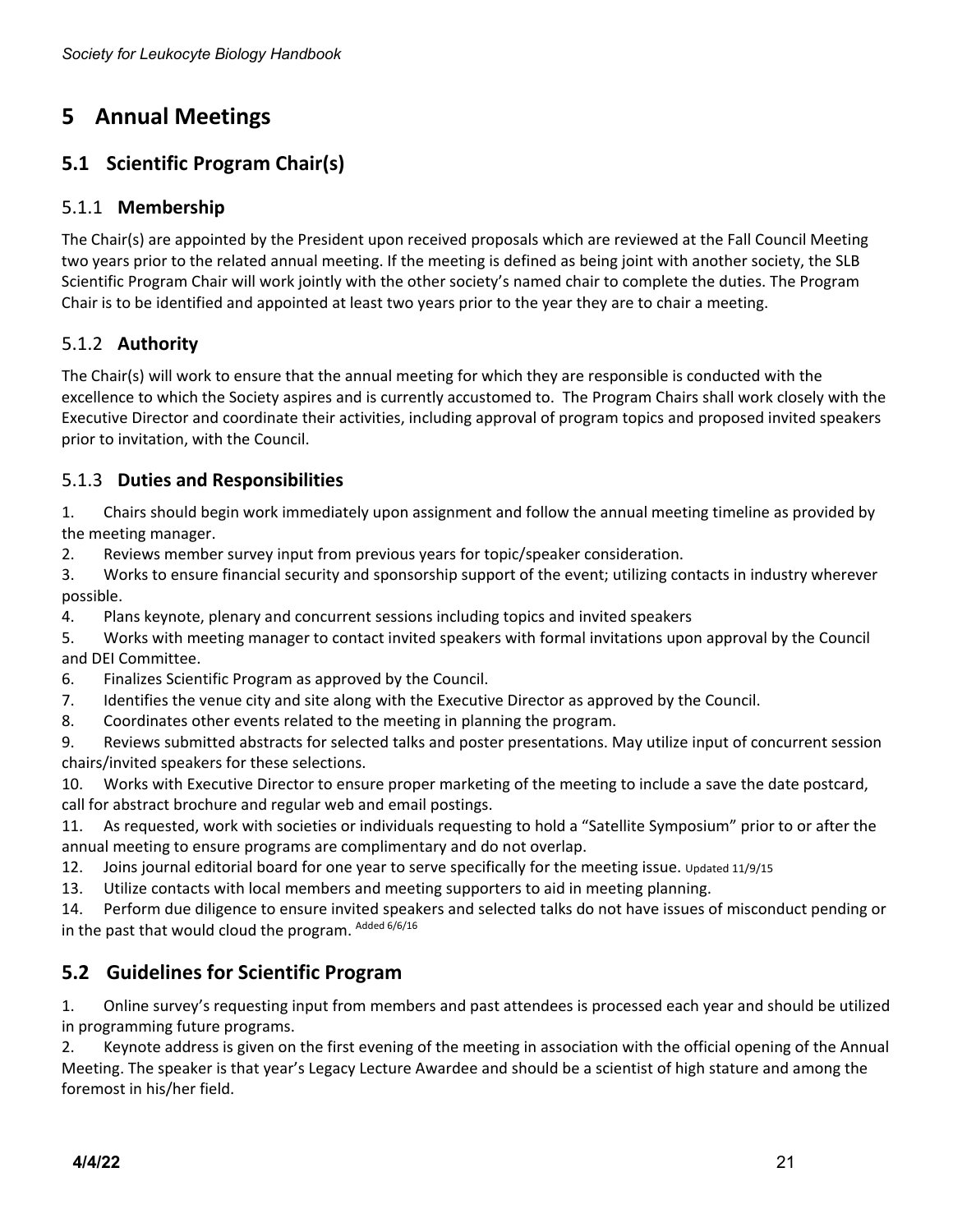3. The program format should follow the standard skeleton program based on society meeting standards although it may be adjusted from year to year as suggested by the Program Chair(s) and approved by the Council as long as the changes keep within the approved budget.

4. Award sessions to include all awards as outlined in the Award section of the handbook

5. Plenary Sessions chaired by council members or others at appropriate professional level lasting 1.5 hours and comprised of 3 invited speakers (30 min each)

6. 8 Concurrent Sessions (running 2 at a time) lasting 1.5 hours each and comprised of one invited speaker who will also serve as the session chair (30 min) and 4 selected talks (15min each)

7. Satellite Symposium(s) as proposed by outside societies or individuals to be held on the pre-conference day along with the MTTG organized SCHOOL program.

8. Social events such as Opening Reception and Social mixer that adhere to approved budget

- 9. Poster Sessions held at various times to accommodate the number of abstract posters being presented.
- 10. Required society committee, Council, and journal Editorial Board meetings.
- 11. Scientific papers chosen for selected talks should be grouped according to submission topic.
- 12. Workshops as organized by society committees.

13. Structure open to change as long as no such changes have detrimental effects on the meeting budget, program quality etc. All changes to normal structure must be approved by the Council.

### <span id="page-31-0"></span>**5.3 Guidelines for Selecting Annual Meeting Invited Speakers**

When considering individuals who are to be invited to speak, upon Council and DEI Committee approval, it is the duty of the Program Chair(s) to consider several factors when drafting the slate of potential invited speakers. To the extent that it is possible, and in the interests of planning a quality scientific program, the Program Chair(s) should consider speakers that:

- 1) Represent active members of the Society in supporting the membership through presentation opportunities.
- 2) Include mid-career scientists to further the Society's effort in supporting multiple career level members.
- 3) Include scientists from racially/ethnically diverse backgrounds, including those from underrepresented minority groups to demonstrate the Society's inclusivity. To the extent possible, examples of populations to include, but not limited to, are those that identify as:
	- a. Latinx / Hispanic
	- b. Black/African American
	- c. Asian/Indian
	- d. Native American / Alaskan ' Hawaiian
- 4) Include a balanced gender representation, including those who self-identify as male, female, and non-binary.
- 5) When possible, include individuals from a variety of geographic locations to demonstrate the global nature of the organization.
- 6) When possible, include individuals from both academic, industry, and government sectors to demonstrate the Society's recognition of the interdisciplinary nature between these sectors.

# <span id="page-31-1"></span>**5.4 Guidelines for Meeting Marketing**

1. Regular and updated Web postings on society website. Should begin immediately once a venue city and hotel have been defined.

- 2. Reciprocal postings on related society websites
- 3. Email eblasts to SLB database and other available databases

4. Save the date postcard to include venue, dates and topics (one year prior to meeting). Keynote included if possible. Postcard to be mailed to database after the previous year's meeting and presented onsite during the meeting. Also, display as a slide during meeting intermissions.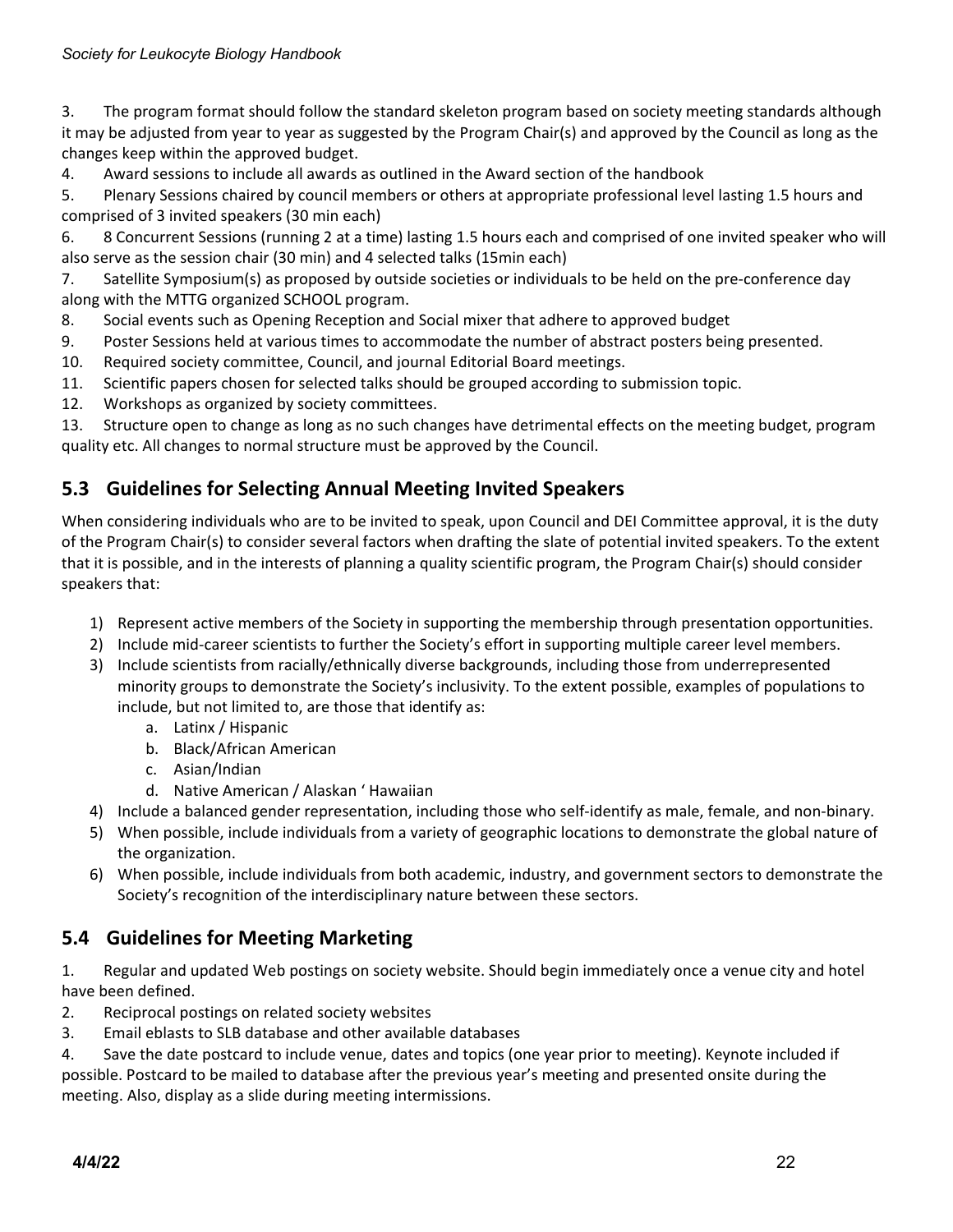5. Call for abstract brochure (early spring to coincide with the opening of registration and abstract submission). Document should include full preliminary program of Plenary and Concurrent sessions and speakers and all other available details. The Call for Abstracts should clearly indicate the areas of scientific interest of the Society. Great care should be made to make these explicit, interesting and timely.

6. Other various networking extensions wherever possible by program chairs and all members of Council and Committees.

# <span id="page-32-0"></span>**5.5 Guidelines for Abstracts**

1. Regular abstract submission is open from early spring until early-mid-summer each year and submissions will be reviewed for inclusion as selected talks, poster presentations and/or "poster flash talks". Submission may also be reviewed for awards and award applications are collected in conjunction with abstract submissions.

2. Abstracts are submitted through an online system as provided by contracted services and will include options for oral and poster preference as well as award applications.

3. All abstracts will be accepted as poster presentations as long as the Program Chair(s) agree with the quality, content and validity of the submissions. Those chosen as selected talks will also provide poster presentations as long as the space exists at the venue to include these in the poster program.

4. Late breaking abstract submission will open for a 2-3 weeks in the mid-late summer prior to the meeting to allow submission of the most current work possible. Submissions will be considered for poster presentations and will be accepted as long as the Program Chair(s) agree with the quality, content and validity of the submissions.

# <span id="page-32-1"></span>**5.6 Guidelines for Sponsorship Solicitation**

1. At least one year prior to an annual meeting, a prospectus of the meeting is to be prepared and sent to all potential meeting supporters. The prospectus includes a statement of meeting purpose and focus, preliminary program and sponsorship level options.

2. NIH R13 grants are to be applied for at the appropriate time in consideration of the NIH deadlines for submission. This function is performed by the Development Chair as the primary point of contact and R13 Principle Investigator. The Development Chair coordinates with the program chairs and others in coordinating and collecting the various materials required for the R13 grant submission.

3. Regular emails and contacts should be made by the Program Chairs and all Council members on an ongoing basis to secure funds for the meeting.

4. In accordance with best practices, sponsors will not be provided any preferential treatment in the scientific program with regards to abstracts or invited speaker invitations. Sponsors will be provided only with the benefits as outlined in the prospectus.

# <span id="page-32-2"></span>**5.7 Annual Meeting Site Selection**

1. Sites and times for future meetings, which are determined by the Program Chair(s) on the advice of and as approved by Council, should be chosen at least two years in advance.

2. Consideration of the following details is required:

- a) Site of the meeting. Recommended hotel(s) in that city with a description of the convention facilities available for our annual meeting.
- b) Proposed date (month and year). Annual Meetings are traditionally held between late September and early November every year
- c) If a pre-meeting workshop is being recommended, a statement as to where it will be held in relation to the Annual Meeting should be issued
- d) Availability of local financial support and effect of site selection on other potential sponsorships.
- e) Access of the city to commercial transportation.
- f) Features of the city that would be attractive to the membership of the Society.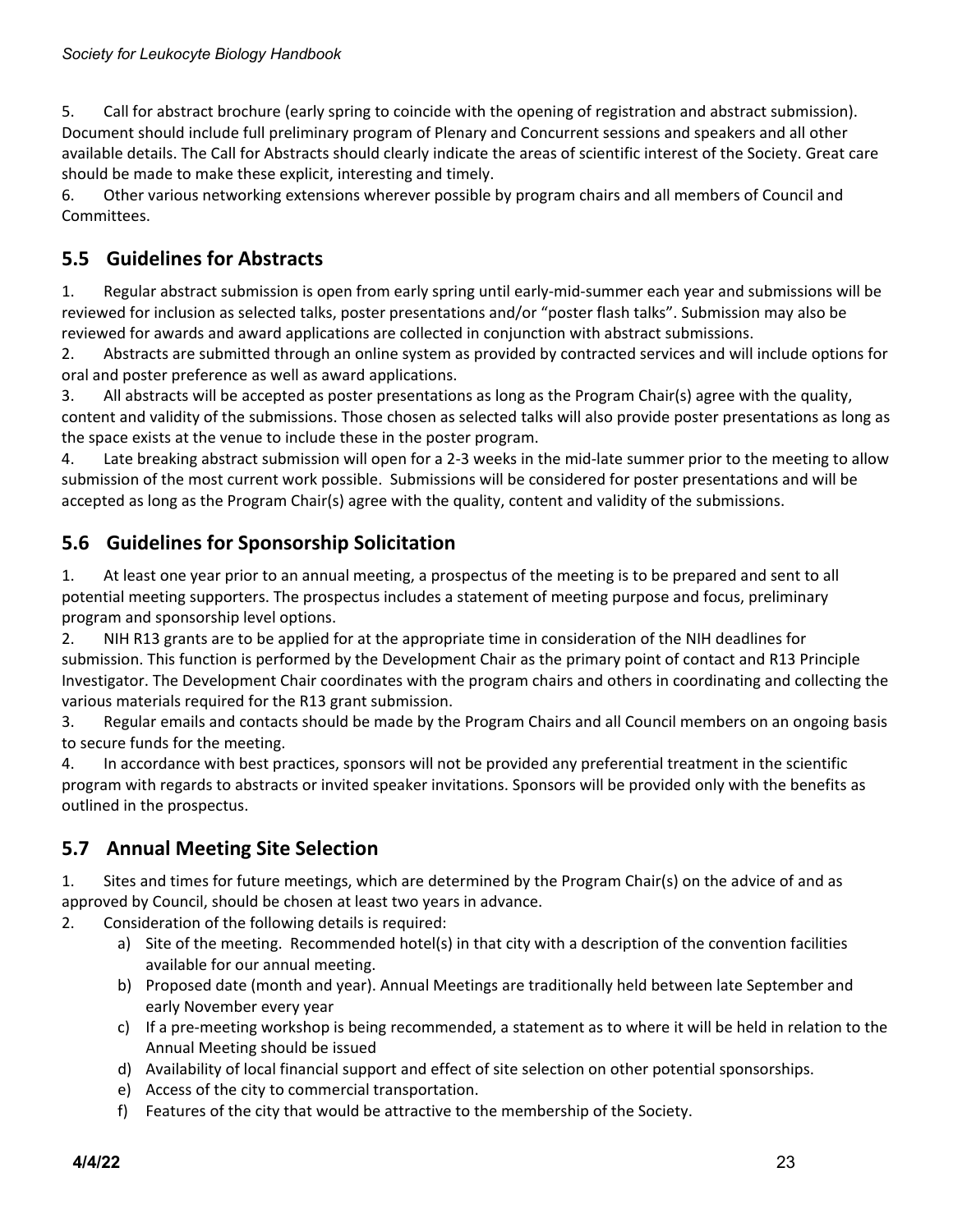#### *Society for Leukocyte Biology Handbook*

g) Room rates and general expenses that would apply to both the individual attendees and the meeting budget as a whole.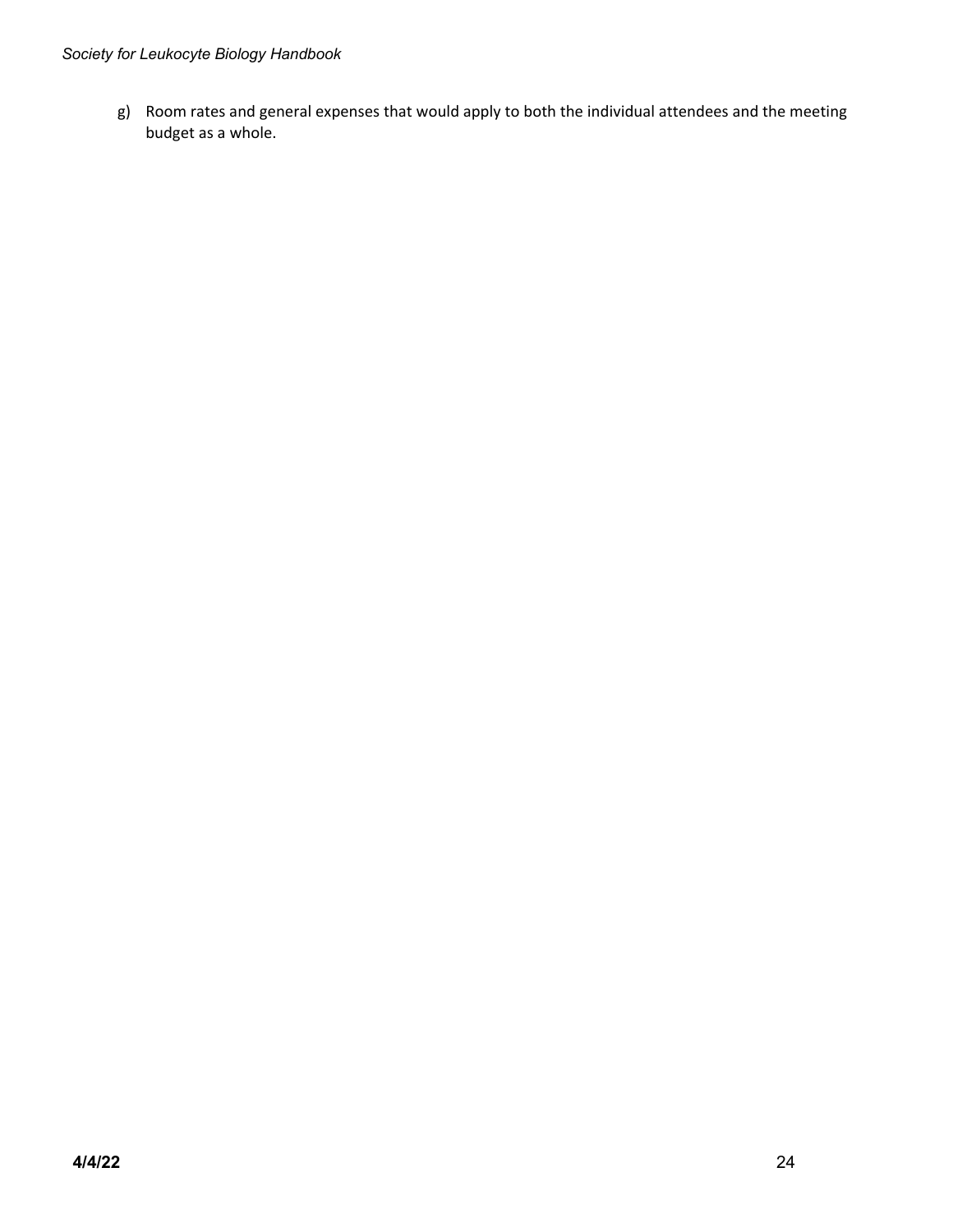# <span id="page-34-0"></span>**6 Awards**

No current Council members are eligible to receive an award of any kind during their term. Immediately at the end of their term, they become eligible for the next year's consideration.

# <span id="page-34-1"></span>**6.1 SLB Legacy Keynote Lecture Award**

The Legacy Keynote Lecture Award of the Society for Leukocyte Biology is a \$3000 award sponsored in full by the society and is presented to a member of the Society for Leukocyte Biology who has demonstrated excellence in research annually.

1. The nomination of the recipient of the award should be made by the Awards and Honors Committee to the Council in time for Council concurrence at the time of the Fall Council Meeting that precedes the Annual Meeting by a full year at which the award will be presented. The timing is intended to help identify the keynote speaker in advance of the grant applications for the next year's meeting and to help secure speakers who tend to be booked well in advance of annual meetings.

2. The recipient of the award will be the keynote speaker at the Annual Meeting**.** The Awards and Honors Committee should work closely with the Program Chair(s). The latter would need to make the program and theme of the meeting available well in advanced so that an appropriate speaker and recipient could be selected. If the meeting is being held jointly with another society and the other society prefers a different arrangement, there is flexibility in having an additional keynote speaker and naming this speaker "The SLB Legacy Keynote Lecture Award" in place of being the keynote.

3. The recipient must be a member of the Society for Leukocyte Biology. If candidates are not current members, it is a prerequisite that they join/renew their membership prior to official announcement of the award decision.

4. The recipient will receive from the President an appropriate plaque honoring his/her selection together with the honorarium provided by the society at the Annual Meeting.

5. The recipient is provided the \$3000 award and complimentary registration. The recipient also receives airfare (advanced purchase, economy fare, round trip from home city) and 3 night's hotel accommodation provided by the society. If the recipient requests, the award stipend may instead be directed to a charity of their choice. In the case that the recipient declines the award stipend, as is the case with awardees who are government employees, the award should be directed to a charity of the recipient's choice.

6. The recipient will be expected to give a 45 minute scientific talk, a retrospective of the scientist's career and/or his/her scientific research. The talk should be scheduled within the scientific program as the keynote and held in conjunction with the opening reception.

# <span id="page-34-2"></span>**6.2 Honorary Lifetime Membership**

One of the responsibilities of the Awards and Honors Committee is the identification of individuals who should be accorded Honorary Life Members in the Society for Leukocyte Biology as a tribute to their contributions to the knowledge of leukocyte biology. Two honorary life members can be elected each year upon recommendation by the Awards Committee to the Council. Honorary life members are entitled to all of the rights and privileges of active members, are exempt from Society dues and annual meeting registration fees.

Nominations for honorary lifetime membership should be based upon the scientist's service to the Society of Leukocyte Biology, the impact of the scientist's scholarly work on the understanding of leukocyte biology in health and disease, and/or international leadership provided by the scientist that resulted in improvements in the health of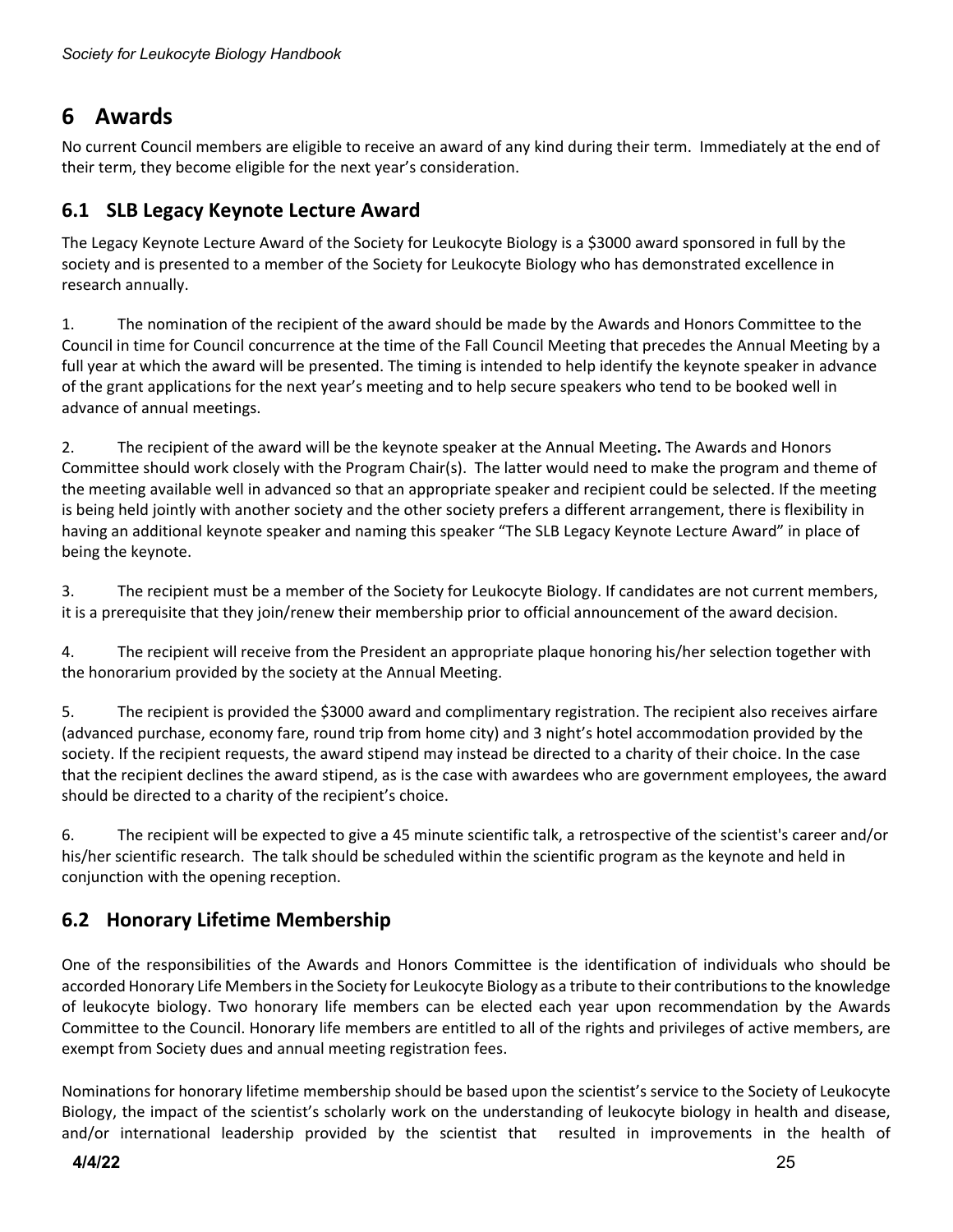society. Honorary Lifetime Membership may be extended to current members of the SLB, or persons who have a long history of being a member of the SLB. Supporting information for the nomination(s) should be presented to Council at the Spring Council Meeting along with consideration of the Legacy Lecturer. Council will select no more than two of these lifetime memberships per year through a majority vote. The award is announced on the society outlets and an award (plaque or other representative item) presented at the annual meeting during the SLB Business Meeting.

# <span id="page-35-0"></span>**6.3 Excellence in Leukocyte Biology Awards**

The SLB Excellence in Leukocyte Biology (ELB) program is a merit award program created to recognize excellence in the work of our early career and mid-career members. Members may self-identify their career levels and apply to the appropriate subcategory. All awards require current society membership to apply. Up to three finalists for each category will be chosen based on submitted abstracts and accomplishments to date. The finalists will compete by giving oral presentations at the Annual Meeting; 20 mins per presentation. Finalists will be judged on their oral presentation as well as their ability to answer questions about their work. Funds for these awards are provided by the Society for Leukocyte Biology with the prizes in each category being \$4,000 for the winner and \$2,000 for the finalist(s). All applicants not chosen as ELB Finalists will still be considered for poster and/or oral presentations per their abstract submission. The Awards Committee will review all applications and ensure equitable review and opportunity for all candidates.

# <span id="page-35-1"></span>**6.4 Presidential Scholars**

The SLB Presidential Scholars Program is a merit-based award program divided into three categories, one for postdoctoral fellows, one for graduate students, and a third for undergraduate students. The postdoctoral category is for those who have been in a postdoctoral fellowship for no longer than 6 years cumulatively. The other two categories are for current graduate or undergraduate students who have not yet received their degree. All awards require current society membership to apply. The top three finalists in each category will be chosen based on submitted abstracts and accomplishments to date. The finalists will compete by giving presentations at the Annual Meeting. Undergraduate presenters will present their work during a competitive poster session while Graduate and Postdoc presenters will each be allotted 15 mins to present in a plenary award session. Finalists will be judged on their oral presentation as well as their ability to answer questions about their work. Funds for these awards are provided by the Society for Leukocyte Biology with the prizes in each category being \$1,000 for the winner, and the two finalists each receiving \$750. All applicants not chosen for the onsite competition will be considered for Merit Abstract Awards of \$200 each and may still be considered for poster and/or oral presentations per their abstract submission.

# <span id="page-35-2"></span>**6.5 Travel Grants**

Travel Grants are available to Society members to support travel expenses to the annual meeting. Registration and the submission of a scientifically relevant abstract are required. The program is need-based and is intended for members who require additional funding to attend the meeting regardless of career level. Individuals may request a travel grant and also apply for one of the various merit-based awards in the same cycle. The number and value of grants provided annually will vary depending upon the number of applicants and the allocated budget as approved by the Council. Grant support is not guaranteed to all applicants; the Award Committee will consider requests and ensure equitable distribution of available travel grant funds. Grantees must attend the entire meeting in order to receive allocated funds. Upon submission of travel receipts, the individual will receive reimbursement up to the grant value. Local attendees (within 100 miles of meeting venue) may apply for travel grants with reduced stipends as decided by the Award Committee. Only members truly requiring travel support are asked to apply in order to ensure funds are equitably distributed based on need.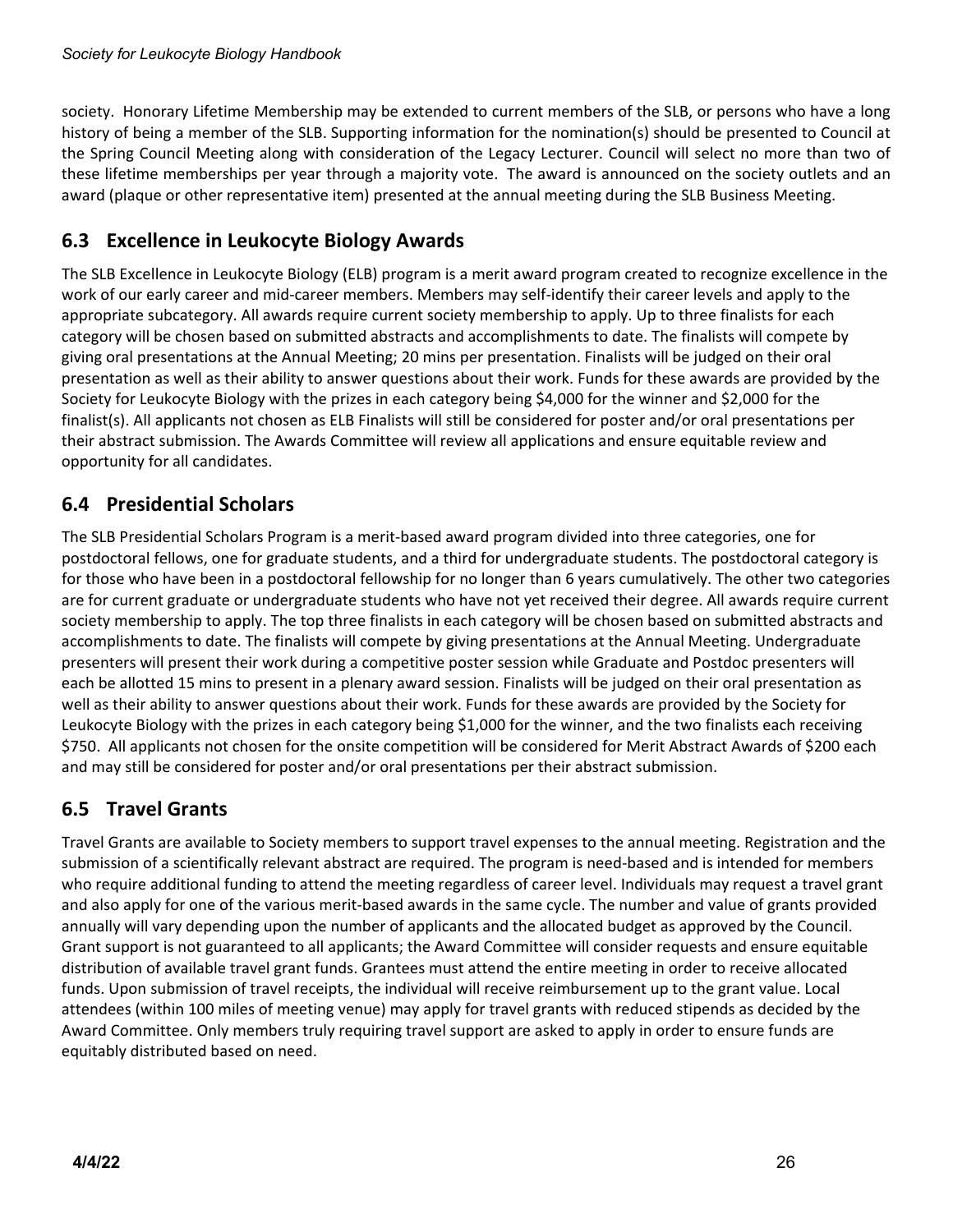# <span id="page-36-0"></span>**6.6 Researchers from Developing Nations Travel Award**

Initiated in 2018, this award provides funding for two researchers as a team who are the 1st author (first person listed on the abstract; co-first-authors are not considered) and the last author on a single submitted abstract and has been selected to give an oral or poster presentation at the annual society meeting. The purpose is to support both the trainee author and their mentor. The individual must have citizenship in, and currently reside in, an economicallydisadvantaged nation (specific city will also be reviewed as this may vary from the country HDI), as defined by a ranking of <0.80 in the Human Development Index (HDI) Value on the [UN Development Index](http://hdr.undp.org/en/countries) [\(http://hdr.undp.org/en/countries\)](http://hdr.undp.org/en/countries).

The selected individuals will be provided support to attend the annual meeting not to exceed \$10,000 total inclusive of meeting registration, economy airfare and ground transportation, 3-4 nights hotel depending on travel distance and incidentals based on receipts provided for both individuals combined. Receipts must be provided for all disbursement requests. Meeting attendance is required.

Candidates will submit a CV, a letter stating a) how attendance at the annual meeting will foster their career development and b) how growing society representation in their region would be beneficial to the scientific community as a whole as well as SLB. One of these paired awards will be provided annually and determined by a review of the awards committee along with the annual award review process with scientific merit of the work considered as with all award reviews. If two individuals apply separately, the two awards may be used in this way as well as long as the total budget of \$10,000 is adhered to.

Candidates do not have to be current members and a 1 year membership for both the student/postdoc and mentor is included in the award. Both individuals will be highlighted in the newsletter and on the website. If only one of the individuals of the pair can attend, coverage will be provided up to the \$5,000 limit for the one author. In recognition of the challenges that upfront costs may pose, this is the only award that may be applied for prior to registration. The awardee(s) may be provided up front direct society payment to carriers to cover costs up front versus refunded after the meeting.

# <span id="page-36-1"></span>**6.7 Diversity, Equity, and Inclusion Travel Award**

Initiated in 2018, this award provides funding for one underrepresented PhD-graduate/undergraduate student or postdoctoral fellow who is 1st author (first person listed on the abstract; co-first-authors are not considered) on a submitted abstract and has been selected to give an oral or poster presentation at the annual society meeting. The definition of Diversity for this award follows NIH guidelines and is defined as A) individuals from underrepresented racial and ethnic groups shown to be underrepresented nationally

[\(http://www.nsf.gov/statistics/showpub.cfm?TopID=2&SubID=27](http://www.nsf.gov/statistics/showpub.cfm?TopID=2&SubID=27) an[d the report Women, Minorities, and Persons with](https://www.nsf.gov/statistics/women/)  [Disabilities in Science and Engineering\)](https://www.nsf.gov/statistics/women/) defined as Blacks or African Americans, Hispanics or Latinos, American Indians or Alaska Natives, Native Hawaiians and other Pacific Islanders and B) individuals with disabilities, defined as those with a physical or mental impairment that substantially limits one or more major life activities. Se[e](https://www.leukocytebiology.org/%20http:/grants.nih.gov/grants/guide/notice-files/NOT-OD-15-053.html) [http://grants.nih.gov/grants/guide/notice-files/NOT-OD-15-053.html](https://www.leukocytebiology.org/%20http:/grants.nih.gov/grants/guide/notice-files/NOT-OD-15-053.html) for more details. Those qualifying as underrepresented socio-economic groups are also eligible provided written description of the background challenges.

The selected individual will be provided support to attend the annual meeting not to exceed \$3,000 inclusive of refunded meeting registration, economy airfare and ground transportation, 3-4 nights hotel depending on travel distance and incidentals based on receipts provided. Receipts must be provided for all disbursement requests. Meeting attendance is required.

Candidates will submit a CV, letter addressing how they align with the NIH guidelines and how attendance at the annual SLB will foster their career development, and 1 letter of recommendation from a mentor for the application.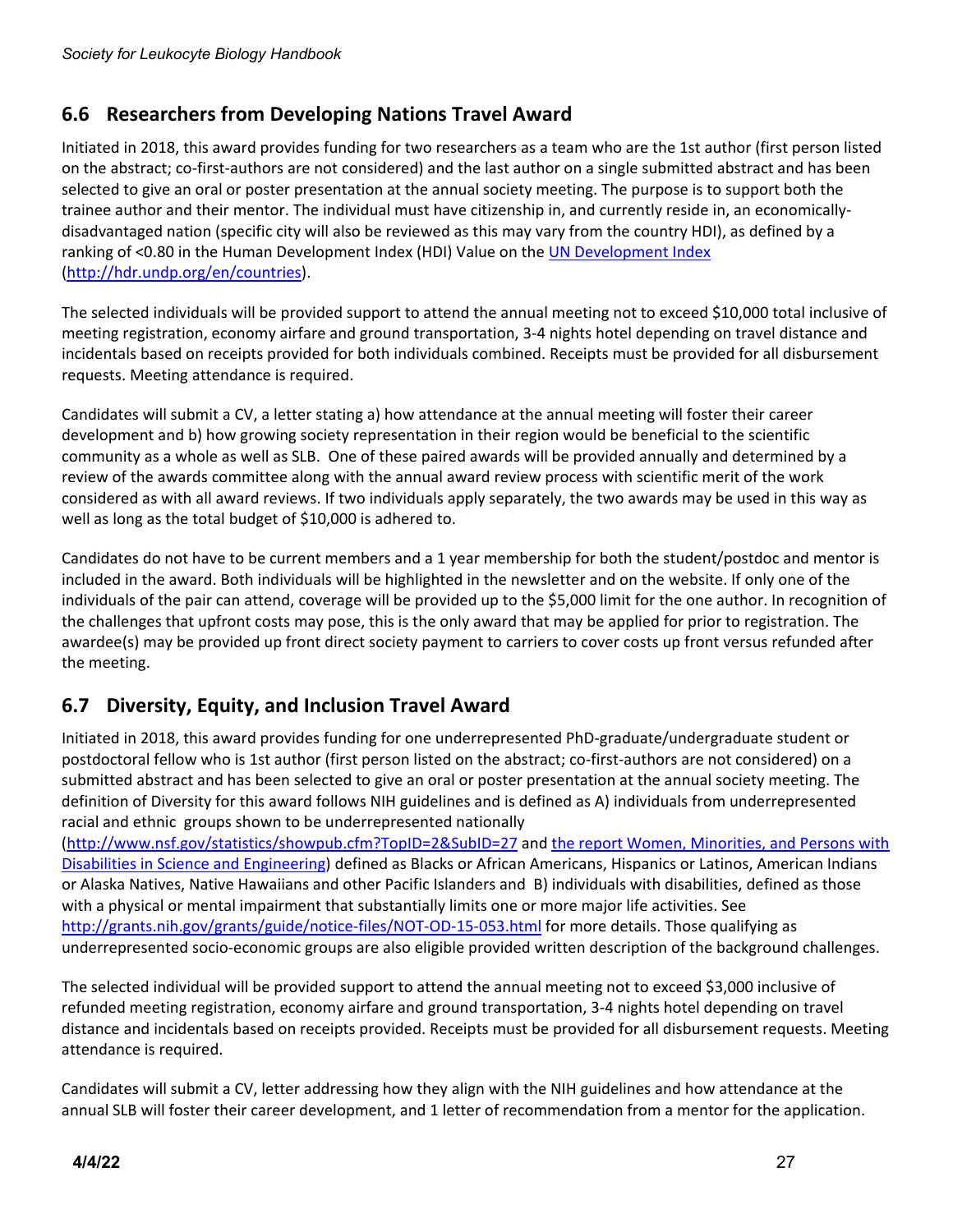Up to 3 of these awards may be provided annually and determined by a review of the awards committee along with the annual award review process. Candidates do not have to be current society members. The award will include a 3 year student or postdoc society membership. Awardees will be highlighted in the newsletter and on the website. In support of the mentoring portion of this award, the awardee(s) will be paired with a senior member of the society to host them during the annual meeting and support their networking efforts at the meeting.

# <span id="page-37-0"></span>**6.8 Mentoring Award**

Beginning in 2021, SLB is pleased to add a new award category in recognizing our members contribution to the scientific community.

A career in biomedical research requires technical expertise and professional skills to successfully navigate opportunities and challenges faced throughout the journey. Mentors selflessly take on the role of developing earlycareer and other researchers. They share technical knowledge, assist with study design development, and troubleshoot interpretation of experimental results. Mentors also offer advice, feedback, sponsorship, and advocacy. Given the different sectors (academic, government, industry, non-profit), variety of backgrounds of researchers, and breadth of roles (administrative, clinic-based, laboratory-based) involved in advancing biomedical research, different forms of mentorship are important. The SLB Mentoring Award was established to recognize outstanding mentors – individuals who operate well beyond what is expected. The award will be designated for SLB members who make a significant impact on the professional development of others and advancement of biomedical research.

Up to 3 awardees per year will be presented and formally announced during the annual member business meeting along with other annual awards. Travel support of up to \$1000 per awardee will be provided to assist with expenses related to traveling to the annual conference. The awardee(s) will be recognized during a relevant session at the annual meeting.

Eligibility: Current mid-career and established SLB members who exhibit exceptional mentorship will be considered. Multiple nominations for the same candidate are discouraged although multiple signers on the nomination letter are welcome.

Criteria: SLB (full) members can submit a nomination and may also self-nominate. A nomination package should include the following:

- Candidate CV, including mentoring activities
- Nomination letter highlighting impact on professional development of researchers and/or contribution to advancement of biomedical research through mentorship (3 pages maximum).
- No more than two letters of reference from prior mentees (2 pages maximum each) may also be provided optional

# <span id="page-37-1"></span>**6.9 Other Awards and Honors**

Any recommendation for new awards and honors made by the Council or membership will be referred to the Awards and Honors Committee for discussion and recommendation. The Awards and Honors Committee can initiate recommendations and other ideas for Awards and Honors appropriate to the goals and objectives of the Society. An individual may receive one award per year.

# <span id="page-37-2"></span>**6.10 Award Revocation Policy**

When SLB grants an Award, the Award reflects the society's judgment that an individual's contributions to, and effect on, the science are exemplary. SLB takes into account the effect of the totality of the individual's work and professional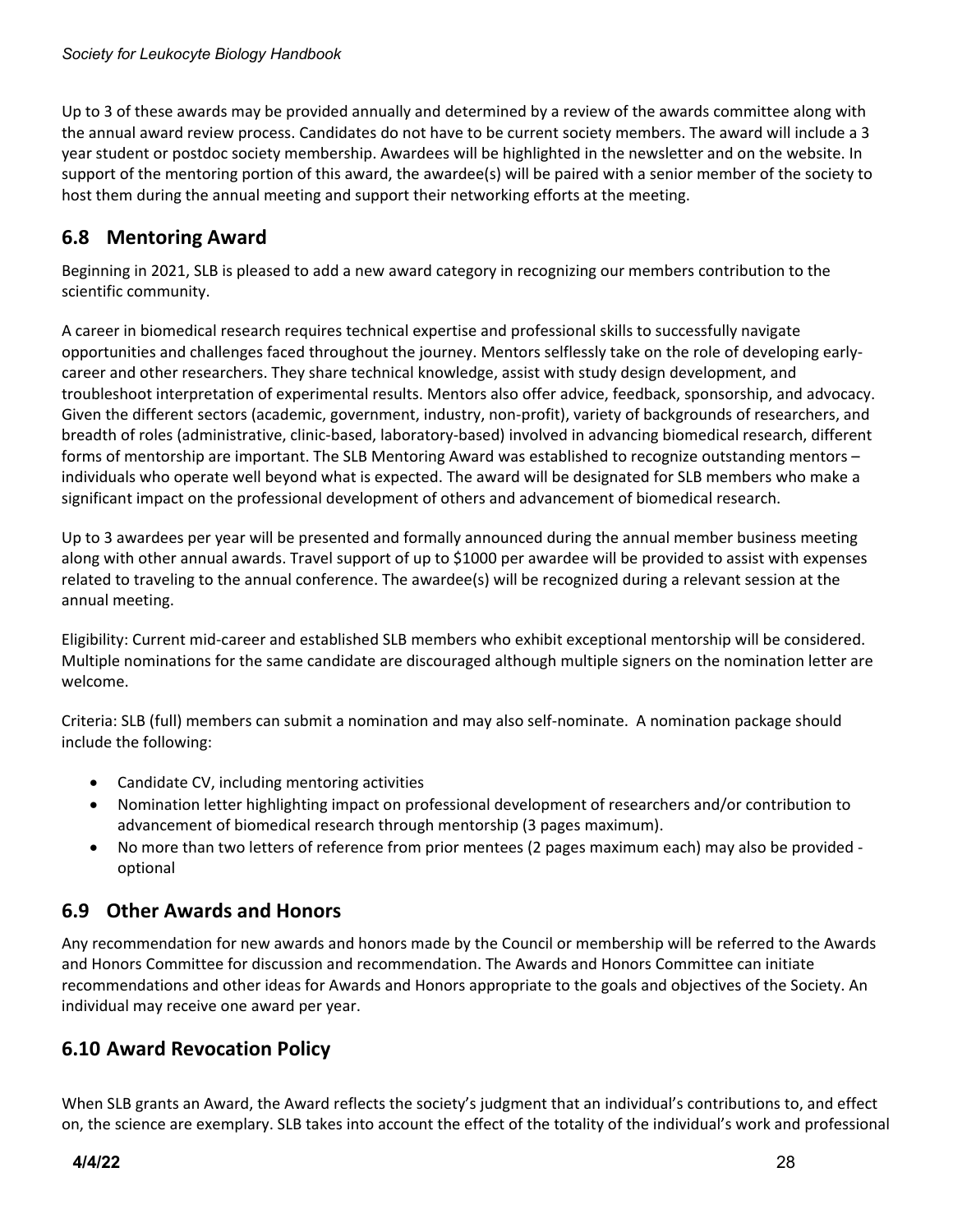#### *Society for Leukocyte Biology Handbook*

and ethical conduct and reputation. The Society expects those who hold Awards to demonstrate that participation in and recognition by the community are privileges, and that the community's leaders, and others it celebrates, embody highly professional and ethical conduct in their work.

All Society award winners are expected to meet the commonly held standards of professional ethics and scientific integrity. In the rare case where an Award winner no longer meets this expectation, or otherwise fails to merit the continued status of an SLB Awardee, the following set of guidelines and procedures are to be followed to request revocation and for the consideration of a member request to revoke an individual's Award.

SLB will not confer any Award on any individual whose ethical conduct is the subject of a credible question known to the Society, so long as the question has not been finally and favorably determined to SLB's satisfaction, in its discretion. A person who is being considered for an Award (upon becoming aware of being considered or applying for award consideration), or who holds an Award, acknowledges a continuing duty to disclose to SLB the existence of any fact, situation, or circumstance that could be considered relevant to SLB's decision whether to grant the Award under provisions of this policy. Failure to make a disclosure may result in SLB withholding or revoking an Award. SLB will, in its sole discretion, consider revoking an Award in cases of proven scientific misconduct, serious breaches of professional ethics, or when the Award winner in the view of SLB otherwise no longer merits the continued status of Award winner. Issues will be reviewed by the Awards and Honors Committee with recommendations made to the Rule Committee. It will be the final decision of the Rules Committee as an ethical consideration. Any decision is not a determination or judgement of any individual's ethical standing; decisions are solely related to the withholding or revocation of an SLB award title and decisions shall not be made public. The only action to be taken by the society would be to decline an award or removal of names from past awardee lists to reflect proper society history.

All requests to revoke Award status will be handled in accordance with the procedures provided herein. Breaches of professional ethics might include sexual misconduct, racial discrimination, or other ethical violations. Sexual harassment or retaliation for declining, objecting to, or reporting harassment or other sexual conduct may constitute a serious breach of professional ethics. This policy covers professional activities wherever they take place. This includes, but is not limited to, academic buildings, laboratories, field sites, research stations, field course venues, professional meetings, or any such professional settings. This policy includes interactions with persons such as, but not limited to, colleagues, subordinates, students, teaching or research assistants or others with whom the Award winner interacts as part of the Award winner's professional activities.

A request for revocation of an award must include an investigative report that documents findings, sanctions, or actions taken from an independent organization or agency. Alternatively, a public announcement of the information in a report, or actions that have been taken, may be submitted. Media reports alone may not be sufficient to support a revocation request. SLB will only consider requests for revocation filed within four years of publication of the report or announcement of the finding, sanction, or action, and will not consider requests when the Award winner is deceased.

#### *Procedure:*

1. Any society member may request for revocation of an Award and the request should be made in writing to the Society administrative office. Requests must be sent via email to: membership@leukocytebiology.org. In all steps of these Procedures, the identity of the requestor will generally not be revealed by the administrative office except as may be required to comply with the Society's legal obligations.

2. A Request must include an investigative report and/or public announcement of findings or actions taken (or links thereto) from a credible body such as the Federal government's Office of Research Integrity, other Federal or state agencies (e.g., NSF, NIH), a professional organization, an academic institution, a court of law, or admission(s) of conduct by the Award winner. Requests may only be made by a member of SLB. The member must include detailed information about the sources used in order to enable verification of information. In addition, the member requestor must agree in writing to maintain the confidentiality of the matter.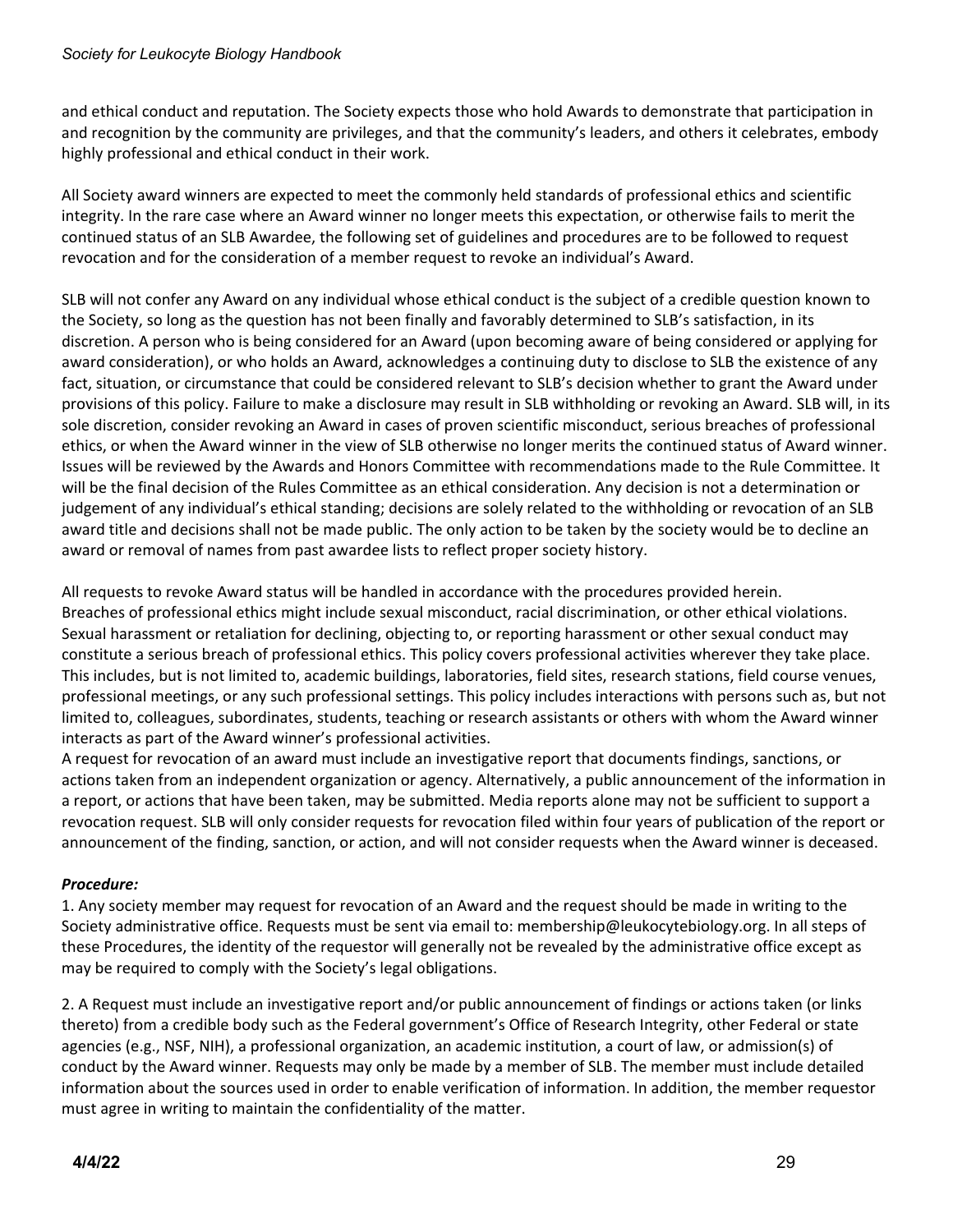#### *Society for Leukocyte Biology Handbook*

3. The administrative office staff will conduct a preliminary review to determine if the Request is substantive, contains adequate documentation, and complies with this Policy and these Procedures. Staff will provide a report to the Awards and Honors Committee along with the Rules Committee.

4. During revocation procedures, deliberations on claims will be based on the evidence provided. Investigations by SLB of complaints or charges beyond information presented in the Request or otherwise available publicly (such as publications or court records) will not occur as part of revocation procedures.

5. Based on the submitted documents, the Awards and Honors Committee, along with the Rules Committee, will decide whether to proceed with revocation procedures or to dismiss the Request. A majority vote of the members of the two committee's members is sufficient to proceed with, or dismiss, the Request.

6. If the panel decides to proceed, a timeline for the process will be defined, and the Award winner will be notified of the Request in writing and in confidence. The Award winner will be given notice of the Request, with the supporting documentation. The Award winner will be offered the option to appeal the decision or to relinquish their Award. The Award winner will be invited to respond in writing to the Request, and if desired, to make an oral presentation to the Panel which will ordinarily occur via telephone conference. Such conference will not include any representatives of the Award winner and will be limited in time and scope per the direction of the Panel.

7. At the conclusion of any appeals process, the panel will make a formal decision. All parties will be notified, including a final report to the Society Council, and appropriate actions of removing the award in historical records will be handled by the administrative office as directed by the panel.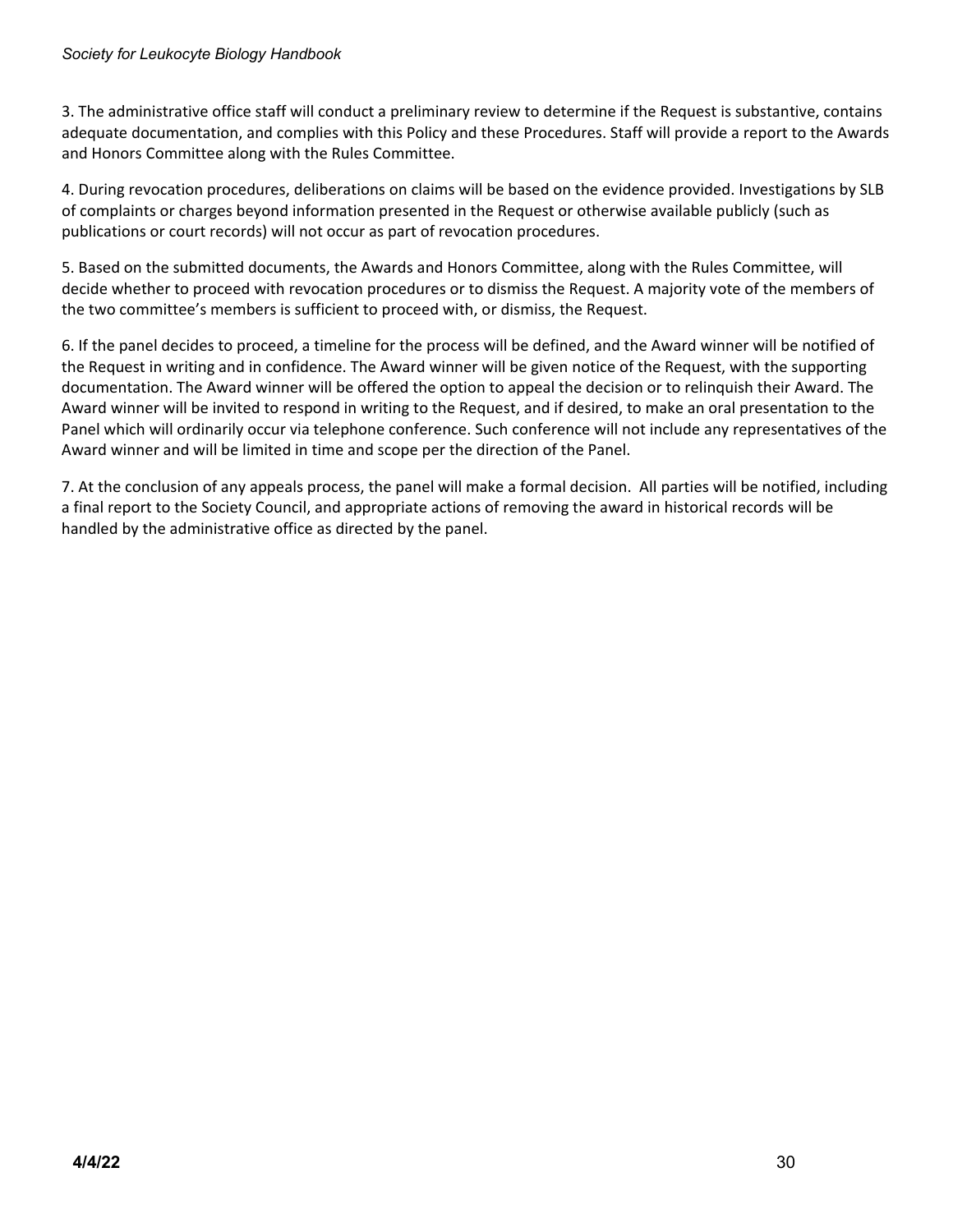# <span id="page-40-0"></span>**7 Policies/Procedures**

# <span id="page-40-1"></span>**7.1 General Rules for Society Expenditures**

1. Society funds for travel require prior budgeting and prior Presidential approval unless specified herein.

2. Society contractual agreements will be reviewed by the Society Office prior to consummation. The President is authorized to sign contracts in the name of the Society.

3. Travel reimbursements are limited to advanced purchased economy fare rates and reasonable accommodations costs. The Society will not reimburse airfare above economy levels nor hotel rates above standard, non-suite, accommodations. Partial reimbursements may be provided equal to economy levels.

# <span id="page-40-2"></span>**7.2 Officer Reimbursements**

1. Concerning the Spring Meeting, Councilors are to be reimbursed for economy, advance purchase airfare based on reasonable current airfare rates (round trip from home city), ground transportation, and hotel accommodations (for one or two nights depending on the meeting).

2. Concerning the Annual Meeting, Councilors are to be reimbursed for economy, advanced purchase airfare based on reasonable current airfare rates (round trip from home city), ground transportation, and one night's hotel stay to offset the early arrival necessary for attendance at the Council meeting. If the individual is also a speaker in the scientific program, there will be an additional 2 night's hotel accommodation included in accordance with speaker reimbursements. Councilors are also provided complimentary registration to the Annual Meeting.

3. There are no per diem allowances or any other reimbursable expenses provided to council including but not limited to meals, banquet tickets etc. Meals may be provided in conjunction with a Council Meeting or other annual meeting events but this does not represent an obligation by the society to provide meals.

4. Council Members and Program Chairs are asked to commute to the relevant events where possible and reasonable.

5. Requests for reimbursement must be made within 3 months of the event. Request made after this limit will not be considered.

6. Active Council members are provided complimentary membership during their assigned term.

# <span id="page-40-3"></span>**7.3 Committee Chair and Committee Member Support**

In recognition of active committee chair and member efforts, the following is provided by the society given a proven record of effort and activity. Chairs must actively lead the committee throughout the year and committee members must actively participate in at least 3 of the 4 quarterly committee calls in order to realize these benefits.

- 1) Committee chairs are provided complimentary membership during their active term.
- 2) Committee chairs of the following committees are provided complimentary annual meeting registration and reimbursement of travel expenses consistent with Councilor travel reimbursements (economy airfare and one hotel night) in association with the annual meeting. DEI, Communications, Professional Development, MTTG, Membership, Publication committees considering their required attendance at the annual meeting for committee driven workshops and face to face meetings. Refund requests must be made within 3 months of the last day of the conference.
- 3) Committee Members of the above mentioned committees may receive a refund of their meeting registration post-conference given active participation in at least 3 of 4 quarterly committee calls. Refund requests must be made within 3 months of the last day of the conference.

# <span id="page-40-4"></span>**7.4 Annual Meeting Chairs and Invited Speakers Reimbursements**

1. Registrations will be waived for all invited plenary and concurrent session speakers.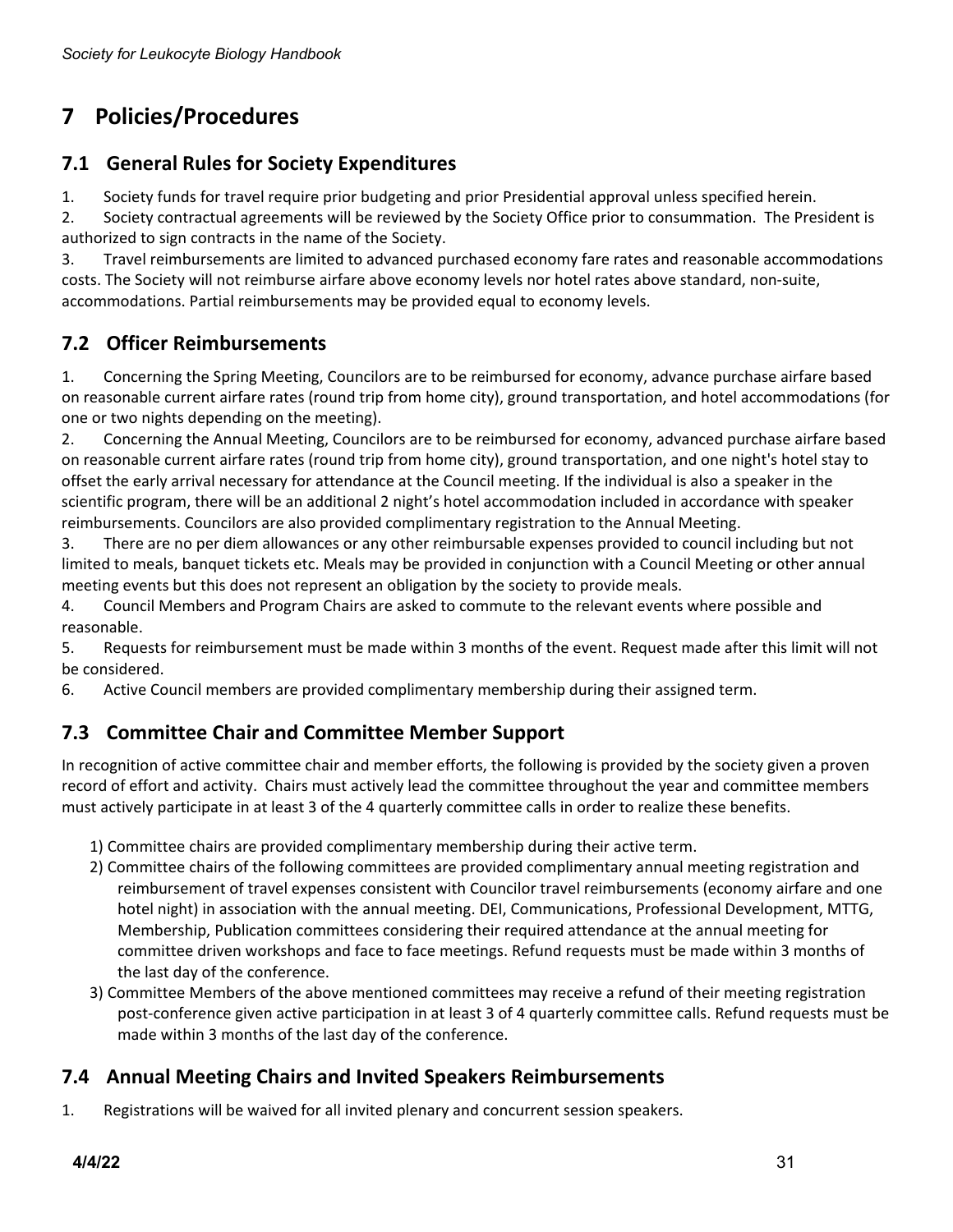2. Concurrent Sessions are chaired by the invited speaker for that session and thus no extra reimbursements will be given for concurrent session chairs beyond those associated with their invited speaker status.

3. Plenary sessions are to be chaired by prominent names in the society, typically Council members, and is a position of honor. No reimbursements will be given to Plenary Chairs beyond those already associated with their council or speaker status.

4. Scientific Program Chair(s) are to be provided with economy, advanced purchase airfare and up to 4 nights hotel accommodations as well as complimentary registration. No other reimbursements for meals or incidentals are supplied.

5. There are to be no more than 5 Plenary Sessions consisting of three invited speakers in each session. There are to be no more than 8 concurrent symposia with one invited speaker in each session.

6. There will be no more than 23 invited speakers in total who will be entitled to reimbursement.

7. Speaker reimbursements are provided as a maximum airfare allowance as appropriate for the destination and travel origins as an fit within the Council approved conference budget. All airfare reimbursements are to be made only for the lowest reasonable advanced purchase, economy airfare, round trip from home city. Invited speakers also receive complimentary registration to the meeting. No other reimbursements are to be given such as per diem allowances.

8. Reimbursements are to be made regardless of membership status of the speaker. Invited speakers who are not already society members will be granted complimentary society membership for the year in which they are speaking at the annual meeting.

9. Requests for reimbursement must be made within 3 months of the event. Request made after this limit will not be considered.

# <span id="page-41-0"></span>**7.5 Guidelines Regarding Reimbursing or Otherwise Covering Expenses for Federal Civil Servants**

In most cases, federal civil servants should be treated the same as other travelers. Communications regarding reimbursements or paying expenses should be with the civil servant directly, not through an intermediary such as the meeting organizer. The society recognizes federal civil servants who travel to SLB-sponsored meetings or other activities are subject to requirements from their agency and frequently must receive preclearance and/or approval to travel or be reimbursed.

- $\circ$  No federal grant funds may be used to pay for civil servant travel expenses or reimbursements
- o Executive Director and Executive Committee should be notified immediately if a federal civil servant appears to be soliciting reimbursement
- $\circ$  Executive Director and Executive Committee should be notified immediately if there appears to be any effort to circumvent the reimbursement policies or approval process of the civil servant's agency
- $\circ$  Proof of approval must be obtained in advance of reimbursement if the traveler's agency has provided any funding or other sponsorship for the meeting to which the traveler is attending
	- **This requirement is to avoid any appearance of "quid pro quo"**

# <span id="page-41-1"></span>**7.6 JLB Editor-in-Chief Review and Reappointment**

As described in 2.1.6, the EIC term is four years and may be renewed for one additional term. For this renewal to occur, a review will be conducted. No later than during the third year of the EIC's term, the Publication Committee will inquire whether the serving EIC is interested in a second term of service. If so, the Committee will conduct a review and make a recommendation to the Council. This review and recommendation is in the form of a report provided to the Council for the annual spring Council meeting no later than the third year of the EIC's current term. If the Council,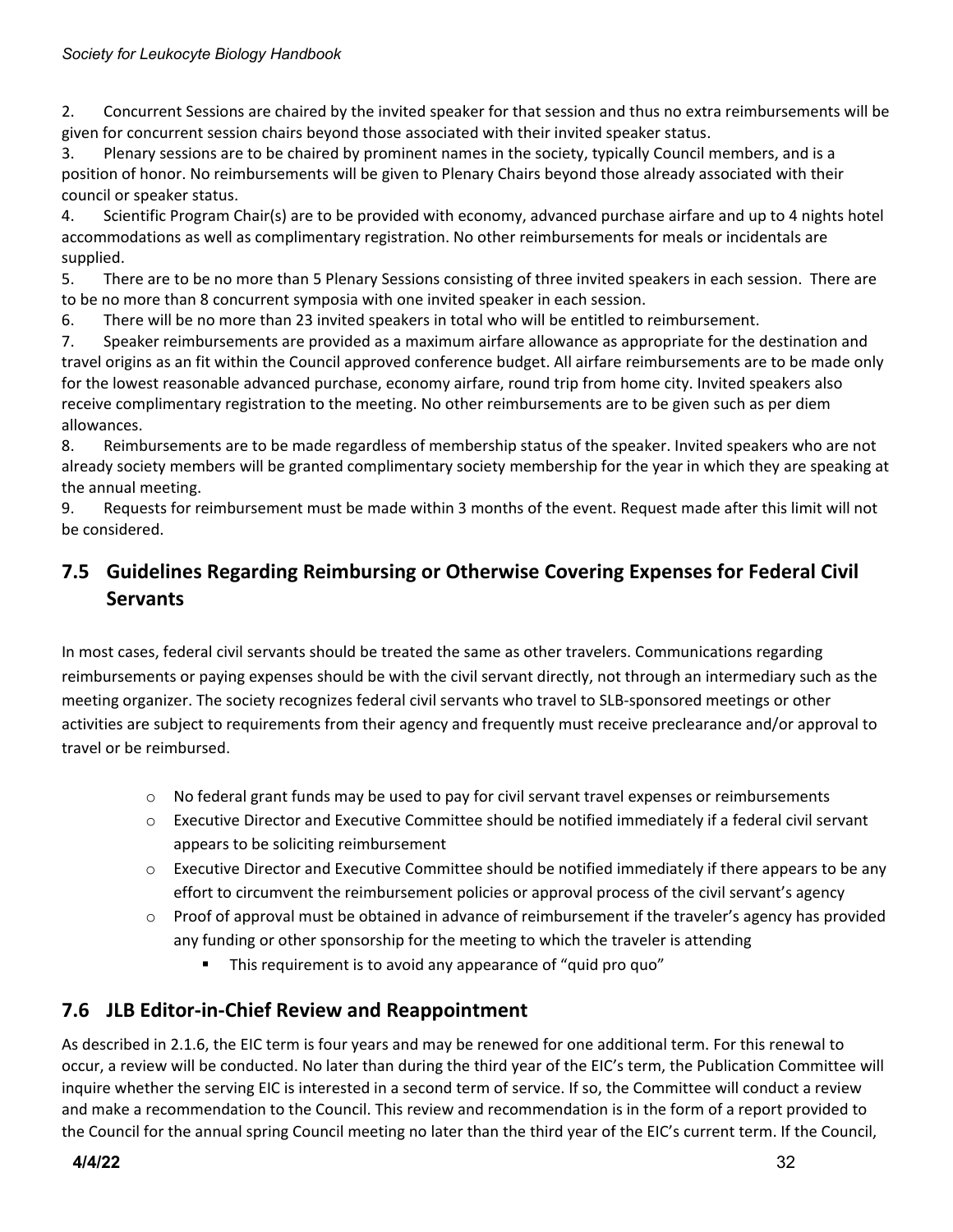based upon the Publication Committee report and its own deliberations, decide that it is in the best interest of the society and journal for the EIC to serve a second and final term, the process for reappointment of the EIC will be initiated. Determination of a term renewal will be complete by the Fall Council meeting.

The Publication Committee is charged by the Council with the review process. The review will be initiated by the Chair who will appoint an EIC Review Subcommittee to conduct the review.

The EIC Review Subcommittee will consist of the two current council members, and two members of the Publication Committee. None of these four individuals may be current editorial board members. Additionally, one member from the current editorial board will complete the review subcommittee.

In addition to a self-assessment letter and report solicited from the EIC, the EIC Review Subcommittee will obtain feedback from the Editorial Board, which may include Deputy Editors, Review Editor and Associate Editors, as well as other members of the Editorial Board.

The EIC Review Subcommittee will provide their findings and opinion to the Publication Committee. The Publication Committee will prepare a final report to be presented to the Council no later than at the Spring Council meeting.

After this recommendation is received, the Council will review and consider the recommendation. A formal decision and letter of intent to the EIC must be delivered by the Fall Council meeting. If invited to serve a second and final term, the EIC will be asked to accept or decline the renewal invitation within four weeks. The Publication Committee chair is the individual to formally extend the renewal invitation based on Council decision.

Materials to be complied for EIC Review:

- 1. Letter/self-assessment from EIC
- 2. All EIC reports provided to the Council during the EIC's current term
- 3. Comments submitted by members of the Editorial Board and Council via online survey
- <span id="page-42-0"></span>4. Comments received from JLB authors or SLB membership regarding the EIC or journal during his/her leadership

# **7.7 JLB Editor-in-Chief Search and Appointment**

In the event that the EIC is not invited to serve a second and final term, or the EIC does not accept the invitation to renew for a second and final term, or if the EIC has already served 8 years ( 2 four year terms), the Publication Committee will create an ad-hoc committee (EIC Appointment Subcommittee), including the Chair of the Publication Committee, an additional member of the Publication Committee, a member of the Council (either the committee liaison or another designated councilor) and two senior members of the Editorial Board. Additional members may be included on the EIC Appointment Subcommittee at the discretion of the Chair, based on recommendations received from the Council. The current EIC may be consulted for input but is not a member of the EIC Appointment Subcommittee nor does the EIC participate in the processes of identifying the new EIC. The Subcommittee will issue a public call for nominations to include iSLB newsletter, journal and web postings. The EIC Appointment Subcommittee will forward a ranked list of recommendations for 2 or more EIC applicants, along with supporting documentation (a CV for the nominee, a vision statement from the nominee, and a brief statement from the subcommittee describing the process they used to select the nominee) to the Council for their Spring meeting in the fourth year of the current EIC's term or as appropriate and determined by the subcommittee to ensure a smooth transition process. The Council will decide by majority vote who the next EIC will be and additional interviews may be conducted by Council if needed. Based on the majority Council vote, the President will then invite and appointment the new EIC. Once chosen, a formal appointment begins upon the signing of the EIC contract. SLB staff will oversee the preparation of the necessary paperwork. The incoming EIC will shadow the current EIC for at least the last six months of his/her appointment to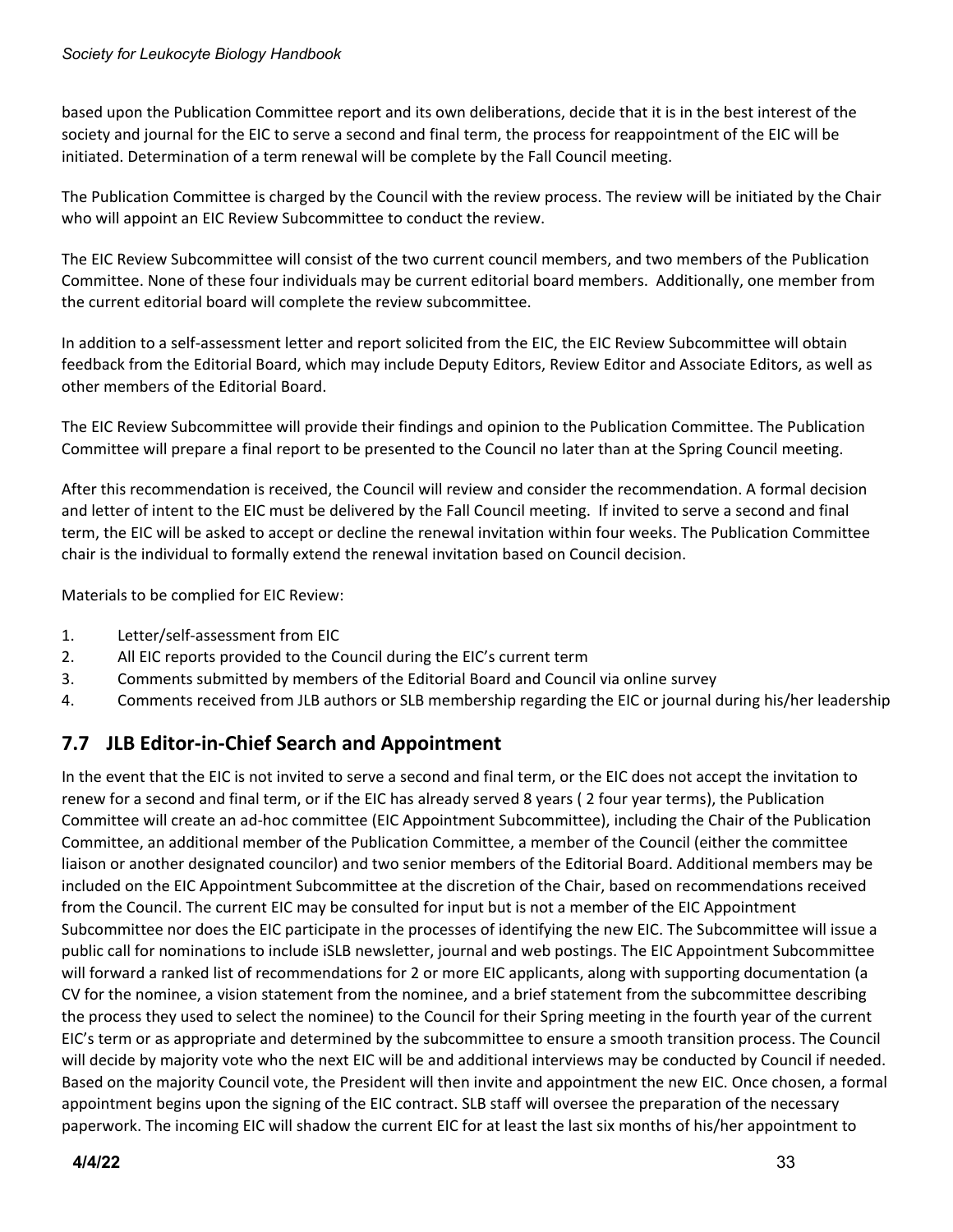provide sufficient overlap between the outgoing and incoming EICs.

## <span id="page-43-0"></span>**7.8 Procedural response to claims of misconduct for JLB**

A template letter is available in the archives and is to be used in response to claims of misconduct by authors on articles in JLB. The letter is to be sent by the current EIC after review and approval by the Publication Committee of the draft letter.

# <span id="page-43-1"></span>**7.9 Elections**

The Nominations Committee shall evaluate annually the offices in the society that will become open in the next year. A review of these positions is discussed at the Spring Council Meeting and a slate of potential candidates is prepared for approval. The nominated candidates are to be considered based on the following:

1. Prior history of participation in Society activities (e.g., attendance at the annual meeting, appointed service on Society committee, service in elected positions or offices). For some offices, specific Society activities may be highly desirable (*e.g.*, for President, the candidate must have served on Council).

- 2. Current society membership is required for all positions.
- 3. Strength of scientific accomplishments and contributions.
- 4. Prior experience in administrative activities either of a general nature such as service in other scientific societies or of a specific nature such as providing expertise appropriate to a specific office.
- 5. The candidate should state willingness and availability to serve in the specific role.

Once an approved slate is obtained, membership status is confirmed and candidates have accepted the nomination, elections for offices will be presented to the membership via an online survey available for a period of one month in August or September annually. The elected individuals are announced at the close of the voting and at the Annual Meeting and take office at the beginning of the next calendar year. Elected individuals may join the Fall Council meeting to observe the process. The President Elect position may immediately, upon election, begin to join the Executive Committee activities.

# <span id="page-43-2"></span>**7.10 SLB Sponsorship of Other Meetings**

The society does not provide monetary sponsorships to other meetings nor does Council consider, review or otherwise grant monetary sponsorships or support for activities not directly organized by SLB. "Other meetings" are defined as any meeting or event that is not the Annual SLB Conference. SLB will work with other organizations on non-monetary reciprocal postings of society and event information in the interest of serving the membership by being a conduit of communication. This does not preclude SLB from supporting poster awards at large scale (>3,000), topically general events focused entirely on fostering the professional development of trainees, especially those considered to be in special populations, with ABRCMS and SACNAS being the two prime examples. In these cases, where requested, SLB may support poster awards by direct award funding to identified winners. All requests are reviewed by the Executive Committee which has the authority to make the final decision.

# <span id="page-43-3"></span>**7.11 JLB Sponsorship of other meetings**

At the discretion of the Editor-in-Chief (EiC) and the Senior Editorial Board, JLB may provide funds to other meetings if JLB's participation will do *both* 1) secure a special issue for the journal featuring content resulting from the other meeting AND 2) grow the journal readership and authorship overall. Council will set and approve a budget annually for JLB and the EiC to utilize for this purpose. As long as the expenditures remain within the Council approved budget, no Council approval is required. JLB funding may be used for trainee awards or any other purpose related to the other meeting. If JLB wishes to plan, support, or otherwise participate in "sponsored" sessions, the funds may be utilized for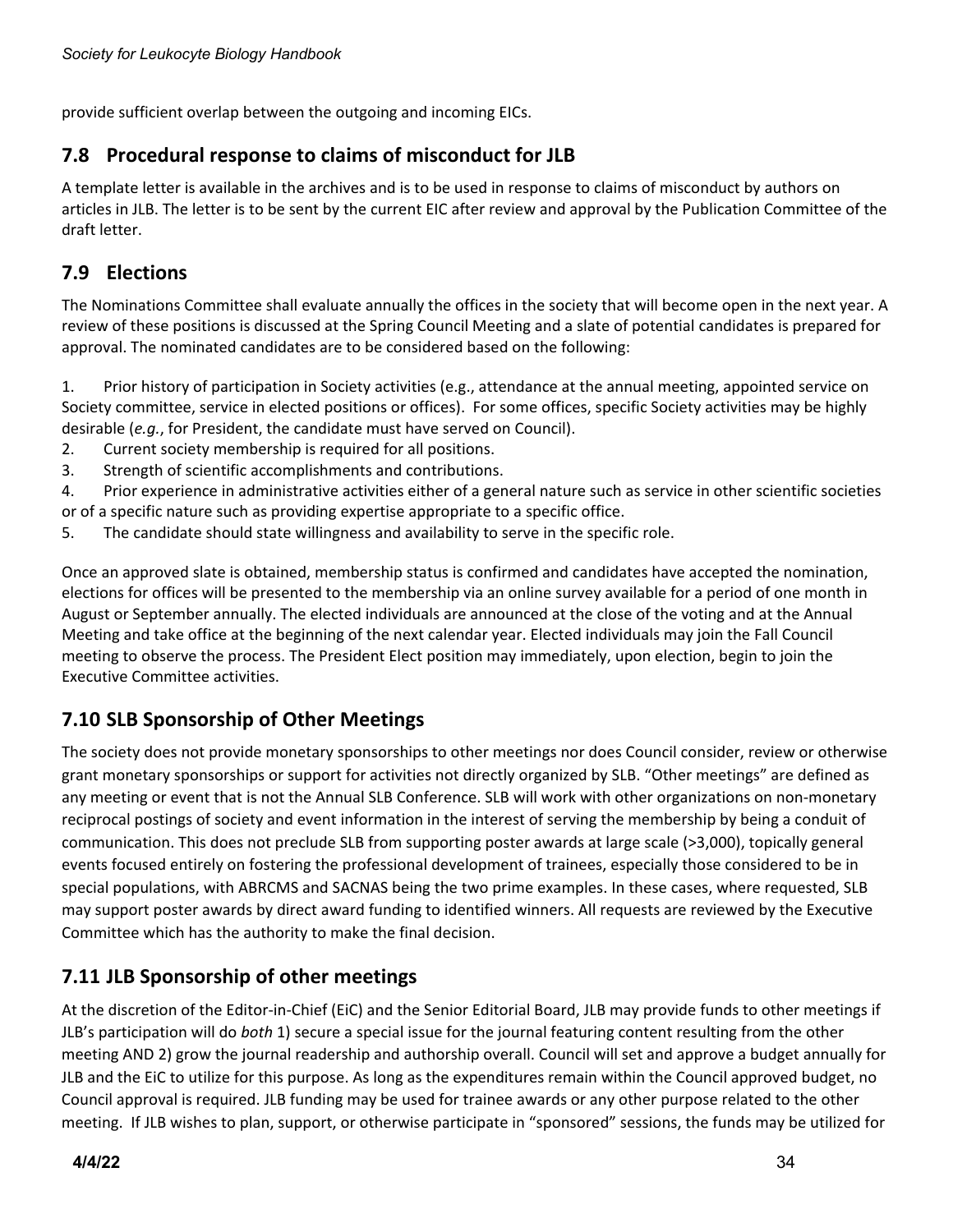this purpose as well at the discretion of the EiC and supported by the efforts of those volunteering to organize and run the session at the other meeting. The EiC will review all requests and give proper consideration to the best use of the funds to support journal growth, to ensure no conflicts of interest exist for any party involved, and to ensure proper consideration is given to equity in the session with regard to gender balance, ethnic/racial diversity, and diverse career stage representation. The EiC will provide written approval of the payee and fund total to transfer to the administrative office for processing.

# <span id="page-44-0"></span>**7.12 SLB Guest Sessions at Other Meetings**

SLB may, on occasion, organize and hold a guest session at a meeting other than the SLB Annual Meeting if Council determines participation will serve the interests of the Society membership. The process begins with an invitation from another entity that is planning an event. A volunteer from SLB Council or a society member with a known active history within SLB may then volunteer to act as the chair of the guest session. That individual will provide a proposal to SLB Council and documented Council approval is required prior to proceeding. The individual may not be a chair, co-chair, organizer, on the steering committee, or otherwise serve in any role of the other meeting or hosting organization to ensure there is no conflict of interest in the process. The volunteer will undertake the responsibilities of planning the session including choosing the topic, submitting proper proposal materials to the other entity, and choosing the invited speakers that will participate in the other meeting's SLB guest session. The total number of participants is not to exceed 5 (five) inclusive of the chair and speakers. When choosing speakers, those selected must be junior members of SLB as the activity's purpose is to support SLB member's growth and opportunity and should also consider diversity in gender, race, ethnicity, and other diversity considerations. The volunteer leader of the session may call for applications from the membership. SLB will cover the airfare (economy, advanced purchase, round trip to home city), up to 3 nights of reasonable hotel accommodations, and meeting registration fees, if not provided by the host entity for up to 5 (five) speakers for the guest session. No other reimbursements are to be provided (ie per diem, meals etc.). Funds are directly reimbursed to the speaker. No funds are to be provided to the entity conducting the other meeting. The prime example of an event that fits all of the criteria is the annual AAI meeting. All requests are reviewed by the Executive Committee which has the authority to make the final decision. In addition to following the process and requirements set above, in order for Council to consider and approve the request, it must be shown that SLB's guest session will:

- Support junior level SLB members and creates an opportunity for them to present at a meeting they would not otherwise have the opportunity to present at.
- Represent an opportunity for SLB to be well recognized at a large meeting (defined as greater than 3,000 participants). SLB must be listed as the session organizer in the program and must be provided logo representation on the hosting entity's website, program materials etc.
- Host/event is providing very broad topical coverage not limited to any specific subdiscipline so as to provide opportunity and participation from a vast audience that may related to society interests.
- Ensure no funds are given directly to the conference organizers or hosting entity and there is no charge or fee associated with proposing or conducting the guest session and guest sessions in no way represent revenue for the hosting organization.

# <span id="page-44-1"></span>**7.13 Special Interest Group Satellites at the SLB Annual Meeting**

To support SLB members, society growth, foster scientific communication and encourage participation at the annual meeting, SLB will host up to 4 Special Interest Group Satellites (number of SIGs supported by Society annually per budget allowances as set by Council) at the SLB Annual Meeting. Sessions may occur concurrently and will be held on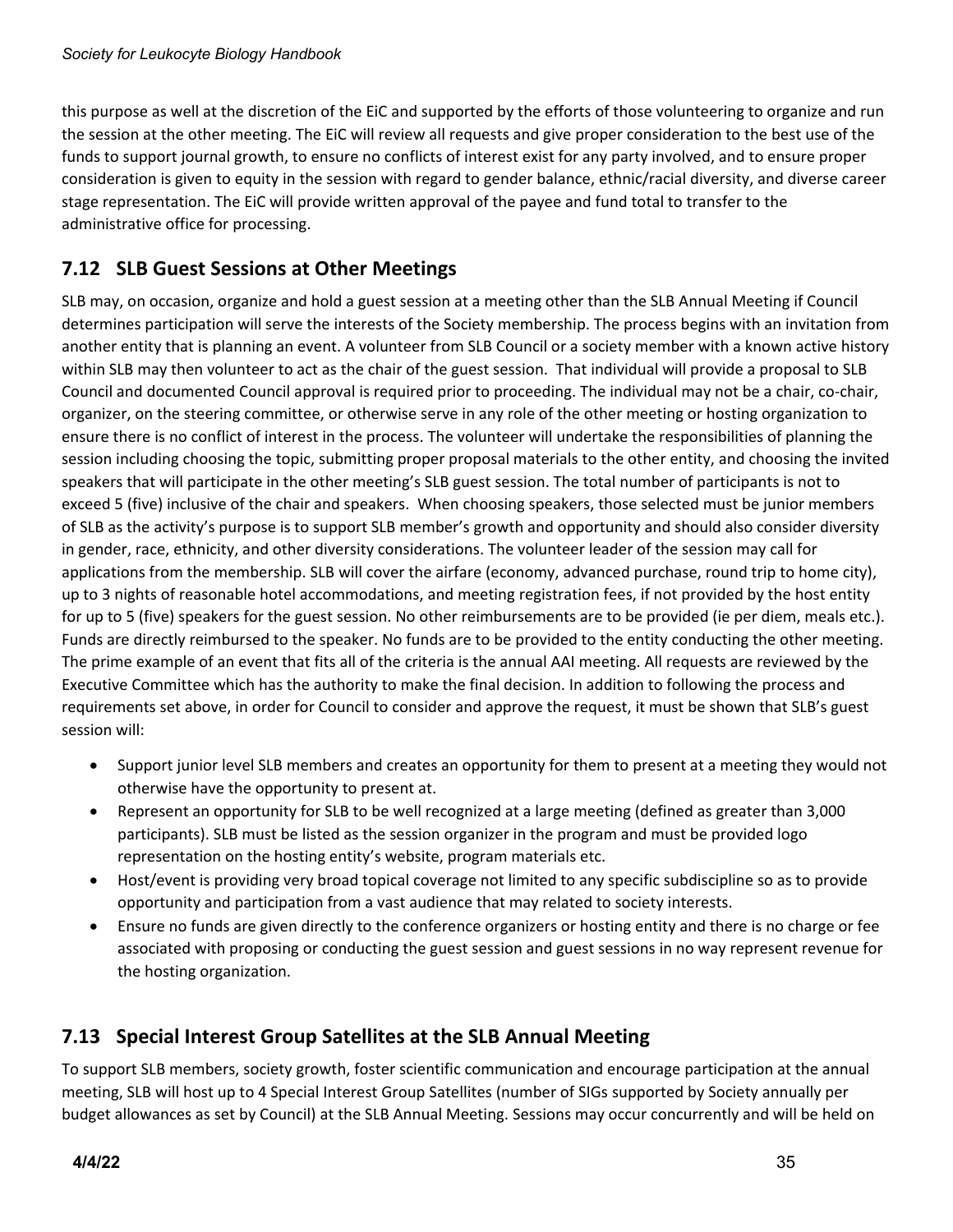the pre-conference day prior to the main conference. SLB will include optional registration for these added events to the registration system and may charge a nominal fee to secure the limited seats available for each event which is targeted to accommodate approximately 30-50 attendees each. Each session will be 3 hours and can accommodate up to 5 speakers. SLB will support the satellite session by providing:

- marketing for the session in conjunction with the annual meeting
- the necessary meeting space and AV required to conduct the session
- complimentary registration for up to 5 speakers per satellite
- reimbursement for up to 5 speakers per satellite following the SLB travel reimbursement policy (economy, advanced purchased airfare) plus up to 3 nights at the conference hotel.

The process begins with a call for proposals from the membership approximately 1 year prior to the meeting with submissions due by January or February prior to the event. Those submitting proposals must be current society members or must join in order to submit. Speakers listed in the proposal to present in the sessions are preferred to be society members but this is not a requirement and non-member SIG speakers will be provided a one year complimentary society membership. Proposals will be reviewed by the program chair(s) and the Executive Committee to ensure topics are relevant to society initiatives and compliment the annual meeting program. The proposer(s) are considered to be the organizers of the session and also the session Chair(s). Chair(s) will not be reimbursed for travel or provided any other benefits unless they are also a speaker in the session.

### Proposal Requirements:

- Satellite Session title and topic
- Satellite Organizer(s)/Chair(s) (Name, institution)
- Proposed Speaker(s) (Name, institution, and tentative talk title)
- Confirm understanding of the roles and responsibilities of each party.

Satellite Organizers will be responsible for:

- Organizing their session including acting as session chair and selecting, inviting and confirming all speakers. All speakers must be approved by SLB before they are formally invited. Proposed speaker line-ups must consider diversity in representation in gender balance, race/ethnic backgrounds, career stage, a variety of institutions, and geographic locations.
- Providing all session information to SLB by the indicated deadlines.
- Ensuring chairs and speakers complete their travel and housing arrangements and that they are aware of the SLB reimbursement limits and requirements.
- Informing SLB of the 5 complimentary registration designations and ensuring all speakers/chairs are registered for the meeting. If the satellite session chair(s) choose to include more than 5 speakers per session, those additional speakers must register for the annual meeting and provide their own travel and accommodation support.
- Ensuring that all chairs and speakers are aware of SLB's speaker disclosure requirements.

SLB will not provide catering (food and beverage) for the satellite sessions and sessions will be timed to occur between 9am to 12pm or 1pm to 4pm local meeting time. All meeting participants (including chairs and speakers) must register for the main meeting. No complimentary guests are permitted to attend or participate in the satellite session.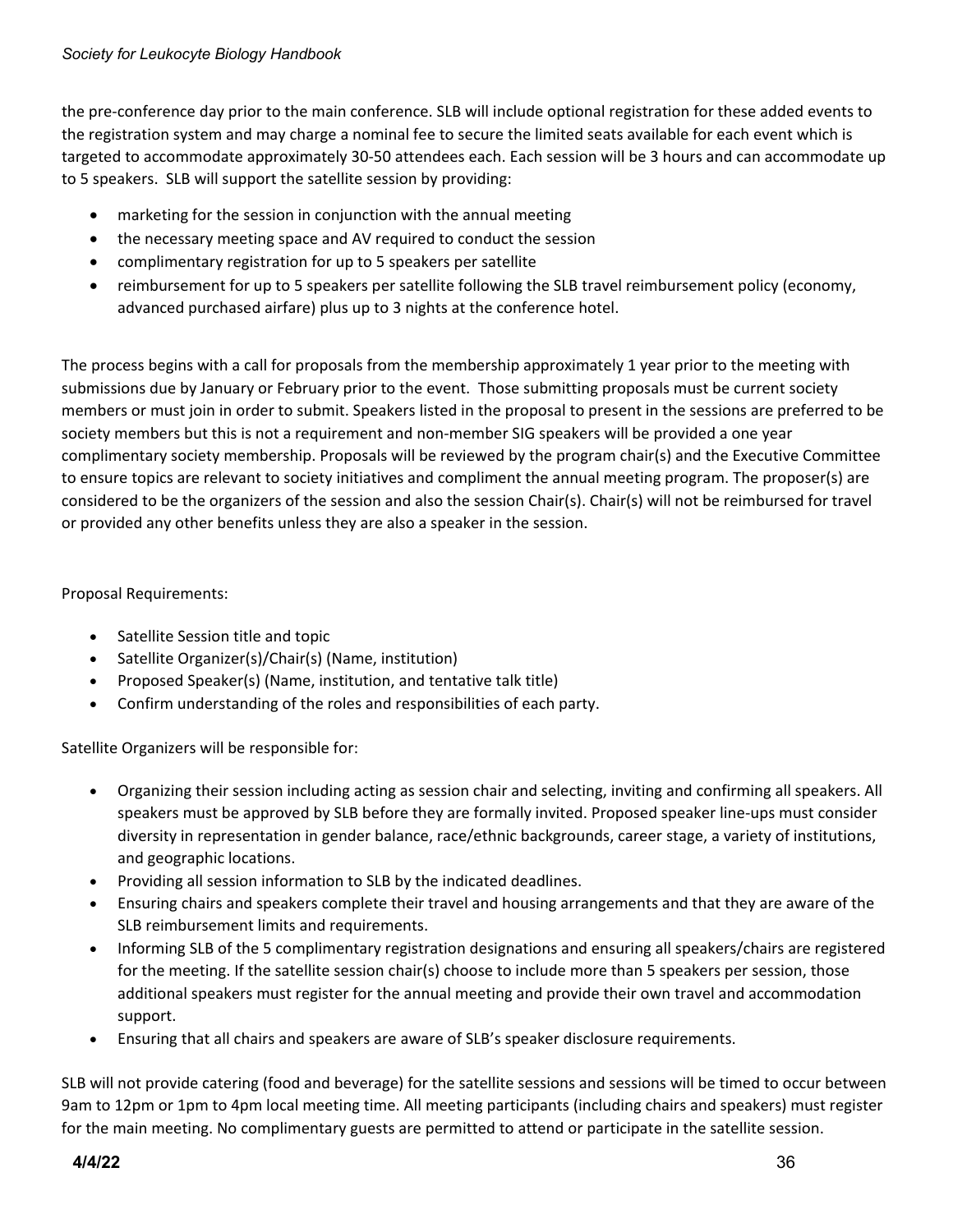# <span id="page-46-0"></span>**7.14 JLB Editorial Board Stipends and Membership**

Stipends are provided to the following Editorial Board members: Editor-in-Chief, Deputy Editors. These positions will receive an automatic annual stipend increase of 3% (updated 4/28/17 to implement 1/1/18). Editorial Board members, as appointed by the Editor-in-Chief following the Journal Editorial Board Guide, should be current society members and will be provided complimentary membership during their Editorial Board term. Other Editorial Board members such as Associate Editors will not receive a stipend. The EIC has the option to designate editorial board members, including associate editors, to receive complimentary meeting registration, airfare and hotel equal to councilors and invited speakers if they attend the society's annual meeting. Upon request, the publication committee can request the EIC to present a rationale for designated board members to be supported. The Managing Editor is not included in this stipend policy as they are a contracted professional with a contracted fee/rate versus a stipend.

# <span id="page-46-1"></span>**7.15 Filling of unexpected Vacancies on Council added 12/28/11**

In the case that an officer of the society is unable or unwilling to complete their term, the President or current acting President, has the authority to name a replacement for the position with the approval of the Executive Committee. This replacement will complete the original term. Replacements may be selected from previous election ballots or from the membership provided they fit the requirements for the open position.

# <span id="page-46-2"></span>**7.16 Membership**

### <span id="page-46-3"></span>7.16.1 **Procedure for Membership Application**

The Society welcomes applications for membership from any person whose qualifications and interests have been demonstrated by experience and publications. Applicants will upload their current CV and/or NIH biosketch along with publications list during automated membership processes. These documents are to be kept on the server records of the membership database. The individual may join the society via online application and payment. If there is a question of the validity of an application, the final decision is to be made by the Membership Committee. Application for membership is not complete until payment has been received.

### <span id="page-46-4"></span>7.16.2 **Criteria for Full Membership**

1. Applicants for membership should have an academic degree at the doctoral level and provide evidence of scientific achievement. The degree requirement may be waived in special instances at the discretion of the Membership Committee.

- 2. Documentation required for membership shall consist of:
	- a) A list of relevant publications in refereed journals.
	- b) A CV or NIH biosketch
	- c) Letters of support from a Society member in good standing are strongly recommended, but not required.
- 3. Payment for annual dues must accompany the application.

### <span id="page-46-5"></span>7.16.3 **Criteria for Post-Doc or Student Membership**

1. The Society welcomes applications for membership from students whose interests have been demonstrated by experience and/or publications.

- 2. Documentation required for membership shall consist of:
	- a) A list of relevant publications in refereed journals.
	- b) A CV or NIH biosketch
	- c) Letters of support from a Society member in good standing are strongly recommended, but not required.
- 3. Student status must be confirmed by the department chair or by the student's advisor.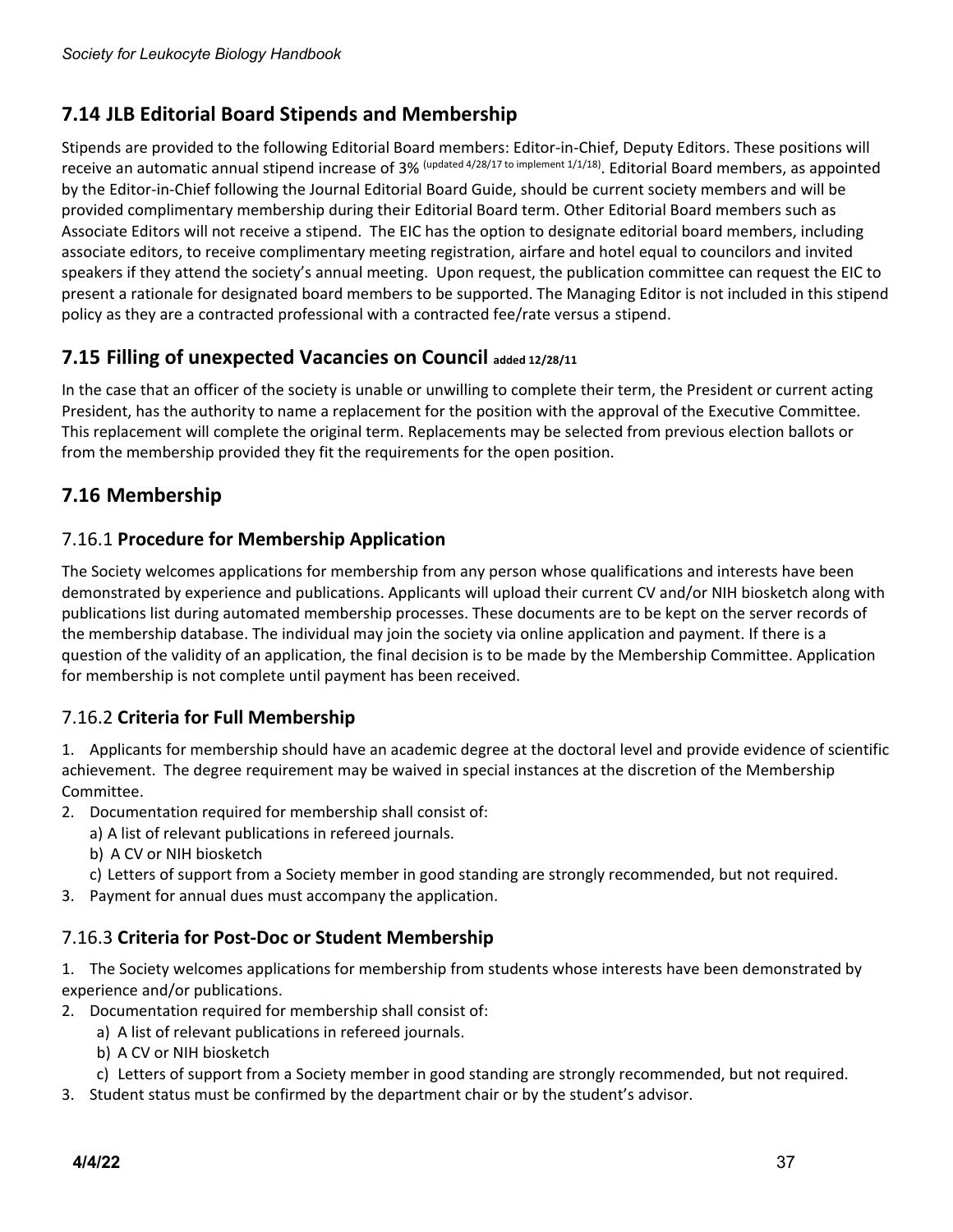4. Student and PostDoc membership shall be valid for a period of 3 years for a maximum of six (6) years. Individuals may then renew at the Full Member level.

5. Payment for annual dues payable to the Society for Leukocyte Biology must accompany the application.

### <span id="page-47-0"></span>7.16.4 **Emeritus Membership**

A member may be granted Emeritus status given they are a current paid member in good standing and have been as such consecutively for ten years or longer and have attained retirement age as defined by common standards. Requests are to be directed to the Membership Committee for approval. Members who wish Emeritus status because of prolonged disability from work may also apply but must fulfill the same tenure requirements. Emeritus members:

- 1. Are exempt from membership dues.
- 2. Will be listed in the directory as Emeritus member.
- 3. May register as a member at the annual meeting at the member discounted rate.

#### <span id="page-47-1"></span>7.16.5 **Other Membership Levels**

Additional member levels may be added upon suggestion by the Membership Committee and reviewed and approved by the Council.

#### <span id="page-47-2"></span>7.16.6 **Membership Revocation**

Following similar principles as the Award Revocation Policy, the society recognizes the need for a process and procedure to address the unlikely but potential need to remove membership rights. The Award Revocation procedure may also be followed regarding concerns related to membership status should it become clear that a member's behavior does not represent the professional standards and expectations of the society. In these cases, the Executive Committee, Rules Committee, and Membership Committees may convene to review and discuss what actions need to be taken in the interest of the society. In no case shall decisions on membership revocation be made public. If membership is removed, a full refund of any monies paid by the individual for the current membership term will be refunded in full.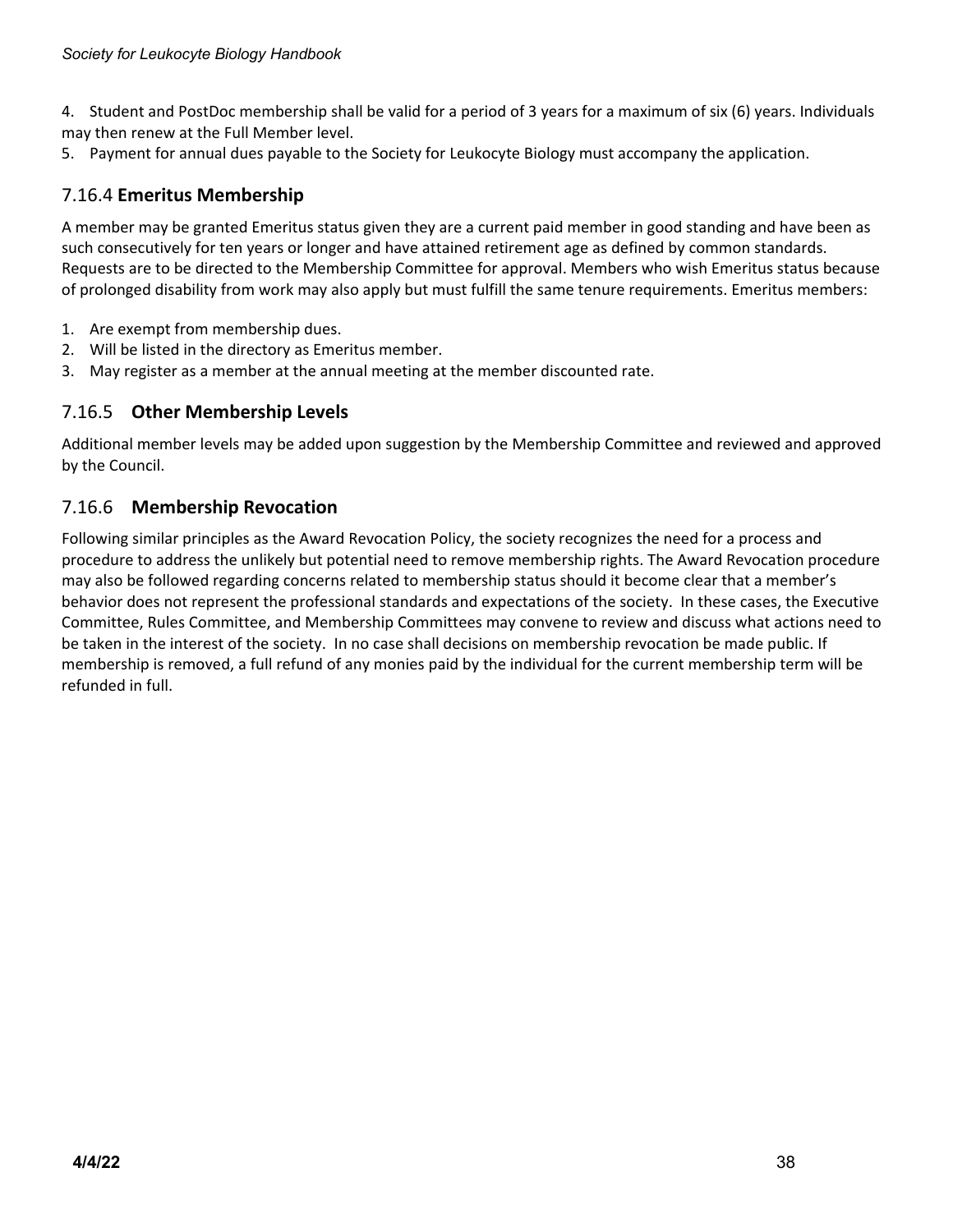# <span id="page-48-0"></span>**8 Conflict of Interest Policy**

## <span id="page-48-1"></span>**8.1 Introduction**

Every officer and Committee member of a nonprofit organization owes a duty of loyalty to the organization. This duty of loyalty requires such persons to exercise their authority in the interest of the organization, and not in their own interests or the interests of another entity or person. The duty of loyalty also forbids officers and Committee members from engaging in activities that are competitive with, or harmful to, the activities of the organization and from usurping a legitimate business opportunity of the organization. Conflicts of interest are not inherently illegal or unethical, nor should they be interpreted as reflecting upon the integrity of the conflicted individual. Rather, it is the manner in which the individual and the organization deal with a conflict, which determines the propriety of the situation. By accepting a position as an officer, councilor, Committee member or any other position as a volunteer representative of the Society with potential perceived effective power, all individuals acknowledge an understanding of the definition of Conflict of Interest and agree to adhere to the processes outlined in all instances especially with regard to award decisions, business and financial choices, and all other cases when acting on behalf of the Society.

# <span id="page-48-2"></span>**8.2 Definition of "Conflict of Interest"**

A conflict of interest exists when an officer or Committee member has a business, financial, leadership, employment, family, or other material relationship with a third party that may reasonably be perceived as creating dual loyalties or may reasonably call into question the ability of the individual to act solely for the benefit of the organization. A conflict of interest also may exist when the actions of an officer or Committee member for the organization involve an improper gain or advantage for such person or have an adverse effect on the organization's interests.

### <span id="page-48-3"></span>**8.3 Process**

Disclosure - All actual or potential conflicts of interest shall be fully disclosed to the organization and/or Committee as such relationships or situations arise. Potential conflicts should be discussed and resolved by that body.

Recusal - An interested person shall be pro-active in recusing himself or herself from deliberations and voting on matters related to any conflict issue. If a member of the Board or a Committee believes that another member has a conflict of interest that has not been disclosed, or that has been disclosed but with respect to which the conflicted person has not adequately recused themselves, the member shall bring this to the attention of the Board or Committee, as applicable, for discussion and resolution by that body.

Recording - All conflict of interest matters addressed by the Board or a Committee, including disclosures and recusals, shall be reflected in meeting minutes.

# <span id="page-48-4"></span>**8.4 Conflict of Interest Claims**

Any member of the Society may bring forth an issue to the Executive Committee for consideration. The Executive Committee will review the issue, discuss with the Rules Committee, and render a decision and actions appropriate to their findings.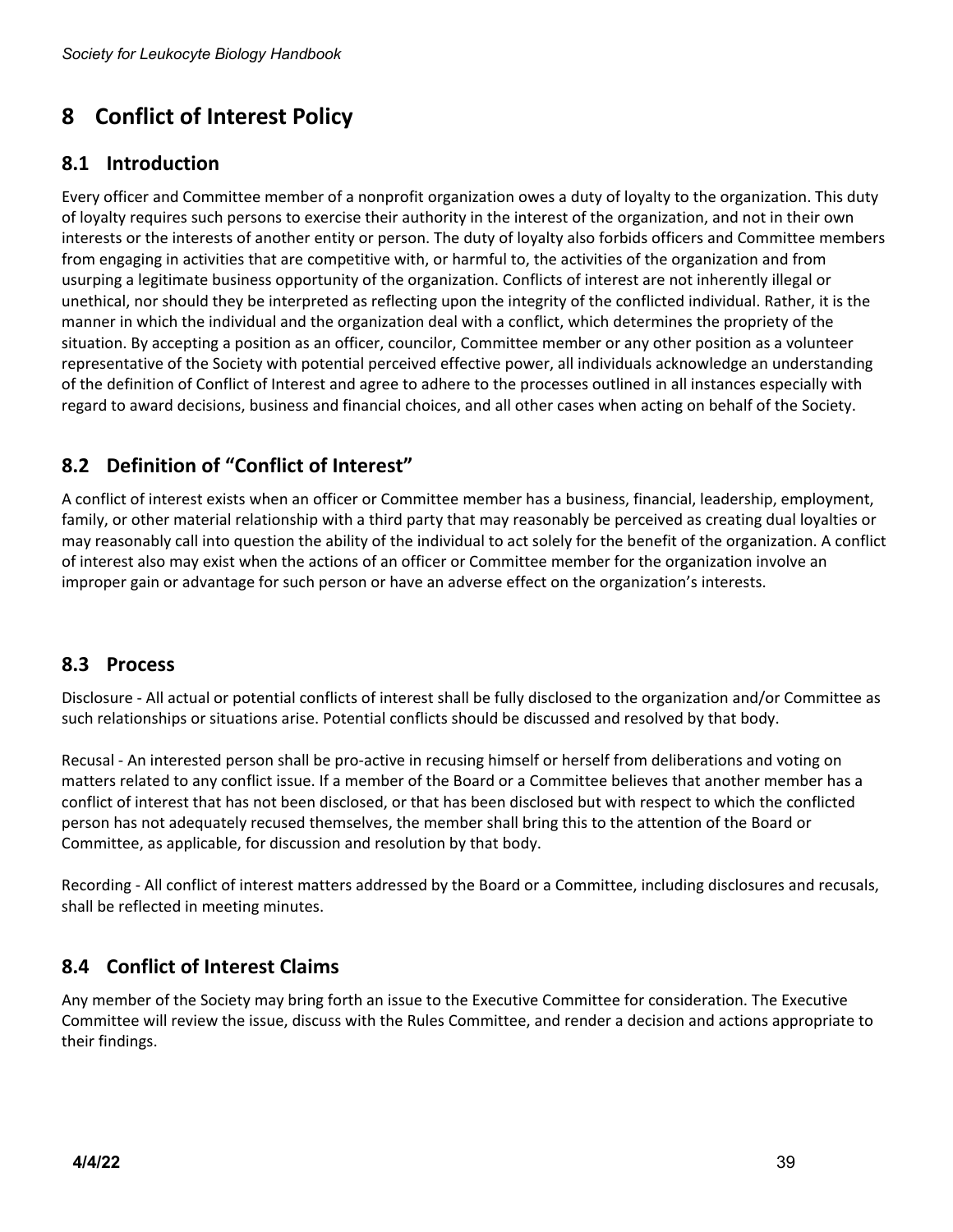# <span id="page-49-0"></span>**9 Communication Policy**

Official communications and statements of society positions are distributed by the Business Office to the membership and other audiences via the website and email communications. Text for standard communications related to membership and meetings follow standard templates. Communications outside of normal society business must receive Presidential and Council approval prior to distribution. Social media is not considered an approved form of official society communications but may be used to further the reach of standard membership and meeting marketing efforts. Officers, Committee Chairs and others wishing to send a communication to the membership or other SLB audiences, may provide a draft of text which will be reviewed by the administrative office. The administrative office will determine if the communication needs further review prior to dissemination.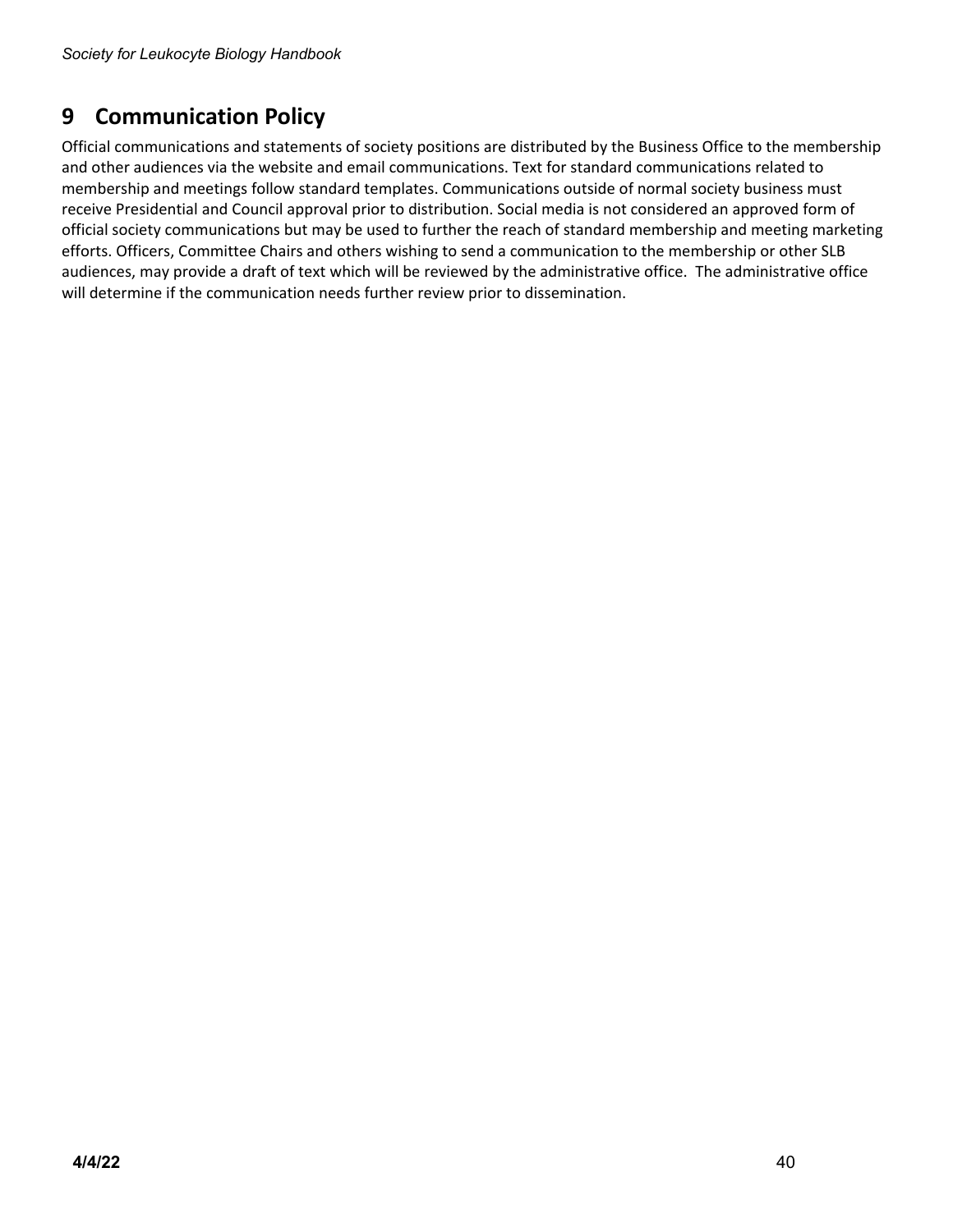# <span id="page-50-0"></span>**10 Society for Leukocyte Biology Reserve Policy**

*(new policy approved October 2017)*

### <span id="page-50-1"></span>**10.1 Statement of Purpose**

This policy covers the guidelines by which the society leadership will maintain, manage, access, and utilize reserves. The general purpose of the funds outlined is to help to ensure the long-term financial stability of the society and position it to respond to varying economic conditions and changes affecting the society's financial position and the ability of the society to continuously carry out its mission. SLB will maintain designated Cash, Operating Reserve and General Reserve Funds to achieve the following objectives:

1. To enable the organization to sustain operations through delays in payments of committed funding; 2. To promote member confidence in the long-term sustainability of the society by preventing chronic cash flow crises which force expensive short-term, crisis-based decisions;

3. To create an internal line of credit to manage cash flow and maintain financial flexibility.

# <span id="page-50-2"></span>**10.2 Types of Reserve Accounts and Required Balances**

There are 3 Board designated unrestricted accounts: Operating Cash, Operating Reserves, and General Reserves.

*Operating Cash* – These funds are held at the banking institution of choice (Bank of America as of 7/2017) and may be held in a combination of checking account, savings account and certificates of deposit as considered appropriate for the time by the Finance Committee led by the Treasurer. The combined balance in this account should not exceed the FDIC insurance levels of \$250,000. The balance of this combined account is to be monitored by the Finance Committee facilitated by the Executive Director. In the instance of the combined balance exceeding \$250,000, transfers shall be processed to re-balance the holdings into the Operating Reserve or General Reserve accounts. At any given time, the balance may exceed the \$250,000 maximum if known expenses will naturally re-balance the account within 6 months (for example, fall meeting expenses).

*Operating Reserve* – These funds are to be held in a liquid account such as a Money Market and short term certificates of deposit to provide full access as needed. The balance of this account should be no lower than \$400,000 (equal to estimated 6 months operating expense) and should not exceed \$450,000. Excesses over \$450,000 may be utilized to transfer regular investment funds to the General Reserve if considered appropriate by the Finance Committee and as approved by Council. Excesses over \$450,000 should be earmarked and moved to the General Reserve or utilized for projects within 6 months. Interest and dividends realized in the Operating Reserve (as in the case of CD holdings) are considered part of the Operating Reserves.

*General Reserve* – These funds are to be held in an actively managed investment portfolio under the guidance and advice of a chosen professional investment management firm (RBC as of 7/2017). Allocations are governed by the ranges and risk tolerance as outlined in the active Investment Policy Statement. There is no maximum allowed balance. Interest and dividends realized in the General Reserve fund are considered part of the General Reserves and should be re-invested in the portfolio as standard operating procedure. There is a standing goal to invest \$100,000 annually into the General Reserve from excess in Operating Cash and Operating Reserve activities.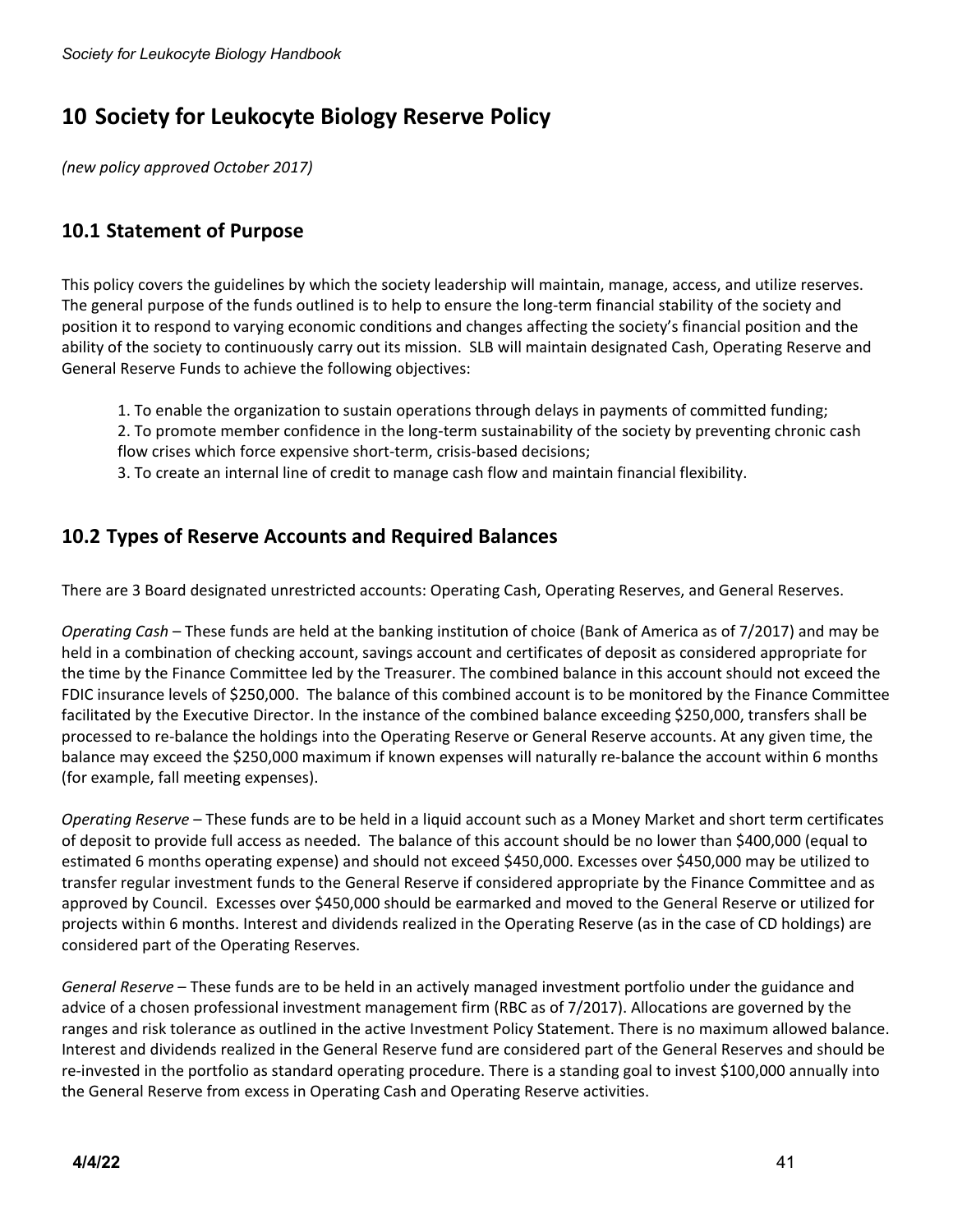# <span id="page-51-0"></span>**10.3 Use of Reserve Accounts to cover shortfalls**

Day to day society operations and budgeting is to be based on the balances on the operating cash. All expenses including but not limited to activities related to the journal, meeting, awards, membership administration etc. are to be paid for from this account. All revenue from, but not limited to, membership dues collections, meeting registration collection, journal royalties etc are to be deposited into the Operating Cash account. Every effort shall be made to ensure any programming and projects will be covered by the Operating Cash account.

In the case of shortages in the Operating Cash, the required funds may be drawn from the Operating Reserve given approval by the Executive and Finance Committees. Every effort should be made to return the borrowed funds and maintain the minimum \$400,000 Operating Reserve balance as soon as possible.

In the unlikely event the Operating Reserves are not sufficient to cover the expenses; the General Reserve may be utilized given approval by the full Council by selling holdings as advised by the investment advisors to minimize the long term impact to the General Reserve Account. If enough warning exists to foresee the needs, interest and dividend reinvestment may temporarily cease in order to accumulate funds to cover the needs. These funds should be moved into the Operating Reserve Account.

No lines of credit are to be established in the name of the Society unless forecasts indicate an imminent (within one year) depletion of the 3 mentioned accounts to levels under \$400,000.

### <span id="page-51-1"></span>**10.4 Establishing new funds**

Upon approval of the full Council, this policy may be reviewed and updated to include additional funds in the future if needed to allow for special accounts to specifically fund awards, grants, special projects or any other areas of the society as Council considers appropriate and necessary for streamlined accounting. The ease of accounting and simplicity of the system should always be considered and accounts only added as truly needed for reporting requirements or other defined reasons. Other updates to this policy may occur upon annual review as needed based on changes in the economic climate, changes in standard levels (ie FDIC levels), changes in society needs and any other factors as considered appropriate by the Council upon majority vote.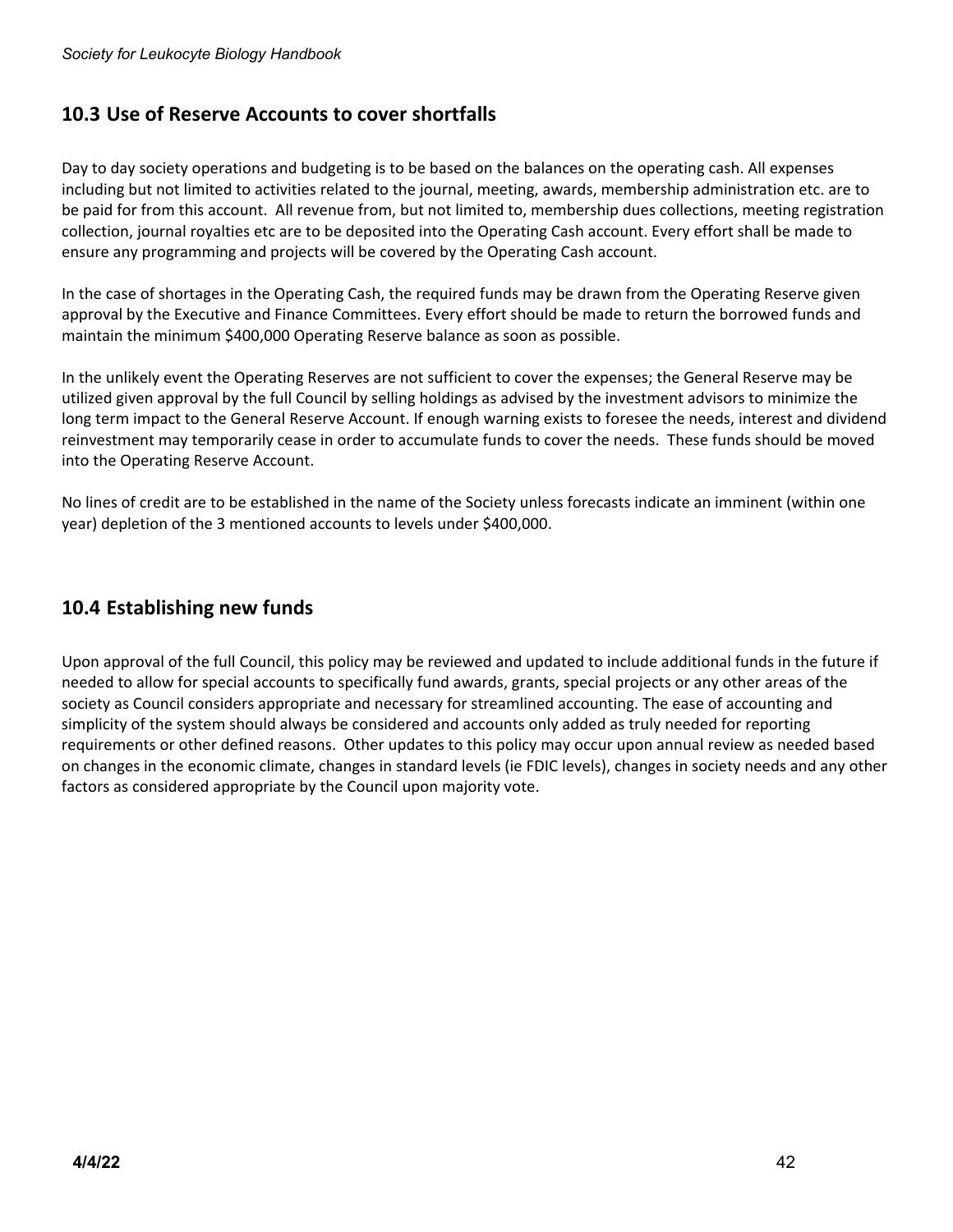# <span id="page-52-0"></span>**11 Investment Policy Statement**

### <span id="page-52-1"></span>**11.1 Purpose**

The purpose of this Investment Policy Statement (IPS) is to assist the Finance Committee (Committee) in effectively supervising, monitoring and evaluating the management of the Investment Portfolio (Portfolio). SLB's investment program is defined in the various sections of this IPS by:

- 1. Stating in a written document the Committee's attitudes, expectations, objectives and guidelines for the investment of all of SLB's assets.
- 2. Encouraging effective communications between the Committee and all parties involved with the investment management decisions.
- 3. Establishing formal criteria to select, monitor, evaluate, and compare the performance results achieved by each investment option on a regular basis.

# <span id="page-52-2"></span>**11.2 Statement of Objectives**

The objectives of the portfolio are:

- 1. Long term, conservative growth.
- 2. To generate spendable income of approximately \$60,000 annually or more.
- 3. To achieve an annualized rate of return that exceeds the comparative benchmarks.

#### <span id="page-52-3"></span>11.2.1 **Time Horizon**

The investment guidelines are based upon an investment horizon of greater than five years. The Portfolio's strategic asset allocation is also based on this long-term perspective.

### <span id="page-52-4"></span>11.2.2 **Risk Tolerances**

The Committee recognizes and acknowledges some risk must be assumed in order to achieve the investment objectives of the Portfolio, and that there are uncertainties and complexities associated with contemporary investment markets. In establishing the risk tolerances for this IPS, the organization's ability to withstand short- and intermediate-term variability was considered.

The SLB's long time horizon and current financial condition suggest that some interim fluctuations in market value and rates of return may be tolerated in order to achieve the longer-term objectives.

### <span id="page-52-5"></span>11.2.3 **Performance Expectations**

The portfolio is expected to outperform, over the long-term, a balanced benchmark reflective of the portfolio's asset allocation, as listed on page 4 of this document.

### <span id="page-52-6"></span>11.2.4 **Spending Policy**

If the Society requires funds that are not available in the operating or cash reserves, withdraws may be taken from the investment portfolio upon approval of the Finance Committee.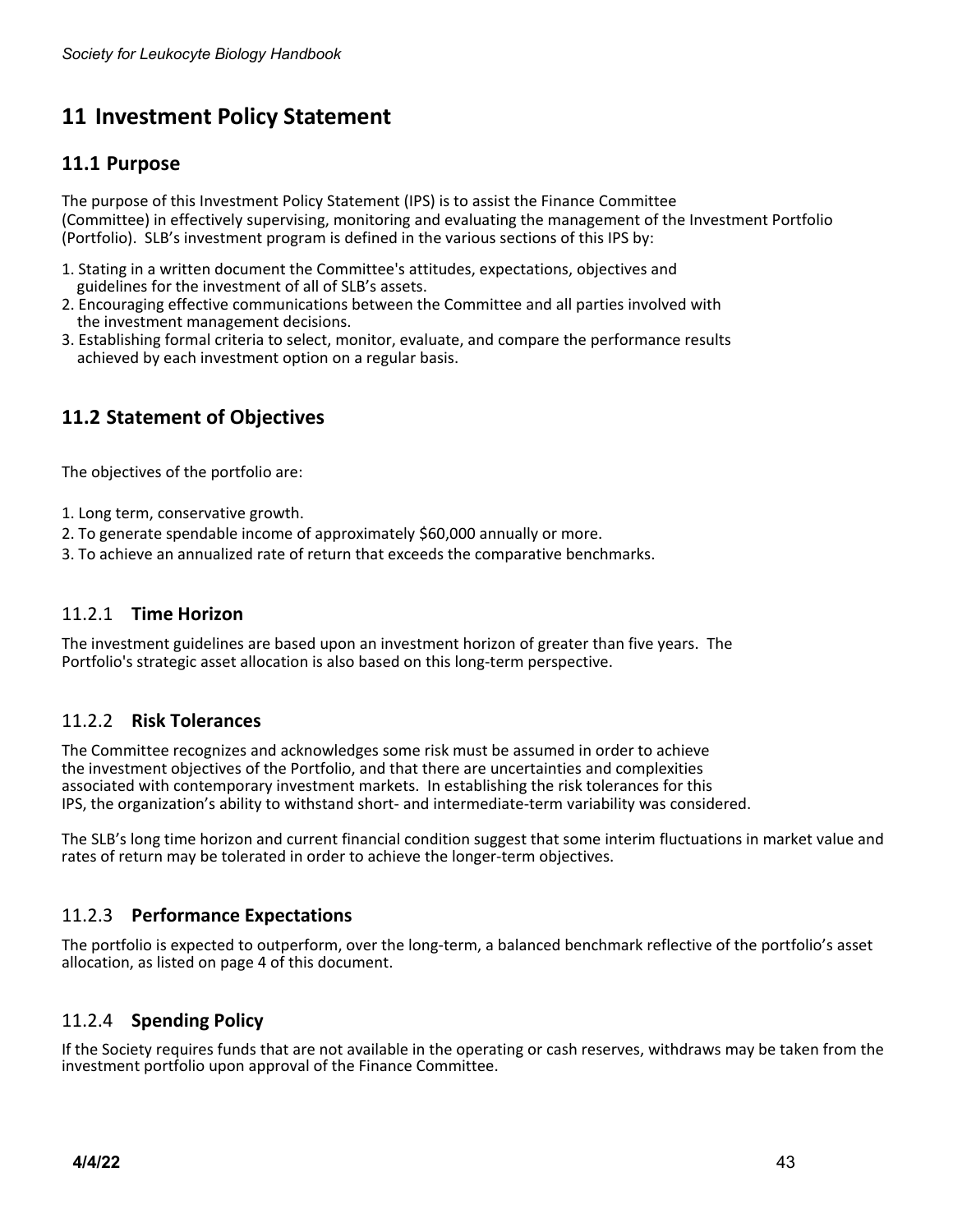# <span id="page-53-0"></span>**11.3 Duties and Responsibilities**

#### <span id="page-53-1"></span>11.3.1 **Finance Committee**

As fiduciaries of the Society of Leukocyte Biology, the primary responsibilities of the Committee are to:

- 1. Prepare and maintain this investment policy statement.
- 2. Prudently diversify the organization's assets to meet an agreed upon risk/return profile.
- 3. Prudently select investment options.
- 4. Control and account for all investment, record keeping, and administrative expenses associated with the Portfolio.
- 5. Monitor and supervise all service vendors and investment options.
- 6. Avoid prohibited transactions and conflicts of interest.

### <span id="page-53-2"></span>11.3.2 **Custodian**

Custodians are responsible for the safekeeping of the organization's assets. The specific duties and responsibilities of the custodian are to:

- 1. Value the holdings.
- 2. Collect all income and dividends owed to the organization.
- 3. Settle all transactions (buy-sell orders).
- 4. Provide monthly reports that detail transactions, cash flows, securities held and their current value, and change in the value of each security, as well as the overall Portfolio, since the previous report.

#### <span id="page-53-3"></span>11.3.3 **Investment Advisor**

The Investment Advisor serves as an objective, third-party professional retained to assist the Committee in managing the overall investment process. The Advisor is responsible for guiding the Committee through a disciplined and rigorous investment process to enable the Committee to meet the fiduciary responsibilities outlined above.

### <span id="page-53-4"></span>11.3.4 **Separate Account Managers (if hired)**

- 1. Manage the assets under their supervision in accordance with the guidelines and objectives outlined in their respective Service Agreements, Prospectus or Trust Agreement.
- 2. Exercise full investment discretion with regards to buying, managing, and selling assets held in the Portfolio.
- 3. Vote promptly all proxies and related actions in a manner consistent with the long-term interest and objectives of the Portfolio as described in this IPS. Each investment manager shall keep detailed records of the voting of proxies and related actions and will comply with all applicable regulatory obligations.
- 4. Communicate to the Committee all significant changes pertaining to the fund it manages or the firm itself. Changes in ownership, organizational structure, financial condition, and professional staff are examples of changes to the firm in which the organization is interested.
- 5. Effect all transactions for the Portfolio subject to "best price and execution."
- 6. Use the same care, skill, prudence, and due diligence under the circumstances then prevailing that experienced investment professionals, acting in a like capacity and fully familiar with such matters, would use in like activities for like Portfolios with like aims in accordance and compliance with all applicable laws, rules, and regulations.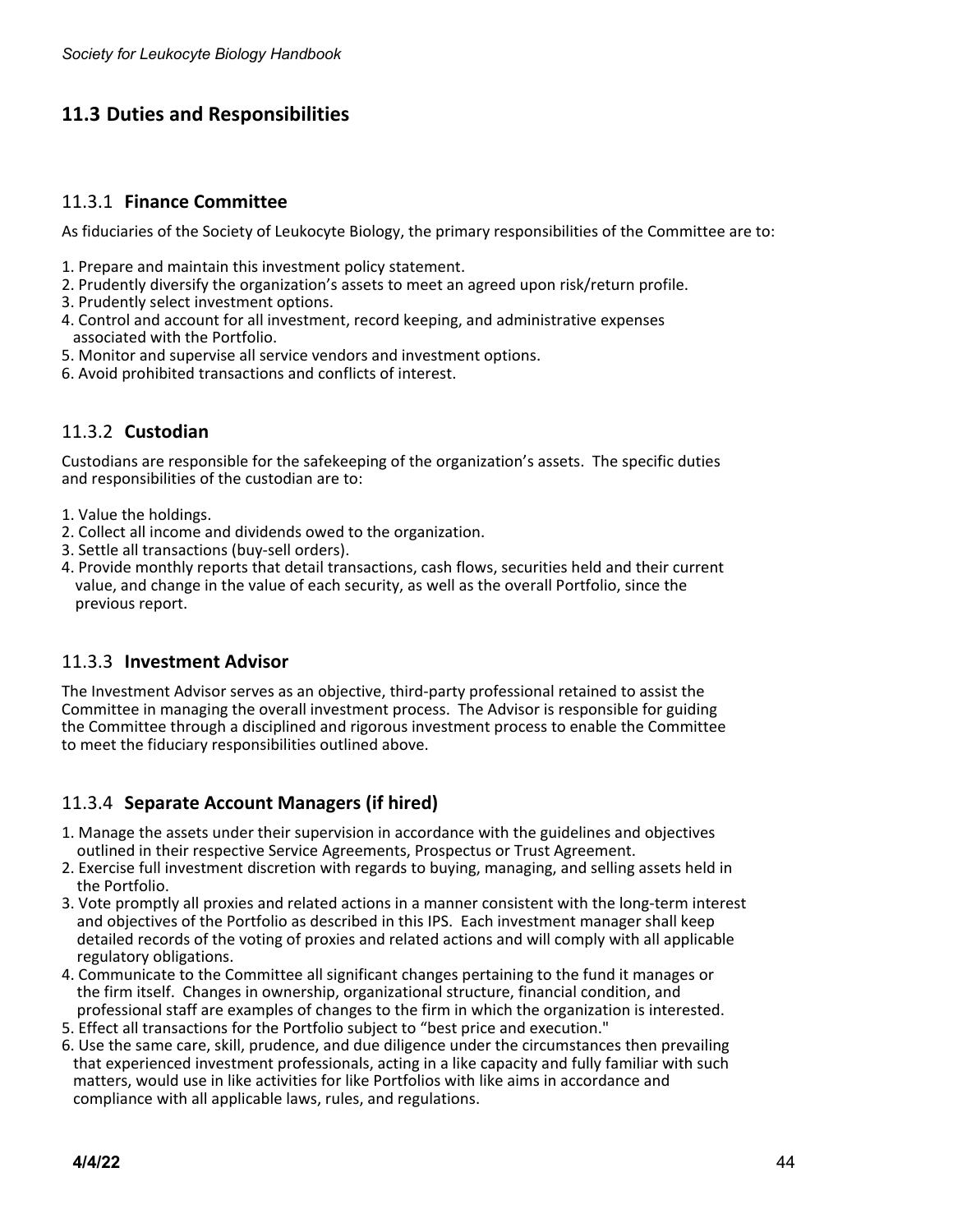## <span id="page-54-0"></span>**11.4 Asset Class Guidelines**

The Committee believes long-term investment performance, in large part, is a function of asset class mix. The Committee has reviewed the long-term performance characteristics of the broad asset classes, focusing on balancing the risks and rewards.

Historically while interest-generating investments, such as bonds, have the advantage of relative stability of principal value, they provide little opportunity for real long-term capital growth due to their susceptibility to inflation. On the other hand, equity investments, such as common stocks, clearly have a significantly higher expected return but have the disadvantage of much greater year-by-year variability of return. From an investment decision-making point of view, this year-by-year variability may be worth accepting given SLB's long time horizon.

### <span id="page-54-1"></span>**11.5 Asset Allocation**

| <b>Asset Class</b>                   | <b>Minimum</b><br>Weight | <b>Target Allocation</b> | <b>Maximum</b><br>Weight |
|--------------------------------------|--------------------------|--------------------------|--------------------------|
|                                      |                          |                          |                          |
| U.S. Intermediate-Term Fixed Income  |                          | 23.00%                   |                          |
| International Fixed Income           |                          | 9.50%                    |                          |
| High Yield Fixed Income              |                          | 3.50%                    |                          |
| <b>Fixed Income Investments</b>      | 26.00%                   | 36.00%                   | 46.00%                   |
|                                      |                          |                          |                          |
| U.S. Equities                        |                          | 24.00%                   |                          |
| <b>International Equities</b>        |                          | 20.00%                   |                          |
| <b>Total Equity Investments</b>      | 34.00%                   | 44.00%                   | 54.00%                   |
|                                      |                          |                          |                          |
| <b>Total Alternative Investments</b> | 10.00%                   | 20.00%                   | 30.00%                   |

The Investment Manager should allocate assets according to the following target allocation:

### <span id="page-54-2"></span>11.5.1 **Alternatives:**

The main purpose of the Alternatives asset class is risk reduction. The Alternatives asset class is broad, so to limit the scope of Alternatives in the Portfolio, the Alternative allocation should:

- Have a low correlation to the other asset class (Equities, Fixed Income, and Cash);
- Take lower risk than Equities. Specifically, the combination of Alternative assets should have a standard deviation of no greater than 60% compared to the S&P 500;
- Invest in mutual funds or index products that offer daily liquidity;
- Include the following types of assets: Commodities, Real Estate Investment Trusts (REITs), Long/Short strategies, Managed Futures, Strategies that use options to reduce risk, and Tactical/Global allocation
- EXCLUDE Private Investments that lack daily liquidity and transparency.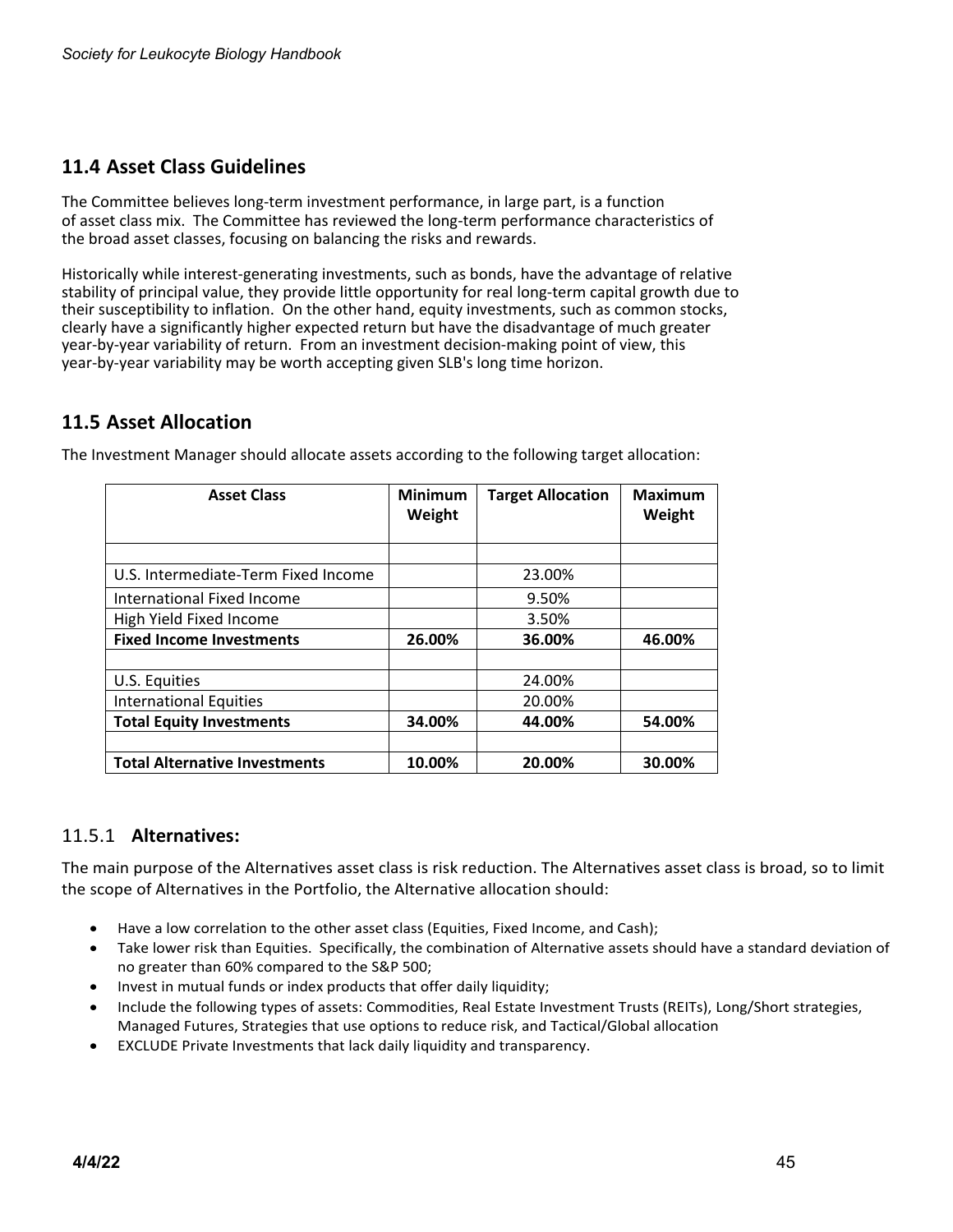### <span id="page-55-0"></span>11.5.2 **Rebalancing of Strategic Allocation**

The percentage allocation to each asset class may vary depending upon market conditions. When necessary and/or available, cash inflows/outflows will be deployed in a manner consistent with the strategic asset allocation of the portfolio. If there are no cash flows, the Committee will monitor the portfolio at least quarterly and, when the assets are outside of their stated ranges, will rebalance them back to within the policy ranges, unless extreme market conditions require implementation of prudent alternatives.

### <span id="page-55-1"></span>**11.6 Implementation**

The Committee will apply the following due diligence criteria in selecting each money manager or mutual fund.

1. Regulatory oversight: Each investment option should be managed by: (i) a bank; (ii) an insurance company; (iii) a registered investment company (mutual fund); or, (iv) a registered investment adviser.

2. Correlation to style or peer group: The investment option should be highly correlated to the asset class being implemented. This is one of the most critical parts of the analysis since most of the remaining due diligence involves comparisons of the investment option to the appropriate peer group.

3. Performance relative to a peer group: The investment option's performance should be above the peer group median for 1-, 3- and 5-year cumulative periods.

4. Performance relative to assumed risk: The investment option's risk-adjusted performance

(Alpha and/or Sharpe Ratio) should be above the peer group median manager's risk-adjusted performance for 1-, 3- and 5-year cumulative periods.

5. Minimum track record: The investment option should have been incepted 3 or more years ago so that performance statistics can be properly calculated.

6. Assets in the product: The investment option should have at least \$75 million under management so that the portfolio manager can properly trade the account.

7. Holdings consistent with style: At least 80% of the underlying securities of the investment option should be consistent with the associated broad asset class.

8. Expense ratios/fees: The investment option's fees should be fair and reasonable. More specifically, fees should not be in the bottom quartile (most expensive) of the peer group.

9. Stability of the organization: There should be no perceived organizational problems, and the same Plan management team should have been in place for at least two years.

# <span id="page-55-2"></span>**11.7 Monitoring**

### <span id="page-55-3"></span>11.7.1 **Performance Objectives**

The Committee acknowledges fluctuating rates of return characterize the securities markets, particularly over short-term time periods. Recognizing that short-term fluctuations may cause variations in performance, the Committee intends to evaluate investment performance from a long-term perspective.

The Committee is aware the ongoing review and analysis of the investment options is just as important as the due diligence process. The performance of the investment options will be monitored on an ongoing basis and it is at the Committee's discretion to take corrective action by replacing a manager if they deem it appropriate at any time.

On a timely basis, but not less than quarterly, the Committee will meet to review whether each investment option continues to conform to the search criteria outlined in the Implementation section; specifically:

1. The investment option's adherence to the due diligence criteria;

2. Material changes in the investment option's organization, investment philosophy and/or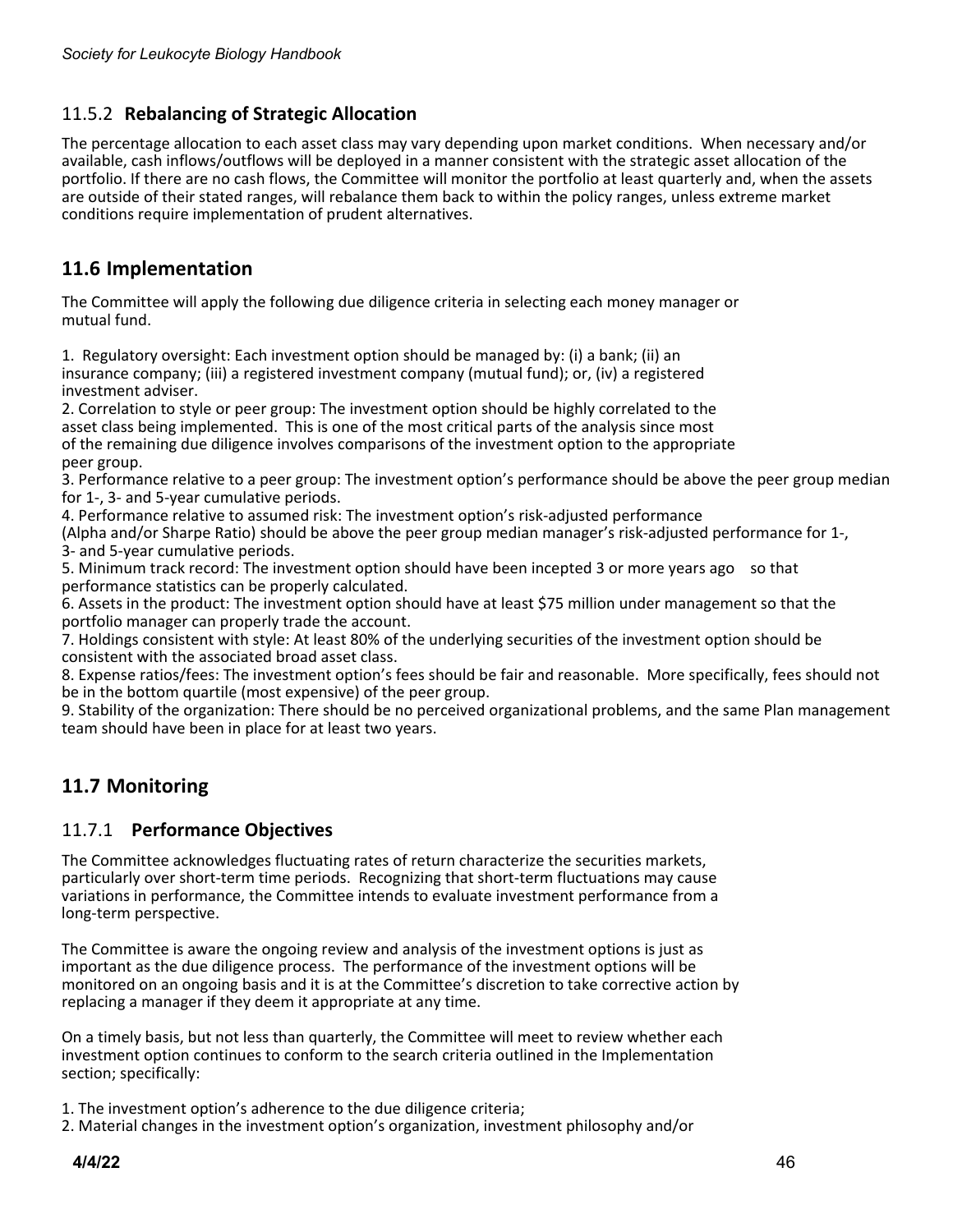personnel; and,

3. Any legal, SEC and/or other regulatory agency proceedings affecting the investment option's organization.

#### <span id="page-56-0"></span>11.7.2 **Benchmarks**

The Committee has determined that performance objectives be established for each investment option. Manager performance will be evaluated in terms of an appropriate market index and the relevant peer group.

### <span id="page-56-1"></span>11.7.3 **Watch List Criteria**

An investment option may be placed on a Watch List and a thorough review and analysis of the investment option may be conducted, when:

- 1. An investment option performs below median for their peer group over a 1-, 3- and/or 5-year cumulative period.
- 2. An investment option's 3-year risk-adjusted return (Alpha and/or Sharpe) falls below the peer group's median risk adjusted return.
- 3. There is a change in the professionals managing the investment option.
- 4. There is a significant decrease or increase in the investment option's assets.
- 5. There is an indication the investment option is deviating from the stated style and/or strategy.
- 6. There is an increase in the investment option's fees and expenses.
- 7. Any extraordinary event occurs that may interfere with the investment option's ability to prudently manage investment assets.

The decision to retain or terminate an investment option cannot be made by a formula. It is the Committee's confidence in the investment option's ability to perform in the future that ultimately determines the retention of an investment option.

### <span id="page-56-2"></span>11.7.4 **Measuring Costs**

The Finance Committee will review, at least annually, all costs associated with the management of the portfolio.

### <span id="page-56-3"></span>**11.8 Investment Policy Review**

The Committee will review this IPS at least annually to determine whether stated investment objectives are still relevant and the continued feasibility of achieving the same. It is not expected that the IPS will change frequently. In particular, short-term changes in the financial markets should not require adjustments to the IPS.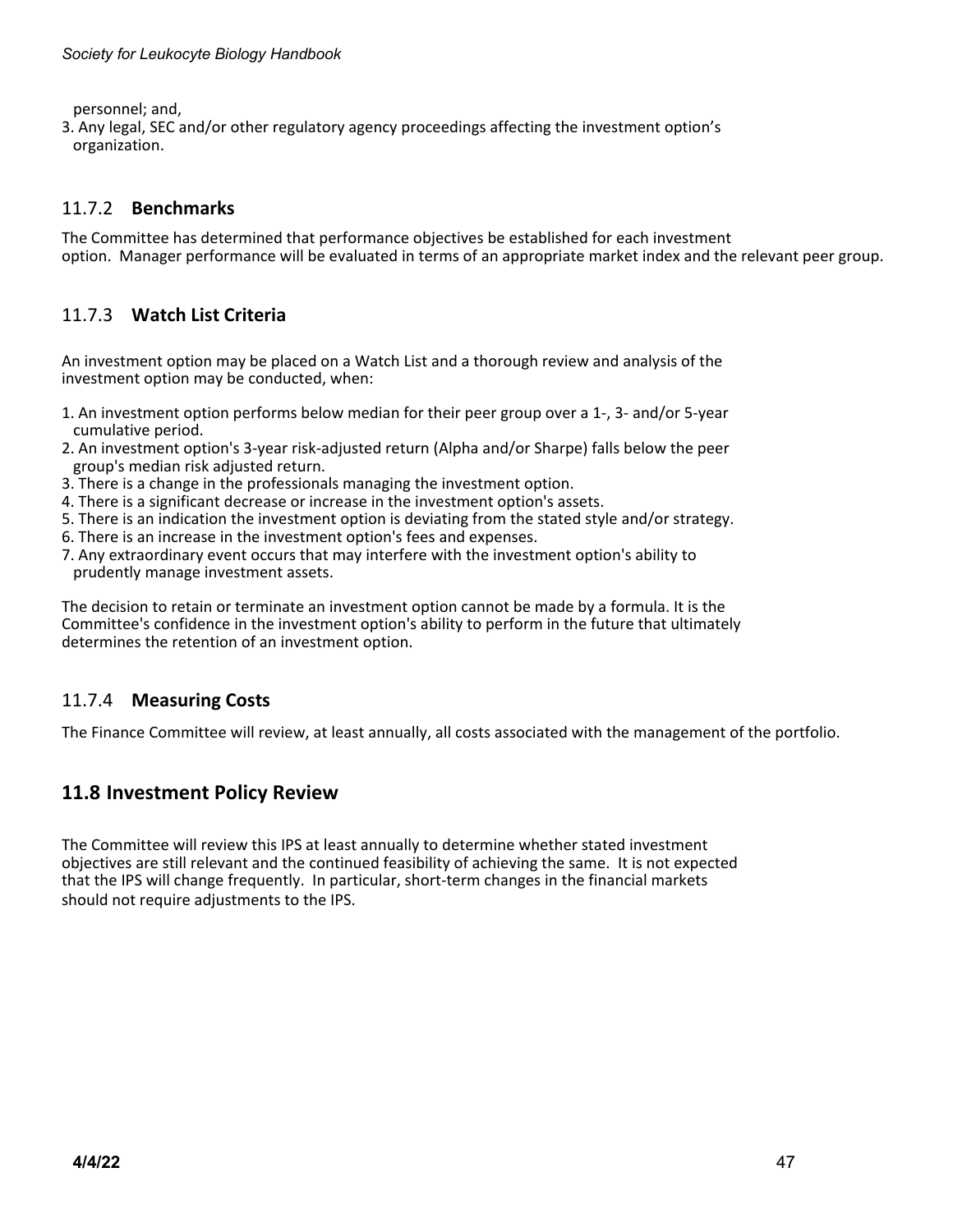# <span id="page-57-0"></span>**12 Executive Director Succession and Business Continuity Plan**

Procedures are in place for the elected council positions of the society including regular succession processes and in the case an individual is unable to complete their assigned term. To ensure business continuity for the society, similar guidance is provided in this section in the case of a planned or unplanned staff departure or extended leave of absence.

### <span id="page-57-1"></span>**12.1 Succession Planning**

Upon such time as the Executive Director announces a planned departure either through job transition or retirement, an Executive Search Task Force shall be convened and composed of (Secretary, Treasurer, President Elect and 2 current Council members, for a total panel of 5 individuals. The current Executive Director will serve in an *ex officio* capacity in assisting with the interview process. The search process should begin by employing an executive search company to post the position, screen candidates, and facilitate the interview process. Options for a search firm include currently contracted HR service provider, previously utilized journal related contracted services, or other such firms as determined by a competitive RFP process (RFP provided) conducted by the current Executive Director and chosen by the Task Force. The targeted timeframe is to post the RFP and select a firm within 4-5 weeks as the interview and selection process may take an additional 1-2 months. All task force members are to be present during all of the interviews and the selection must be unanimous.

Upon selection and contract ratification with the selected successor, the incoming Executive Director will begin to shadow the current Executive Director for a period of no less than 3 months and no more than 6 months during which time both individuals are full employees of the organization. The end of the shadow period shall be determined by a joint conclusion of the current Executive Director and Task Force to assess the readiness of the incoming Executive Director. At the conclusion of the shadow period, the now past Executive Director remains an *ex officio* member of the board for a period of one year to act as an advisor and consultant as needed. The *Ex Officio* Executive Director is compensated based upon a contract as agreed upon at the point of transition.

# <span id="page-57-2"></span>**12.2 Unplanned departures**

In the event of an unplanned and immediate departure of the Executive Director, the Executive Search Task Force will convene immediately and utilize the same RFP process as described above (utilizing the provided RFP asset). During the search process, the society's current Secretary and Treasurer will act jointly as the interim Executive Director. These officers will utilize the resources provided to them upon their Council on-boarding and special training as provided by the Executive Director. While serving in this capacity, these officers may request compensation from the society based upon an hourly rate as agreed upon with the society's Executive Committee. Additional resources may be utilized as determined by the Treasurer and Secretary. The process will be considered complete upon contract ratification with a new Executive Director who will then utilize provided resources to become familiar with their new position.

# <span id="page-57-3"></span>**12.3 Extended Periods of Leave**

In the event of an extended leave of the Executive Director, the Executive Committee may decide to enact the RFP process to identify an Acting Executive Director to serve until such time as the Executive Director returns or until a definitive termination to employment is provided. Other options the Executive Committee may consider include utilizing the Treasurer and Secretary to serve as needed depending on the outlook of the time period, immediate society needs, and honoring employment agreements.

Resources: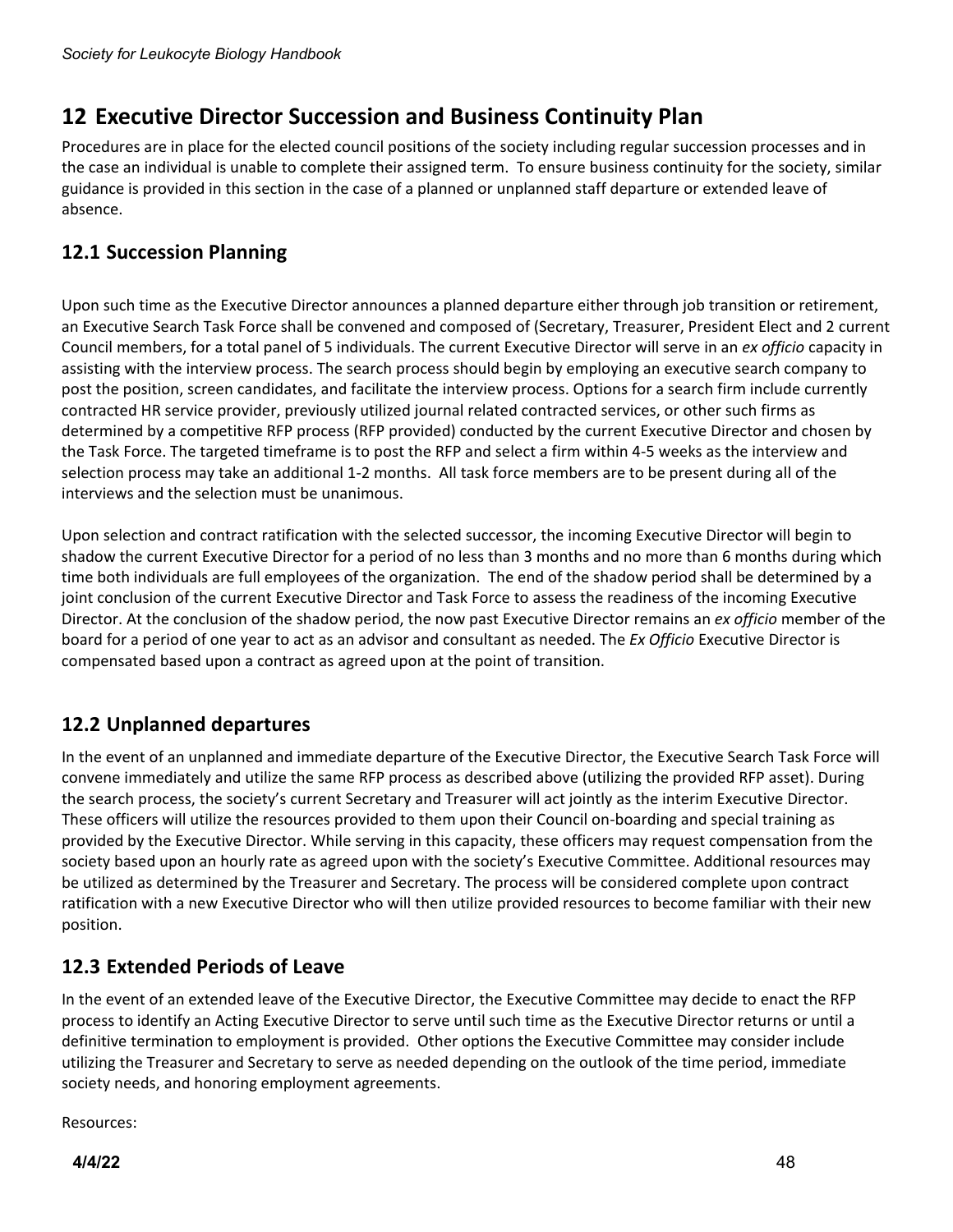- 1) RFP for search firm
- 2) Master society accounts access list (excel) provides the urls and logins for all service providers from website, email, banking, etc. Exists as a password secured OneDrive shared file provided to the current society Secretary and Treasurer.
- 3) Executive Director Summary summary document of annual cycle of society processes and activities.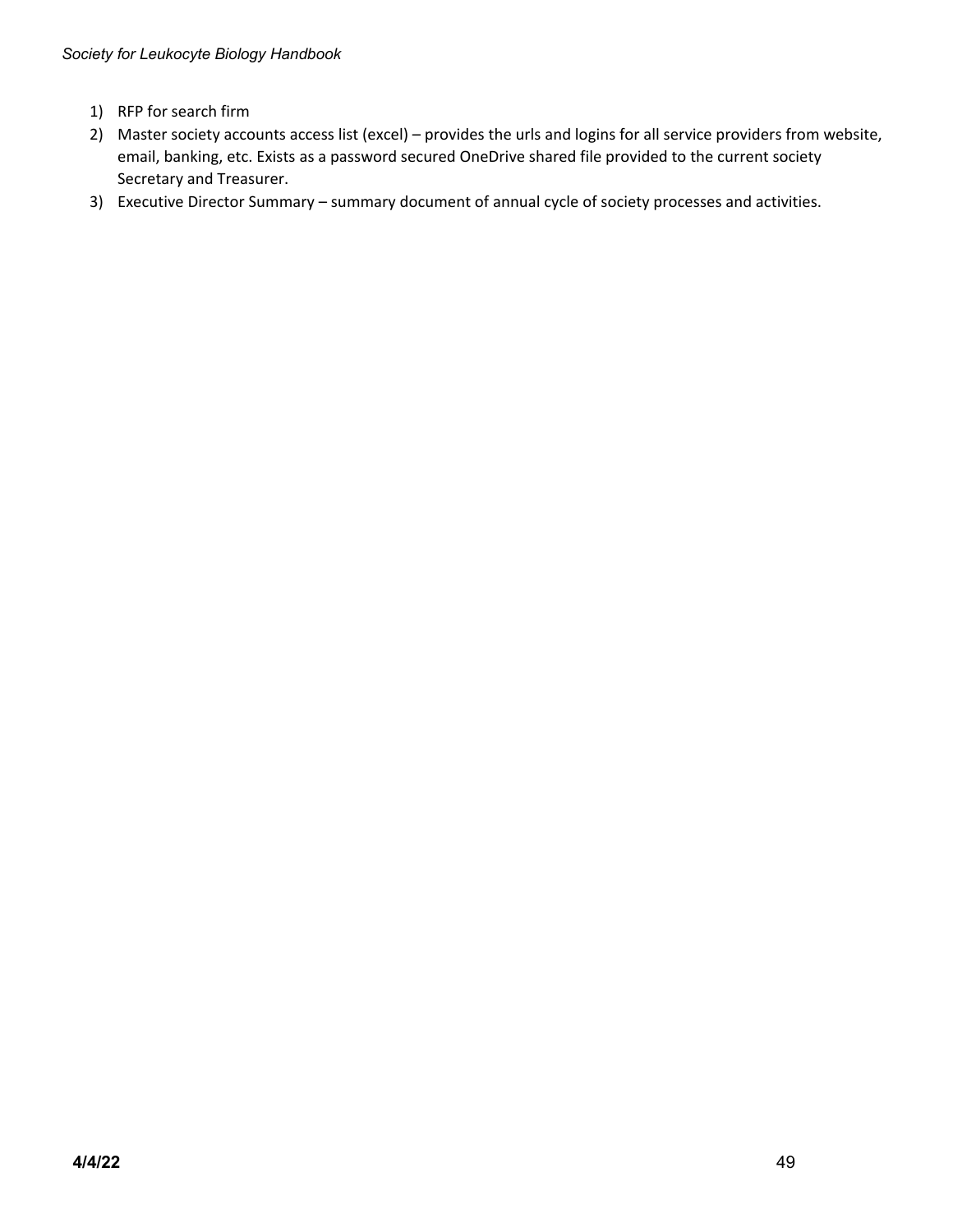# <span id="page-59-0"></span>**13 Diversity and Inclusion Statement**

In principle and in practice, SLB values and seeks diversity and inclusive practices within the community of our members

SLB promotes society involvement, innovation, and expanded access to leadership, participation, and award opportunities that maximize engagement across identity groups and professional levels. Identity groups include but are not limited to age, appearance, race/ethnicity, gender, sexual orientation, disability, socioeconomic factors, geographic location, nationality, and religion.

SLB leadership is committed to representing a diverse community of members and will act in the best interest of the society and community in these endeavors.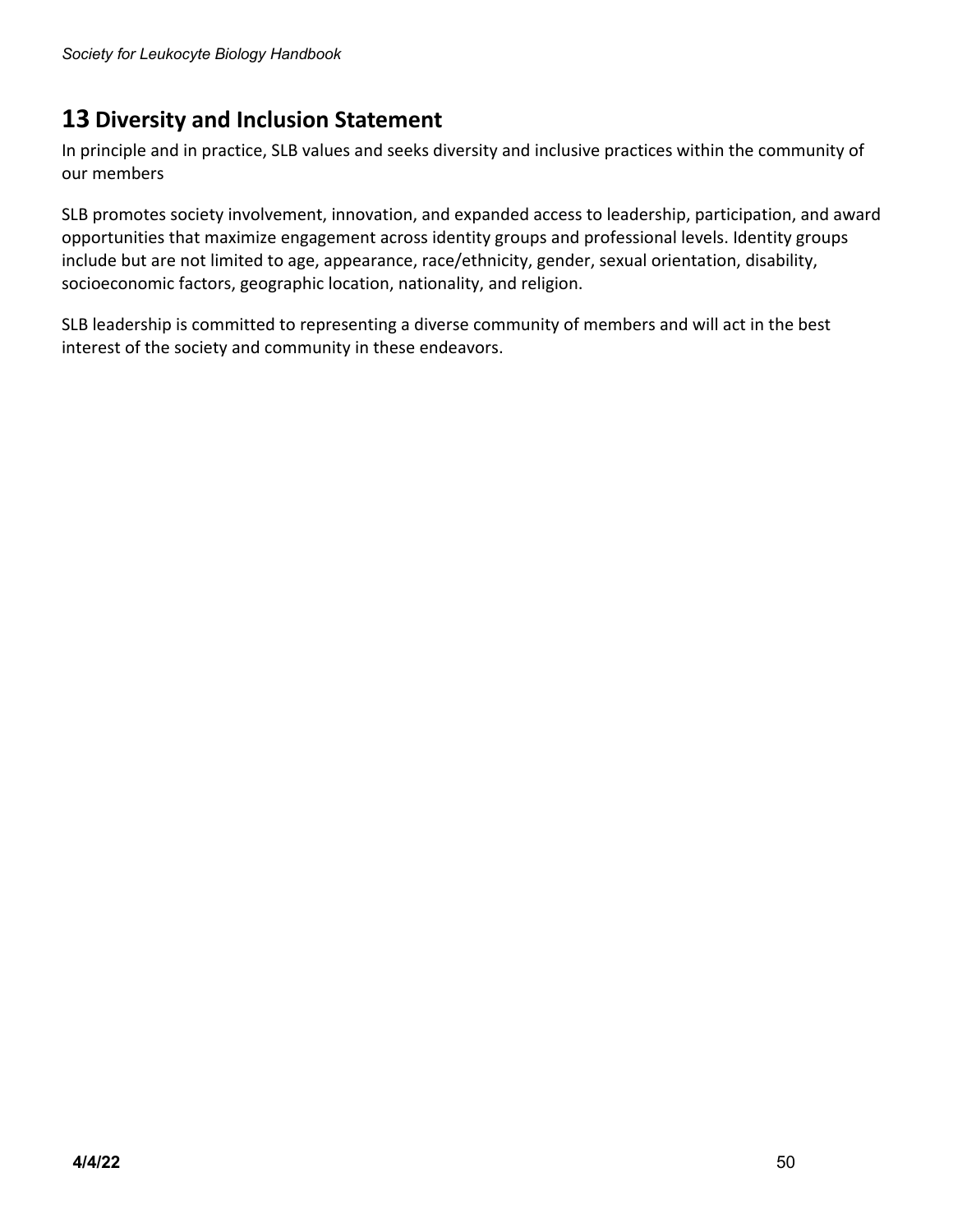# <span id="page-60-0"></span>**14 Code of Conduct**

SLB is committed to providing a safe, productive and welcoming environment for all event participants for virtual and in-person events. All participants including, but not limited to, attendees, speakers, volunteers, exhibitors, staff, service providers and others are expected to abide by this Code of Conduct for all society events, meetings, and programs. This Code of Conduct applies to all SLB events including those sponsored by organizations other than SLB but held in conjunction with SLB events, in public or private facilities. The code of conduct is to be followed at all meeting events, in-person or virtual, whether they be focused on scientific content or a social event to encourage professional networking.

# <span id="page-60-1"></span>**14.1 Expected Behavior**

- Treat all participants, attendees, staff, and vendors with respect and consideration, valuing a diversity of views and opinions.
- Be considerate, respectful, and collaborative.
- Communicate openly with respect for others, critiquing ideas rather than individuals.
- Avoid personal attacks directed toward other attendees, participants, staff and suppliers/vendors.
- Be mindful of your surroundings and of your fellow participants. Alert staff at the registration desk if you notice a dangerous situation or someone in distress.
- Respect the rules and policies of the meeting venue, hotels, contracted facility, or any other venue.
- No recording of events by any means, including screen capture is allowed.

# <span id="page-60-2"></span>**14.2 Unacceptable Behavior**

- Harassment, intimidation or discrimination in any form will not be tolerated.
- Physical or verbal abuse of any attendee, speaker, volunteer, exhibitor, staff member, service provider or other meeting guest will not be tolerated.
- Examples of unacceptable behavior include, but are not limited to, verbal comments related to gender, gender identity and expression, sexual orientation, disability, physical appearance, body size, race, religion, national origin, as well as inappropriate use of sexual images in public spaces or in presentations, and threatening or stalking any attendee, speaker, volunteer, exhibitor, staff member, service provider or other meeting guest.
- Recording or taking photography of another individual's presentation without the explicit permission is not allowed. Please note the "no tweet" requests as indicated on abstracts and respect the presenters requests during oral presentations whether they be in a plenary, concurrent, or poster session.
- Disruption of talks at oral or poster sessions, in the exhibit hall or at other events at the meeting venue, hotels, or other contracted facility is not allowed.

# <span id="page-60-3"></span>**14.3 Consequences**

- Anyone requested to stop unacceptable behavior is expected to comply immediately.
- Staff (or their designee) or venue security may take any action deemed necessary and appropriate, including immediate removal from the meeting without warning or refund.
- SLB reserves the right to prohibit attendance at any future meeting.

# <span id="page-60-4"></span>**14.4 Reporting Unacceptable Behavior**

• If you are the target of unacceptable behavior or have witnessed any such behavior, please immediately notify a staff member.